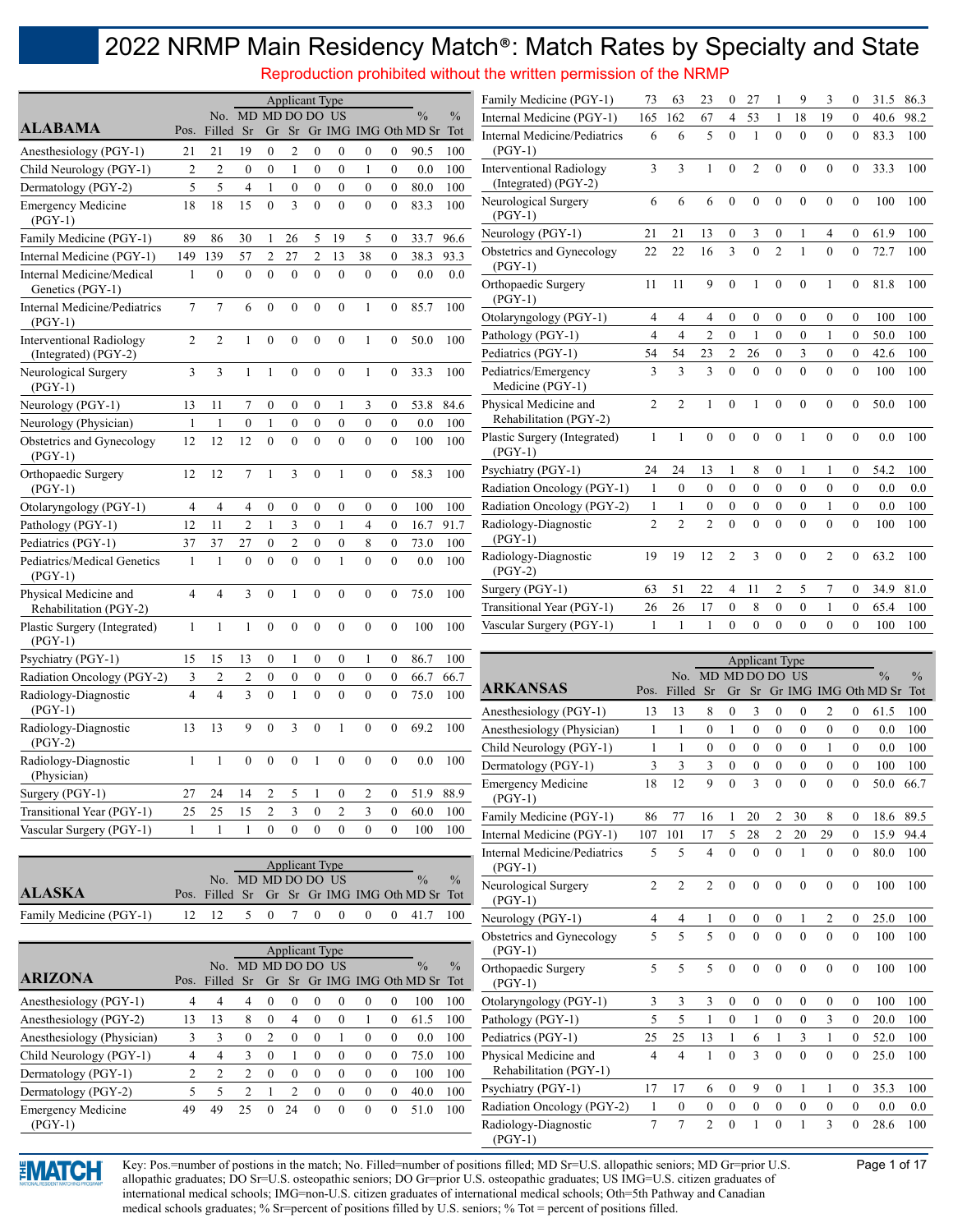Reproduction prohibited without the written permission of the NRMP

|                           |                    |    |                |          |          | <b>Applicant Type</b> |          |          |                                               |               |
|---------------------------|--------------------|----|----------------|----------|----------|-----------------------|----------|----------|-----------------------------------------------|---------------|
|                           | No. MD MD DO DO US |    |                |          |          |                       |          |          | $\frac{0}{0}$                                 | $\frac{0}{0}$ |
| <b>ARKANSAS</b> (cont.)   |                    |    |                |          |          |                       |          |          | Pos. Filled Sr Gr Sr Gr IMG IMG Oth MD Sr Tot |               |
| Surgery (PGY-1)           |                    |    | 3 2 0          |          | $\theta$ | $\theta$              | $\theta$ | $\theta$ | 60.0                                          | 100           |
| Transitional Year (PGY-1) | -14                | 5. | $\overline{0}$ | -5       | $\Omega$ | 4                     | $\theta$ |          | 20.0 56.0                                     |               |
| Vascular Surgery (PGY-1)  |                    |    | $\theta$       | $\theta$ | $\theta$ | $\theta$              | $\theta$ |          | 100                                           | 100           |

|                                                         |                |                  |                   |                  | <b>Applicant Type</b> |                  |                  |                  |                  |                                       |                      |
|---------------------------------------------------------|----------------|------------------|-------------------|------------------|-----------------------|------------------|------------------|------------------|------------------|---------------------------------------|----------------------|
| <b>CALIFORNIA</b>                                       | Pos.           | No.<br>Filled    | MD MD DO DO<br>Sr | Gr               | Sr                    |                  | US               |                  |                  | $\frac{0}{0}$<br>Gr IMG IMG Oth MD Sr | $\frac{0}{0}$<br>Tot |
| Anesthesiology (PGY-1)                                  | 163            | 163              | 129               | 8                | 22                    | $\overline{c}$   | 1                | 1                | $\boldsymbol{0}$ | 79.1                                  | 100                  |
| Anesthesiology (PGY-2)                                  | 45             | 45               | 43                | $\mathbf{1}$     | $\boldsymbol{0}$      | $\overline{0}$   | 1                | $\overline{0}$   | $\overline{0}$   | 95.6                                  | 100                  |
| Anesthesiology (Physician)                              | 5              | 5                | $\boldsymbol{0}$  | 5                | 0                     | $\boldsymbol{0}$ | $\overline{0}$   | $\mathbf{0}$     | $\boldsymbol{0}$ | 0.0                                   | 100                  |
| Child Neurology (PGY-1)                                 | 16             | 16               | 15                | $\boldsymbol{0}$ | 0                     | $\mathbf{0}$     | $\mathbf{0}$     | 1                | $\mathbf{0}$     | 93.8                                  | 100                  |
| Child Neurology (PGY-2)                                 | 1              | 1                | 1                 | 0                | 0                     | $\boldsymbol{0}$ | $\mathbf{0}$     | 0                | $\boldsymbol{0}$ | 100                                   | 100                  |
| Dermatology (PGY-1)                                     | $\overline{2}$ | $\overline{2}$   | $\overline{2}$    | $\mathbf{0}$     | $\mathbf{0}$          | 0                | $\mathbf{0}$     | $\mathbf{0}$     | $\mathbf{0}$     | 100                                   | 100                  |
| Dermatology (PGY-2)                                     | 42             | 41               | 41                | 0                | 0                     | 0                | $\boldsymbol{0}$ | $\mathbf{0}$     | $\mathbf{0}$     | 97.6                                  | 97.6                 |
| Dermatology (Physician)                                 | 1              | 1                | $\boldsymbol{0}$  | 0                | 0                     | 1                | $\mathbf{0}$     | $\boldsymbol{0}$ | $\boldsymbol{0}$ | 0.0                                   | 100                  |
| Diagnostic<br>Radiology/Nuclear                         | $\overline{2}$ | $\overline{c}$   | 1                 | $\boldsymbol{0}$ | $\mathbf{1}$          | $\overline{0}$   | $\mathbf{0}$     | $\boldsymbol{0}$ | 0                | 50.0                                  | 100                  |
| <b>Emergency Medicine</b><br>$(PGY-1)$                  | 269            | 261              | 183               | 6                | 51                    | 7                | 13               | $\mathbf{1}$     | $\boldsymbol{0}$ | 68.0                                  | 97.0                 |
| Family Medicine (PGY-1)                                 | 544            | 517              | 212               |                  | 10 167                | 7                | 95               | 26               | 0                | 39.0                                  | 95.0                 |
| Internal Medicine (PGY-1)                               | 1035           | 991              | 658               | 13               | 138                   | 7                | 119              | 55               | 1                | 63.6                                  | 95.7                 |
| Internal Medicine/<br>Anesthesiology (PGY-1)            | 3              | 3                | $\overline{2}$    | $\mathbf{0}$     | $\boldsymbol{0}$      | $\theta$         | $\mathbf{0}$     | $\mathbf{1}$     | $\mathbf{0}$     | 66.7                                  | 100                  |
| Internal Medicine/Pediatrics<br>$(PGY-1)$               | 18             | 18               | 18                | $\boldsymbol{0}$ | $\boldsymbol{0}$      | $\mathbf{0}$     | $\boldsymbol{0}$ | $\boldsymbol{0}$ | $\boldsymbol{0}$ | 100                                   | 100                  |
| Internal Medicine/Preventive<br>Medicine (PGY-1)        | $\overline{2}$ | $\overline{2}$   | $\overline{2}$    | $\boldsymbol{0}$ | $\boldsymbol{0}$      | $\mathbf{0}$     | $\mathbf{0}$     | $\mathbf{0}$     | $\mathbf{0}$     | 100                                   | 100                  |
| Internal Medicine/Psychiatry<br>$(PGY-1)$               | $\overline{2}$ | 2                | 2                 | $\boldsymbol{0}$ | $\boldsymbol{0}$      | $\mathbf{0}$     | $\mathbf{0}$     | $\boldsymbol{0}$ | $\boldsymbol{0}$ | 100                                   | 100                  |
| <b>Interventional Radiology</b><br>(Integrated) (PGY-1) | 4              | $\overline{4}$   | 4                 | $\mathbf{0}$     | $\mathbf{0}$          | $\mathbf{0}$     | $\mathbf{0}$     | $\overline{0}$   | $\mathbf{0}$     | 100                                   | 100                  |
| <b>Interventional Radiology</b><br>(Integrated) (PGY-2) | 12             | 12               | 12                | $\boldsymbol{0}$ | $\boldsymbol{0}$      | $\mathbf{0}$     | $\boldsymbol{0}$ | $\boldsymbol{0}$ | $\boldsymbol{0}$ | 100                                   | 100                  |
| Neurological Surgery<br>$(PGY-1)$                       | 21             | 21               | 19                | $\boldsymbol{0}$ | 1                     | $\mathbf{0}$     | $\mathbf{0}$     | $\mathbf{1}$     | $\boldsymbol{0}$ | 90.5                                  | 100                  |
| Neurology (PGY-1)                                       | 46             | 42               | 29                | $\boldsymbol{0}$ | 6                     | $\boldsymbol{0}$ | 6                | 1                | $\mathbf{0}$     | 63.0                                  | 91.3                 |
| Neurology (PGY-2)                                       | 39             | 39               | 36                | $\boldsymbol{0}$ | 2                     | $\boldsymbol{0}$ | $\mathbf{0}$     | 1                | $\boldsymbol{0}$ | 92.3                                  | 100                  |
| Obstetrics and Gynecology<br>$(PGY-1)$                  | 124            | 122              | 104               | 3                | 10                    | $\mathbf{0}$     | 3                | $\mathbf{1}$     | 1                | 83.9                                  | 98.4                 |
| Orthopaedic Surgery<br>$(PGY-1)$                        | 73             | 73               | 63                | $\boldsymbol{0}$ | 9                     | $\mathbf{0}$     | 1                | $\mathbf{0}$     | $\mathbf{0}$     | 86.3                                  | 100                  |
| Otolaryngology (PGY-1)                                  | 35             | 35               | 34                | $\boldsymbol{0}$ | $\boldsymbol{0}$      | $\mathbf{0}$     | 1                | $\boldsymbol{0}$ | $\boldsymbol{0}$ | 97.1                                  | 100                  |
| Pathology (PGY-1)                                       | 63             | 62               | 30                | $\overline{4}$   | 11                    | $\boldsymbol{0}$ | 6                | 11               | $\mathbf{0}$     | 47.6                                  | 98.4                 |
| Pediatrics (PGY-1)                                      | 296            | 291              | 229               | 5                | 37                    | 2                | 16               | $\overline{2}$   | $\mathbf{0}$     | 77.4                                  | 98.3                 |
| Pediatrics/Anesthesiology<br>$(PGY-1)$                  | $\overline{c}$ | $\overline{c}$   | $\overline{c}$    | $\boldsymbol{0}$ | $\boldsymbol{0}$      | 0                | $\mathbf{0}$     | $\mathbf{0}$     | $\boldsymbol{0}$ | 100                                   | 100                  |
| Pediatrics/Medical Genetics<br>$(PGY-1)$                | 3              | 3                | 3                 | $\boldsymbol{0}$ | $\boldsymbol{0}$      | $\boldsymbol{0}$ | $\boldsymbol{0}$ | $\boldsymbol{0}$ | $\boldsymbol{0}$ | 100                                   | 100                  |
| Physical Medicine and<br>Rehabilitation (PGY-1)         | 6              | 6                | 5                 | $\boldsymbol{0}$ | $\mathbf{1}$          | $\boldsymbol{0}$ | 0                | 0                | 0                | 83.3                                  | 100                  |
| Physical Medicine and<br>Rehabilitation (PGY-2)         | 27             | 27               | 20                | 1                | 6                     | $\boldsymbol{0}$ | $\boldsymbol{0}$ | $\boldsymbol{0}$ | 0                | 74.1                                  | 100                  |
| Physical Medicine and<br>Rehabilitation (Physician)     | 1              | $\boldsymbol{0}$ | $\boldsymbol{0}$  | $\boldsymbol{0}$ | $\boldsymbol{0}$      | $\boldsymbol{0}$ | 0                | 0                | 0                | 0.0                                   | $_{0.0}$             |
| Plastic Surgery (Integrated)<br>$(PGY-1)$               | 21             | 21               | 20                | $\boldsymbol{0}$ | $\boldsymbol{0}$      | $\boldsymbol{0}$ | $\boldsymbol{0}$ | $\mathbf{1}$     | $\boldsymbol{0}$ | 95.2                                  | 100                  |
| Psychiatry (PGY-1)                                      | 198            | 198              | 158               | 5                | 18                    | 2                | 11               | 4                | 0                | 79.8                                  | 100                  |
| Psychiatry/Family Medicine<br>$(PGY-1)$                 | 2              | 2                | 2                 | $\boldsymbol{0}$ | $\boldsymbol{0}$      | 0                | 0                | 0                | 0                | 100                                   | 100                  |

| Radiation Oncology (PGY-2)          | 21  | 18  | 14       | $\theta$      | $\Omega$      | $\theta$       |               | 3        | $\theta$ | 66.7 | 85.7 |
|-------------------------------------|-----|-----|----------|---------------|---------------|----------------|---------------|----------|----------|------|------|
| Radiology-Diagnostic<br>$(PGY-1)$   | 7   |     | 3        | $\Omega$      | 4             | $\theta$       | $\Omega$      | $\theta$ | $\theta$ | 42.9 | 100  |
| Radiology-Diagnostic<br>$(PGY-2)$   | 96  | 96  | 85       | 6             | $\mathcal{D}$ | $\Omega$       | $\mathcal{L}$ |          | 0        | 88.5 | 100  |
| Radiology-Diagnostic<br>(Physician) |     |     | $\Omega$ | 1             | $\Omega$      | $\Omega$       | $\Omega$      | $\Omega$ | 0        | 0.0  | 100  |
| Surgery (PGY-1)                     | 218 | 178 | 141      | 10            | 12            | $\mathfrak{D}$ |               | 6        | $\Omega$ | 64.7 | 81.7 |
| Thoracic Surgery (PGY-1)            | 8   | 8   | 8        | $\theta$      | $\Omega$      | $\theta$       | $\theta$      | $\theta$ | $\Omega$ | 100  | 100  |
| Transitional Year (PGY-1)           | 126 | 122 | 89       | $\mathcal{P}$ | 23            | $\Omega$       |               |          | $\theta$ | 70.6 | 96.8 |
| Vascular Surgery (PGY-1)            | 9   | 9   | 9        | 0             | $\Omega$      | $\Omega$       | $\Omega$      | $\Omega$ | $\Omega$ | 100  | 100  |
|                                     |     |     |          |               |               |                |               |          |          |      |      |

|                                                         |                |                |                  |                  | <b>Applicant Type</b> |                  |                  |                  |                  |                      |               |
|---------------------------------------------------------|----------------|----------------|------------------|------------------|-----------------------|------------------|------------------|------------------|------------------|----------------------|---------------|
|                                                         |                | No.            |                  | MD MD DO DO      |                       |                  | US               |                  |                  | $\frac{0}{0}$        | $\frac{0}{0}$ |
| <b>COLORADO</b>                                         | Pos.           | Filled         | Sr               | Gr               | Sr                    |                  |                  |                  |                  | Gr IMG IMG Oth MD Sr | Tot           |
| Anesthesiology (PGY-1)                                  | 4              | 4              | $\overline{4}$   | $\overline{0}$   | $\overline{0}$        | $\overline{0}$   | $\boldsymbol{0}$ | 0                | $\overline{0}$   | 100                  | 100           |
| Anesthesiology (PGY-2)                                  | 12             | 12             | 9                | $\mathbf{1}$     | $\overline{0}$        | $\overline{0}$   | $\overline{2}$   | $\overline{0}$   | $\overline{0}$   | 75.0                 | 100           |
| Anesthesiology (Physician)                              | $\overline{2}$ | $\overline{c}$ | $\overline{0}$   | $\overline{c}$   | $\mathbf{0}$          | $\theta$         | $\theta$         | 0                | 0                | 0.0                  | 100           |
| Child Neurology (PGY-1)                                 | 1              | 1              | 1                | $\overline{0}$   | 0                     | $\theta$         | $\theta$         | $\theta$         | $\overline{0}$   | 100                  | 100           |
| Child Neurology (Physician)                             | 1              | $\overline{0}$ | $\mathbf{0}$     | $\overline{0}$   | $\overline{0}$        | $\theta$         | $\overline{0}$   | $\overline{0}$   | $\overline{0}$   | 0.0                  | 0.0           |
| Dermatology (PGY-2)                                     | 6              | 6              | $\overline{4}$   | $\overline{0}$   | $\overline{0}$        | $\overline{0}$   | $\overline{2}$   | $\overline{0}$   | $\overline{0}$   | 66.7                 | 100           |
| <b>Emergency Medicine</b><br>$(PGY-1)$                  | 17             | 17             | 17               | $\overline{0}$   | $\theta$              | $\theta$         | $\theta$         | $\theta$         | $\overline{0}$   | 100                  | 100           |
| Family Medicine (PGY-1)                                 | 82             | 80             | 48               | $\mathbf{0}$     | 31                    | 1                | 0                | 0                | $\mathbf{0}$     | 58.5                 | 97.6          |
| Internal Medicine (PGY-1)                               | 105            | 100            | 69               | $\overline{c}$   | 16                    | 3                | $\overline{2}$   | 8                | $\overline{0}$   | 65.7                 | 95.2          |
| <b>Internal Medicine/Pediatrics</b><br>$(PGY-1)$        | $\overline{4}$ | $\overline{4}$ | $\overline{4}$   | $\theta$         | $\mathbf{0}$          | $\theta$         | $\theta$         | $\overline{0}$   | $\overline{0}$   | 100                  | 100           |
| <b>Interventional Radiology</b><br>(Integrated) (PGY-2) | $\overline{2}$ | $\overline{2}$ | $\overline{2}$   | $\theta$         | $\theta$              | $\theta$         | $\theta$         | $\theta$         | $\mathbf{0}$     | 100                  | 100           |
| Neurological Surgery<br>$(PGY-1)$                       | $\overline{2}$ | $\overline{2}$ | $\mathbf{1}$     | $\theta$         | $\mathbf{1}$          | $\theta$         | $\theta$         | $\theta$         | $\overline{0}$   | 50.0                 | 100           |
| Neurology (PGY-1)                                       | 15             | 15             | 7                | $\mathbf{1}$     | $\boldsymbol{7}$      | $\boldsymbol{0}$ | $\boldsymbol{0}$ | $\boldsymbol{0}$ | $\boldsymbol{0}$ | 46.7                 | 100           |
| Obstetrics and Gynecology<br>(PGY-1)                    | 15             | 14             | 11               | 1                | 1                     | $\theta$         | $\theta$         | 1                | $\overline{0}$   | 73.3                 | 93.3          |
| Orthopaedic Surgery<br>$(PGY-1)$                        | 7              | 7              | 7                | 0                | $\mathbf{0}$          | $\mathbf{0}$     | $\mathbf{0}$     | $\mathbf{0}$     | $\mathbf{0}$     | 100                  | 100           |
| Otolaryngology (PGY-1)                                  | 4              | $\overline{4}$ | 3                | 1                | $\overline{0}$        | $\mathbf{0}$     | $\mathbf{0}$     | $\overline{0}$   | $\overline{0}$   | 75.0                 | 100           |
| Pathology (PGY-1)                                       | 8              | 7              | $\overline{4}$   | 1                | 1                     | $\theta$         | $\theta$         | 1                | $\theta$         | 50.0                 | 87.5          |
| Pediatrics (PGY-1)                                      | 30             | 30             | 29               | $\theta$         | 1                     | $\theta$         | $\theta$         | $\theta$         | $\theta$         | 96.7                 | 100           |
| Pediatrics/Medical Genetics<br>$(PGY-1)$                | $\overline{2}$ | $\overline{2}$ | $\overline{2}$   | $\theta$         | $\theta$              | $\theta$         | $\theta$         | $\overline{0}$   | $\overline{0}$   | 100                  | 100           |
| Pediatrics/PM&R (PGY-1)                                 | 1              | 1              | 1                | 0                | 0                     | 0                | $\boldsymbol{0}$ | $\boldsymbol{0}$ | $\boldsymbol{0}$ | 100                  | 100           |
| Physical Medicine and<br>Rehabilitation (PGY-2)         | 6              | 6              | $\overline{4}$   | $\theta$         | 1                     | 1                | $\theta$         | $\theta$         | $\overline{0}$   | 66.7                 | 100           |
| Plastic Surgery (Integrated)<br>$(PGY-1)$               | $\overline{2}$ | $\overline{2}$ | $\overline{2}$   | $\overline{0}$   | $\mathbf{0}$          | $\mathbf{0}$     | $\mathbf{0}$     | $\overline{0}$   | $\overline{0}$   | 100                  | 100           |
| Psychiatry (PGY-1)                                      | 23             | 23             | 18               | 0                | 5                     | $\theta$         | 0                | $\mathbf{0}$     | $\mathbf{0}$     | 78.3                 | 100           |
| Radiation Oncology (PGY-2)                              | $\,1$          | $\mathbf{1}$   | $\boldsymbol{0}$ | $\boldsymbol{0}$ | 1                     | $\mathbf{0}$     | $\mathbf{0}$     | $\bf{0}$         | $\boldsymbol{0}$ | 0.0                  | 100           |
| Radiology-Diagnostic<br>$(PGY-2)$                       | 9              | 9              | 6                | $\mathbf{1}$     | $\mathbf{1}$          | $\mathbf{0}$     | $\mathbf{0}$     | $\mathbf{1}$     | $\mathbf{0}$     | 66.7                 | 100           |
| Surgery (PGY-1)                                         | 44             | 34             | 21               | 1                | 10                    | 0                | $\mathbf{0}$     | $\overline{c}$   | 0                | 47.7                 | 77.3          |
| Transitional Year (PGY-1)                               | 8              | 8              | 5                | $\theta$         | 3                     | $\theta$         | $\theta$         | $\theta$         | $\theta$         | 62.5                 | 100           |

|                         |      |                    |          |          |          | <b>Applicant Type</b> |          |                                          |               |
|-------------------------|------|--------------------|----------|----------|----------|-----------------------|----------|------------------------------------------|---------------|
|                         |      | No. MD MD DO DO US |          |          |          |                       |          | $\frac{0}{0}$                            | $\frac{0}{0}$ |
| <b>CONNECTICUT</b>      | Pos. |                    |          |          |          |                       |          | Filled Sr Gr Sr Gr IMG IMG Oth MD Sr Tot |               |
| Anesthesiology (PGY-1)  |      |                    | 25       | $\theta$ |          |                       | $\Omega$ | 92.6                                     | 100           |
| Anesthesiology (PGY-2)  |      |                    |          |          |          |                       | $\Omega$ | 25.0                                     | 100           |
| Child Neurology (PGY-1) |      |                    | $\theta$ | $\theta$ | $\theta$ |                       |          | 0.0                                      | 100           |
| Dermatology (PGY-2)     |      |                    | 10       |          |          |                       | $\theta$ | 100                                      | 00            |



Key: Pos.=number of postions in the match; No. Filled=number of positions filled; MD Sr=U.S. allopathic seniors; MD Gr=prior U.S. Page 2 of 17 allopathic graduates; DO Sr=U.S. osteopathic seniors; DO Gr=prior U.S. osteopathic graduates; US IMG=U.S. citizen graduates of international medical schools; IMG=non-U.S. citizen graduates of international medical schools; Oth=5th Pathway and Canadian medical schools graduates; % Sr=percent of positions filled by U.S. seniors; % Tot = percent of positions filled.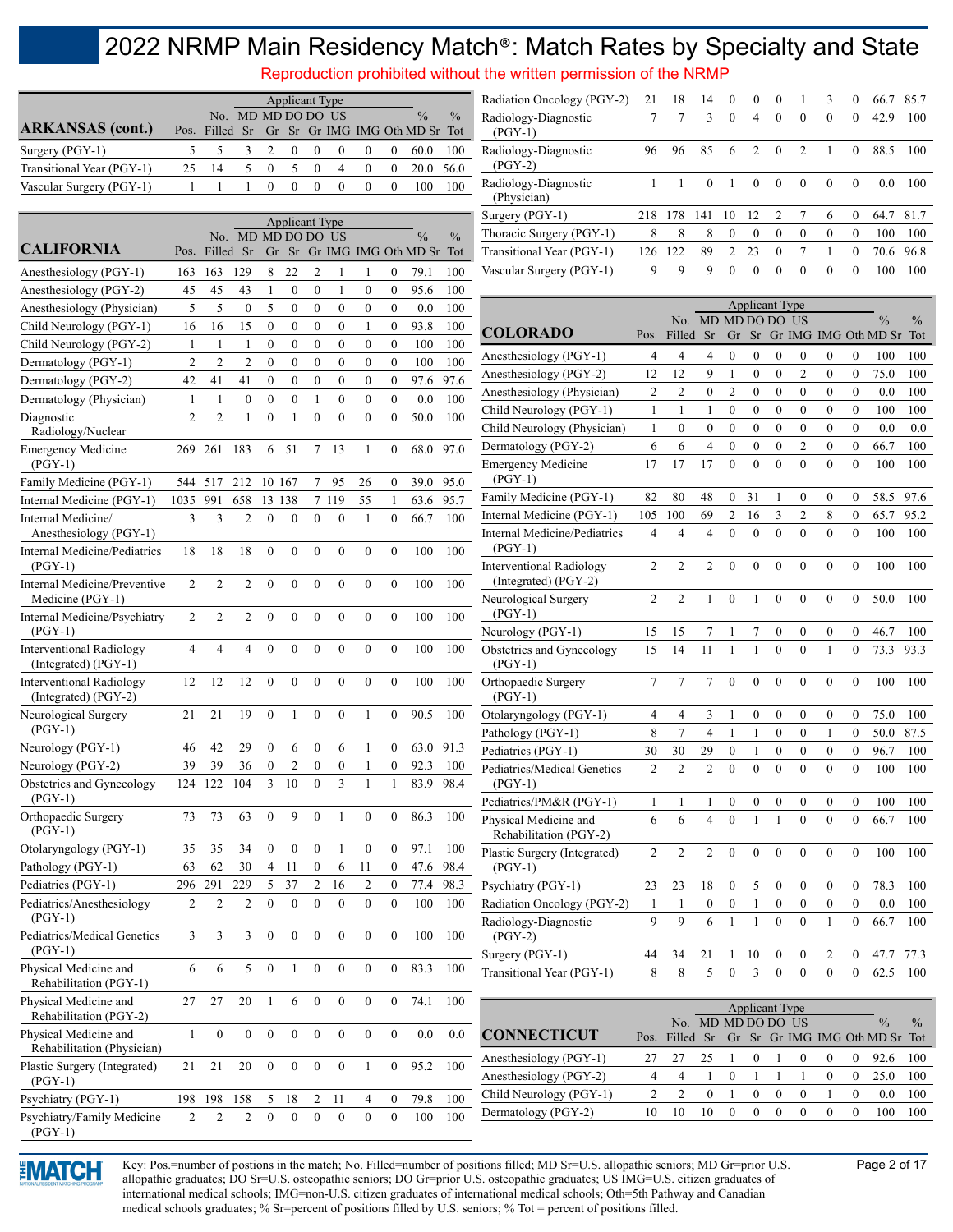Reproduction prohibited without the written permission of the NRMP

|                                                         |                |                |                    |                  |                       |                  |                  |                  |                  |                                                 |               | $\sim$ addition promotion mateural and million p            |                                |                                    |                       |                                      |                       |                                      |                                      |                                      |                                      |                                                 |            |
|---------------------------------------------------------|----------------|----------------|--------------------|------------------|-----------------------|------------------|------------------|------------------|------------------|-------------------------------------------------|---------------|-------------------------------------------------------------|--------------------------------|------------------------------------|-----------------------|--------------------------------------|-----------------------|--------------------------------------|--------------------------------------|--------------------------------------|--------------------------------------|-------------------------------------------------|------------|
| <b>CONNECTICUT</b>                                      |                |                |                    |                  | <b>Applicant Type</b> |                  |                  |                  |                  |                                                 |               | Anesthesiology (PGY-1)                                      | 17                             | 17                                 | 13                    |                                      | 3                     | $\left($                             | $\theta$                             | $\theta$                             | $\left($                             | 76.5                                            | 100        |
| (cont.)                                                 | Pos.           | Filled Sr      | No. MD MD DO DO US |                  |                       |                  |                  |                  |                  | $\frac{0}{0}$<br>Gr Sr Gr IMG IMG Oth MD Sr Tot | $\frac{0}{0}$ | Anesthesiology (PGY-2)                                      | 5                              | 5                                  | 4                     | $\boldsymbol{0}$                     | $\boldsymbol{0}$      | $\mathbf{0}$                         | $\mathbf{0}$                         | 1                                    | $\boldsymbol{0}$                     | 80.0                                            | 100        |
| <b>Emergency Medicine</b>                               | 37             | 37             | 27                 |                  | 6                     | $\mathbf{0}$     | $\overline{2}$   |                  | 0                | 73.0                                            | 100           | Anesthesiology (Physician)                                  | $\overline{c}$                 | $\overline{2}$                     | $\boldsymbol{0}$      | $\overline{2}$                       | $\boldsymbol{0}$      | $\mathbf{0}$                         | $\mathbf{0}$                         | $\boldsymbol{0}$                     | $\boldsymbol{0}$                     | 0.0                                             | 100        |
| $(PGY-1)$                                               |                |                |                    |                  |                       |                  |                  |                  |                  |                                                 |               | Child Neurology (PGY-1)                                     | 3                              | 3                                  | $\mathfrak{2}$        | $\boldsymbol{0}$                     | $\boldsymbol{0}$      | $\mathbf{0}$                         | $\mathbf{0}$                         | 1                                    | $\boldsymbol{0}$                     | 66.7                                            | 100        |
| Family Medicine (PGY-1)                                 | 26             | 26             | 9                  | $\boldsymbol{0}$ | 11                    | $\overline{c}$   |                  | 3                | $\mathbf{0}$     | 34.6                                            | 100           | Dermatology (PGY-2)                                         | $\,$ 8 $\,$                    | 8                                  | 6                     | $\overline{2}$                       | $\boldsymbol{0}$      | $\boldsymbol{0}$                     | $\boldsymbol{0}$                     | $\boldsymbol{0}$                     | $\bf{0}$                             | 75.0                                            | 100        |
| Internal Medicine (PGY-1)                               | 269            | 268            | 96                 | 3                | 23                    | $\boldsymbol{0}$ | 29               | 116              | 1                | 35.7                                            | 99.6          | <b>Emergency Medicine</b><br>$(PGY-1)$                      | 21                             | 21                                 | 20                    | $\overline{0}$                       | $\mathbf{1}$          | $\mathbf{0}$                         | $\theta$                             | $\mathbf{0}$                         | $\mathbf{0}$                         | 95.2                                            | 100        |
| Internal Medicine/Pediatrics                            | $\overline{4}$ | 4              | $\overline{4}$     | $\mathbf{0}$     | $\mathbf{0}$          | $\Omega$         | $\theta$         | $\mathbf{0}$     | $\overline{0}$   | 100                                             | 100           | Family Medicine (PGY-1)                                     | 10                             | 10                                 | 4                     |                                      | $\boldsymbol{0}$      | $\mathbf{0}$                         | 2                                    | 3                                    | $\mathbf{0}$                         | 40.0                                            | 100        |
| $(PGY-1)$                                               |                |                |                    |                  |                       |                  |                  |                  |                  |                                                 |               | Internal Medicine (PGY-1)                                   | 146                            | 144                                | 67                    | 8                                    | 11                    | $\mathbf{1}$                         | 9                                    | 48                                   | $\mathbf{0}$                         | 45.9                                            | 98.6       |
| Internal Medicine/Preventive<br>Medicine (PGY-1)        | 3              | 3              | 1                  | $\mathbf{0}$     | $\mathbf{0}$          | $\mathbf{0}$     | $\mathbf{0}$     | $\overline{2}$   | $\overline{0}$   | 33.3                                            | 100           | Internal                                                    | $\overline{c}$                 | $\overline{2}$                     |                       | $\mathbf{0}$                         | 1                     | $\mathbf{0}$                         | $\mathbf{0}$                         | $\mathbf{0}$                         | $\mathbf{0}$                         | 50.0                                            | 100        |
| <b>Interventional Radiology</b><br>(Integrated) (PGY-1) | 3              | 3              | 3                  | $\mathbf{0}$     | $\mathbf{0}$          | $\mathbf{0}$     | $\mathbf{0}$     | $\mathbf{0}$     | $\overline{0}$   | 100                                             | 100           | Medicine/Dermatology<br><b>Internal Medicine/Pediatrics</b> | 4                              | $\overline{4}$                     | 4                     | $\mathbf{0}$                         | $\theta$              | $\theta$                             | $\Omega$                             | $\mathbf{0}$                         | $\theta$                             | 100                                             | 100        |
| Neurological Surgery<br>$(PGY-1)$                       | 3              | 3              | $\overline{2}$     | 1                | $\mathbf{0}$          | $\mathbf{0}$     | $\mathbf{0}$     | $\mathbf{0}$     | $\overline{0}$   | 66.7                                            | 100           | $(PGY-1)$<br><b>Interventional Radiology</b>                | 2                              | $\overline{2}$                     | $\overline{2}$        | $\mathbf{0}$                         | $\mathbf{0}$          | $\mathbf{0}$                         | $\mathbf{0}$                         | $\mathbf{0}$                         | $\mathbf{0}$                         | 100                                             | 100        |
| Neurology (PGY-1)                                       | $\tau$         | $\tau$         |                    | $\boldsymbol{0}$ | $\overline{c}$        | $\boldsymbol{0}$ | $\overline{2}$   | $\overline{2}$   | $\overline{0}$   | 14.3                                            | 100           | (Integrated) (PGY-1)                                        |                                |                                    |                       |                                      |                       |                                      |                                      |                                      |                                      |                                                 |            |
| Neurology (PGY-2)                                       | 10             | 10             | 8                  | $\boldsymbol{0}$ | $\bf{0}$              | $\boldsymbol{0}$ | $\boldsymbol{0}$ | $\overline{c}$   | $\overline{0}$   | 80.0                                            | 100           | <b>Interventional Radiology</b>                             | $\mathbf{1}$                   |                                    | 1                     | $\mathbf{0}$                         | $\mathbf{0}$          | $\mathbf{0}$                         | $\theta$                             | $\theta$                             | $\mathbf{0}$                         | 100                                             | 100        |
| Obstetrics and Gynecology<br>$(PGY-1)$                  | 35             | 35             | 25                 | 1                | $\overline{4}$        | $\mathbf{0}$     | 1                | $\overline{4}$   | $\mathbf{0}$     | 71.4                                            | 100           | (Integrated) (PGY-2)<br>Neurological Surgery                | 3                              | 3                                  | 2                     | 1                                    | $\boldsymbol{0}$      | $\mathbf{0}$                         | $\mathbf{0}$                         | $\mathbf{0}$                         | $\mathbf{0}$                         | 66.7                                            | 100        |
| Orthopaedic Surgery                                     | 10             | 10             | 10                 | $\boldsymbol{0}$ | $\boldsymbol{0}$      | $\boldsymbol{0}$ | $\boldsymbol{0}$ | $\mathbf{0}$     | $\boldsymbol{0}$ | 100                                             | 100           | $(PGY-1)$                                                   |                                |                                    |                       |                                      |                       |                                      |                                      |                                      |                                      |                                                 |            |
| $(PGY-1)$                                               |                |                |                    |                  |                       |                  |                  |                  |                  |                                                 |               | Neurology (PGY-1)                                           | 11                             | 11                                 | 5                     | $\boldsymbol{0}$                     | 5                     | $\boldsymbol{0}$                     | $\mathbf{1}$                         | $\boldsymbol{0}$                     | $\mathbf{0}$                         | 45.5                                            | 100        |
| Otolaryngology (PGY-1)                                  | $\tau$         | 7              | 6                  | $\boldsymbol{0}$ |                       | $\boldsymbol{0}$ | $\boldsymbol{0}$ | $\boldsymbol{0}$ | $\mathbf{0}$     | 85.7                                            | 100           | Neurology (PGY-2)                                           | $\overline{2}$                 | $\overline{2}$                     | $\overline{2}$        | $\boldsymbol{0}$                     | $\boldsymbol{0}$      | $\boldsymbol{0}$                     | $\boldsymbol{0}$                     | $\boldsymbol{0}$                     | $\boldsymbol{0}$                     | 100                                             | 100        |
| Pathology (PGY-1)                                       | 14             | 14             | 5                  | $\boldsymbol{0}$ | $\boldsymbol{0}$      | $\boldsymbol{0}$ | 1                | $\,$ 8 $\,$      | $\boldsymbol{0}$ | 35.7                                            | 100           | Obstetrics and Gynecology<br>$(PGY-1)$                      | 22                             | 22                                 | 19                    | $\mathbf{0}$                         | $\mathbf{1}$          | $\mathbf{0}$                         | $\overline{2}$                       | $\mathbf{0}$                         | $\mathbf{0}$                         | 86.4                                            | 100        |
| Pediatrics (PGY-1)                                      | 40             | 40             | 23                 | $\boldsymbol{0}$ | 16                    | $\boldsymbol{0}$ | $\boldsymbol{0}$ | $\mathbf{1}$     | $\overline{0}$   | 57.5                                            | 100           | Orthopaedic Surgery                                         | 12                             | 12                                 | 12                    | $\boldsymbol{0}$                     | $\mathbf{0}$          | $\mathbf{0}$                         | $\mathbf{0}$                         | $\mathbf{0}$                         | $\theta$                             | 100                                             | 100        |
| Physical Medicine and<br>Rehabilitation (PGY-1)         | $\overline{4}$ | $\overline{4}$ | $\mathbf{1}$       | $\mathbf{0}$     | 3                     | $\mathbf{0}$     | $\mathbf{0}$     | $\mathbf{0}$     | $\overline{0}$   | 25.0                                            | 100           | $(PGY-1)$                                                   | 5                              |                                    | 4                     |                                      | 1                     |                                      |                                      |                                      |                                      | 80.0                                            |            |
| Plastic Surgery (Integrated)                            | 3              | 3              | $\overline{2}$     | $\mathbf{0}$     | $\boldsymbol{0}$      | $\boldsymbol{0}$ | $\theta$         |                  | $\overline{0}$   | 66.7                                            | 100           | Otolaryngology (PGY-1)<br>Pathology (PGY-1)                 | 10                             | 5<br>10                            | $\boldsymbol{0}$      | $\boldsymbol{0}$<br>$\boldsymbol{0}$ | $\boldsymbol{0}$      | $\boldsymbol{0}$<br>-1               | $\boldsymbol{0}$<br>3                | $\boldsymbol{0}$<br>6                | $\bf{0}$<br>$\boldsymbol{0}$         | 0.0                                             | 100<br>100 |
| $(PGY-1)$                                               |                |                |                    |                  |                       |                  |                  |                  |                  |                                                 |               | Pediatrics (PGY-1)                                          | 46                             | 46                                 | 34                    | -1                                   | 1                     | $\boldsymbol{0}$                     | 1                                    | 9                                    | $\boldsymbol{0}$                     | 73.9                                            | 100        |
| Psychiatry (PGY-1)                                      | 31             | 31             | 30                 | $\boldsymbol{0}$ | $\boldsymbol{0}$      | $\boldsymbol{0}$ | $\boldsymbol{0}$ |                  | 0                | 96.8                                            | 100           | Pediatrics/Medical Genetics                                 | 1                              |                                    |                       | $\mathbf{0}$                         | $\mathbf{0}$          | $\theta$                             | $\theta$                             | $\mathbf{0}$                         | $\mathbf{0}$                         | 100                                             | 100        |
| Radiation Oncology (PGY-2)                              | 3              | 3              | 3                  | $\boldsymbol{0}$ | $\boldsymbol{0}$      | $\boldsymbol{0}$ | $\boldsymbol{0}$ | $\boldsymbol{0}$ | $\boldsymbol{0}$ | 100                                             | 100           | $(PGY-1)$                                                   |                                |                                    |                       |                                      |                       |                                      |                                      |                                      |                                      |                                                 |            |
| Radiology-Diagnostic<br>$(PGY-2)$                       | 30             | 30             | 16                 | 5                | $\overline{2}$        | $\boldsymbol{0}$ | 3                | $\overline{4}$   | $\overline{0}$   | 53.3                                            | 100           | Physical Medicine and<br>Rehabilitation (PGY-1)             | 6                              | 6                                  | 5                     | $\mathbf{0}$                         |                       | $\Omega$                             | $\theta$                             | $\boldsymbol{0}$                     | $\theta$                             | 83.3                                            | 100        |
| Surgery (PGY-1)                                         | 49             | 41             | 19                 |                  | 2                     | $\boldsymbol{0}$ | 8                | 10               |                  | 38.8                                            | 83.7          | Plastic Surgery (Integrated)                                | 4                              | $\overline{4}$                     | 4                     | $\mathbf{0}$                         | $\mathbf{0}$          | $\mathbf{0}$                         | $\mathbf{0}$                         | $\mathbf{0}$                         | $\mathbf{0}$                         | 100                                             | 100        |
| Thoracic Surgery (PGY-1)                                | $\overline{c}$ | $\overline{2}$ |                    | $\boldsymbol{0}$ | $\boldsymbol{0}$      | $\boldsymbol{0}$ | $\boldsymbol{0}$ |                  | $\overline{0}$   | 50.0                                            | 100           | $(PGY-1)$                                                   |                                |                                    |                       |                                      |                       |                                      |                                      |                                      |                                      |                                                 |            |
| Transitional Year (PGY-1)                               | 8              | 8              | 5                  | $\boldsymbol{0}$ | 3                     | $\boldsymbol{0}$ | $\boldsymbol{0}$ | $\boldsymbol{0}$ | $\mathbf{0}$     | 62.5                                            | 100           | Psychiatry (PGY-1)                                          | 28                             | 28                                 | 21                    | 1                                    | $\overline{c}$        | $\boldsymbol{0}$                     | $\boldsymbol{0}$                     | 4                                    | $\boldsymbol{0}$                     | 75.0                                            | 100        |
| Vascular Surgery (PGY-1)                                | $\mathbf{1}$   |                | -1                 | $\mathbf{0}$     | $\mathbf{0}$          | $\boldsymbol{0}$ | $\theta$         | $\mathbf{0}$     | $\Omega$         | 100                                             | 100           | Radiation Oncology (PGY-2)                                  | 2                              | $\mathbf{1}$                       | $\boldsymbol{0}$      | 1                                    | $\boldsymbol{0}$      | $\boldsymbol{0}$                     | $\boldsymbol{0}$                     | $\boldsymbol{0}$                     | $\boldsymbol{0}$                     | 0.0                                             | 50.0       |
|                                                         |                |                |                    |                  | <b>Applicant Type</b> |                  |                  |                  |                  |                                                 |               | Radiology-Diagnostic<br>$(PGY-2)$                           | 8                              | 8                                  | 8                     | $\mathbf{0}$                         | $\mathbf{0}$          | $\Omega$                             | $\theta$                             | $\overline{0}$                       | $\mathbf{0}$                         | 100                                             | 100        |
|                                                         |                |                | No. MD MD DO DO US |                  |                       |                  |                  |                  |                  | $\frac{0}{0}$                                   | $\frac{0}{0}$ | Surgery (PGY-1)                                             | 33                             | 23                                 | 17                    | 3                                    | $\mathbf{0}$          | $\mathbf{0}$                         | $\mathbf{0}$                         | 3                                    | $\mathbf{0}$                         | 51.5                                            | 69.7       |
| <b>DELAWARE</b>                                         |                |                |                    |                  |                       |                  |                  |                  |                  | Pos. Filled Sr Gr Sr Gr IMG IMG Oth MD Sr Tot   |               | Vascular Surgery (PGY-1)                                    | $\overline{c}$                 | $\overline{2}$                     | $\overline{2}$        | $\mathbf{0}$                         | $\mathbf{0}$          | $\mathbf{0}$                         | $\theta$                             | $\theta$                             | $\theta$                             | 100                                             | 100        |
| <b>Emergency Medicine</b><br>$(PGY-1)$                  |                | $12\quad 12$   |                    | $8 \quad 0$      |                       | $3 \quad 1$      | $\boldsymbol{0}$ | $\mathbf{0}$     | $\mathbf{0}$     | 66.7                                            | 100           |                                                             |                                |                                    |                       |                                      |                       | <b>Applicant Type</b>                |                                      |                                      |                                      |                                                 |            |
| <b>Emergency Medicine/Family</b><br>Medicine (PGY-1)    | 3              | 3              | $\overline{2}$     | $\mathbf{0}$     | $\mathbf{1}$          | $\boldsymbol{0}$ | $\boldsymbol{0}$ | $\boldsymbol{0}$ | $\overline{0}$   | 66.7 100                                        |               | <b>FLORIDA</b>                                              |                                | Pos. Filled Sr                     | No. MD MD DO DO US    |                                      |                       |                                      |                                      |                                      |                                      | $\frac{0}{0}$<br>Gr Sr Gr IMG IMG Oth MD Sr Tot | $\%$       |
| Family Medicine (PGY-1)                                 | 23             | 15             | 3                  | 1                | 5                     | $\boldsymbol{0}$ | $\mathfrak{Z}$   | 3                | $\boldsymbol{0}$ | 13.0 65.2                                       |               | Anesthesiology (PGY-1)                                      | 74                             | 74                                 | 53                    | 1                                    | 11                    | $\boldsymbol{0}$                     | 5                                    | 4                                    | $\boldsymbol{0}$                     | 71.6                                            | 100        |
| Internal Medicine (PGY-1)                               | 25             | $25\,$         | $\overline{2}$     | $\boldsymbol{0}$ | 14                    | $\overline{c}$   | $\mathbf{1}$     | 6                | $\mathbf{0}$     | $\ \ 8.0$                                       | 100           | Anesthesiology (PGY-2)                                      | 24                             | 24                                 | $\mathfrak{Z}$        | $\boldsymbol{0}$                     | 15                    | 1                                    | 5                                    | $\boldsymbol{0}$                     | $\boldsymbol{0}$                     | 12.5                                            | 100        |
| Internal Medicine/<br>Emergency Med (PGY-1)             | $\overline{3}$ | 3              | $\overline{2}$     | $\mathbf{0}$     | 1                     | $\boldsymbol{0}$ | $\mathbf{0}$     | $\boldsymbol{0}$ | $\overline{0}$   | 66.7                                            | 100           | Anesthesiology (Physician)                                  | 14                             | 11                                 | $\boldsymbol{0}$      | 6                                    | $\boldsymbol{0}$      | $\overline{c}$                       | $\overline{c}$                       | 1                                    | $\boldsymbol{0}$                     | 0.0                                             | 78.6       |
| <b>Internal Medicine/Pediatrics</b><br>$(PGY-1)$        | 5              | 5              | 4                  | $\mathbf{0}$     | $\mathbf{1}$          | $\boldsymbol{0}$ | $\boldsymbol{0}$ | $\boldsymbol{0}$ | $\overline{0}$   | 80.0                                            | 100           | Child Neurology (PGY-1)<br>Child Neurology (PGY-2)          | $\mathbf{1}$<br>$\overline{c}$ | $\boldsymbol{0}$<br>$\overline{c}$ | $\boldsymbol{0}$<br>1 | $\boldsymbol{0}$<br>$\boldsymbol{0}$ | $\boldsymbol{0}$<br>1 | $\boldsymbol{0}$<br>$\boldsymbol{0}$ | $\boldsymbol{0}$<br>$\boldsymbol{0}$ | $\boldsymbol{0}$<br>$\boldsymbol{0}$ | $\boldsymbol{0}$<br>$\boldsymbol{0}$ | 0.0<br>50.0                                     | 0.0<br>100 |
| <b>Interventional Radiology</b>                         | $\mathbf{1}$   | 1              | $\overline{0}$     | $\mathbf{0}$     | $\mathbf{1}$          | $\boldsymbol{0}$ | $\boldsymbol{0}$ | $\boldsymbol{0}$ | $\mathbf{0}$     | 0.0                                             | 100           | Dermatology (PGY-1)                                         | $\overline{c}$                 | $\sqrt{2}$                         | 2                     | $\boldsymbol{0}$                     | $\boldsymbol{0}$      | $\boldsymbol{0}$                     | $\boldsymbol{0}$                     | $\boldsymbol{0}$                     | $\boldsymbol{0}$                     | 100                                             | 100        |
| (Integrated) (PGY-1)                                    |                |                |                    |                  |                       |                  |                  |                  |                  |                                                 |               | Dermatology (PGY-2)                                         | 32                             | 30                                 | 14                    | 3                                    | 10                    | -1                                   | -1                                   | 1                                    | $\boldsymbol{0}$                     | 43.8                                            | 93.8       |
| Obstetrics and Gynecology                               | $\tau$         | 7              | 5 <sup>5</sup>     | $\overline{1}$   | $\mathbf{1}$          | $\boldsymbol{0}$ | $\boldsymbol{0}$ | $\boldsymbol{0}$ | $\mathbf{0}$     | 71.4                                            | 100           | Dermatology (Physician)                                     | 5                              | 5                                  | $\mathbf{0}$          | $\boldsymbol{2}$                     | $\boldsymbol{0}$      | $\mathfrak{2}$                       | $\mathbf{1}$                         | $\boldsymbol{0}$                     | $\boldsymbol{0}$                     | 0.0                                             | 100        |
| $(PGY-1)$                                               |                |                |                    |                  |                       |                  |                  |                  |                  |                                                 |               | <b>Emergency Medicine</b>                                   |                                | 222 183                            | 94                    |                                      | $5\quad 61$           | 6                                    | 17                                   | $\boldsymbol{0}$                     | $\mathbf{0}$                         | 42.3 82.4                                       |            |
| Psychiatry (PGY-1)                                      | $\overline{4}$ | 4              | 2                  | $\boldsymbol{0}$ | 2                     | $\boldsymbol{0}$ | $\boldsymbol{0}$ | $\boldsymbol{0}$ | $\overline{0}$   | 50.0                                            | 100           | $(PGY-1)$                                                   |                                |                                    |                       |                                      |                       |                                      |                                      |                                      |                                      |                                                 |            |
| Radiology-Diagnostic                                    | $\overline{4}$ | $\overline{4}$ | $\overline{0}$     | $\mathbf{0}$     | $\overline{4}$        | $\mathbf{0}$     | $\mathbf{0}$     | $\mathbf{0}$     | $\overline{0}$   | 0.0                                             | 100           | Family Medicine (PGY-1)                                     | 205                            | 186                                | 43                    | 5 <sub>5</sub>                       | 60                    | $\overline{4}$                       | 45                                   | 29                                   | $\mathbf{0}$                         | 21.0                                            | 90.7       |
| $(PGY-1)$                                               |                |                |                    |                  |                       |                  |                  |                  |                  |                                                 |               | Internal Medicine (PGY-1)                                   |                                | 752 575                            | 172 14 136            |                                      |                       |                                      | 5 117 131                            |                                      | $\mathbf{0}$                         | 22.9 76.5                                       |            |
| Surgery (PGY-1)                                         | 9              | 9              | $\overline{4}$     | $\boldsymbol{0}$ | 3                     | $\boldsymbol{0}$ | $\overline{2}$   | $\boldsymbol{0}$ | $\overline{0}$   | 44.4                                            | 100           | Internal Medicine/Pediatrics                                |                                | 10 10                              | 10                    | $\bf{0}$                             | $\mathbf{0}$          | $\overline{0}$                       | $\mathbf{0}$                         | $\overline{0}$                       | $\overline{0}$                       |                                                 | 100 100    |

**DISTRICT OF COLUMBIA** Applicant Type No. MD MD DO DO US

Pos. Filled Sr Gr Sr Gr IMG IMG Oth MD Sr Tot  $\frac{0}{0}$  $\frac{0}{0}$ (Integrated) (PGY-1)

10 10 10 0 0 0 0 0 0 100 100

1 1 0 0 0 0 0 1 0 0.0 100

**WATCH** 

Key: Pos.=number of postions in the match; No. Filled=number of positions filled; MD Sr=U.S. allopathic seniors; MD Gr=prior U.S. Page 3 of 17 allopathic graduates; DO Sr=U.S. osteopathic seniors; DO Gr=prior U.S. osteopathic graduates; US IMG=U.S. citizen graduates of international medical schools; IMG=non-U.S. citizen graduates of international medical schools; Oth=5th Pathway and Canadian medical schools graduates; % Sr=percent of positions filled by U.S. seniors; % Tot = percent of positions filled.

Interventional Radiology

(PGY-1)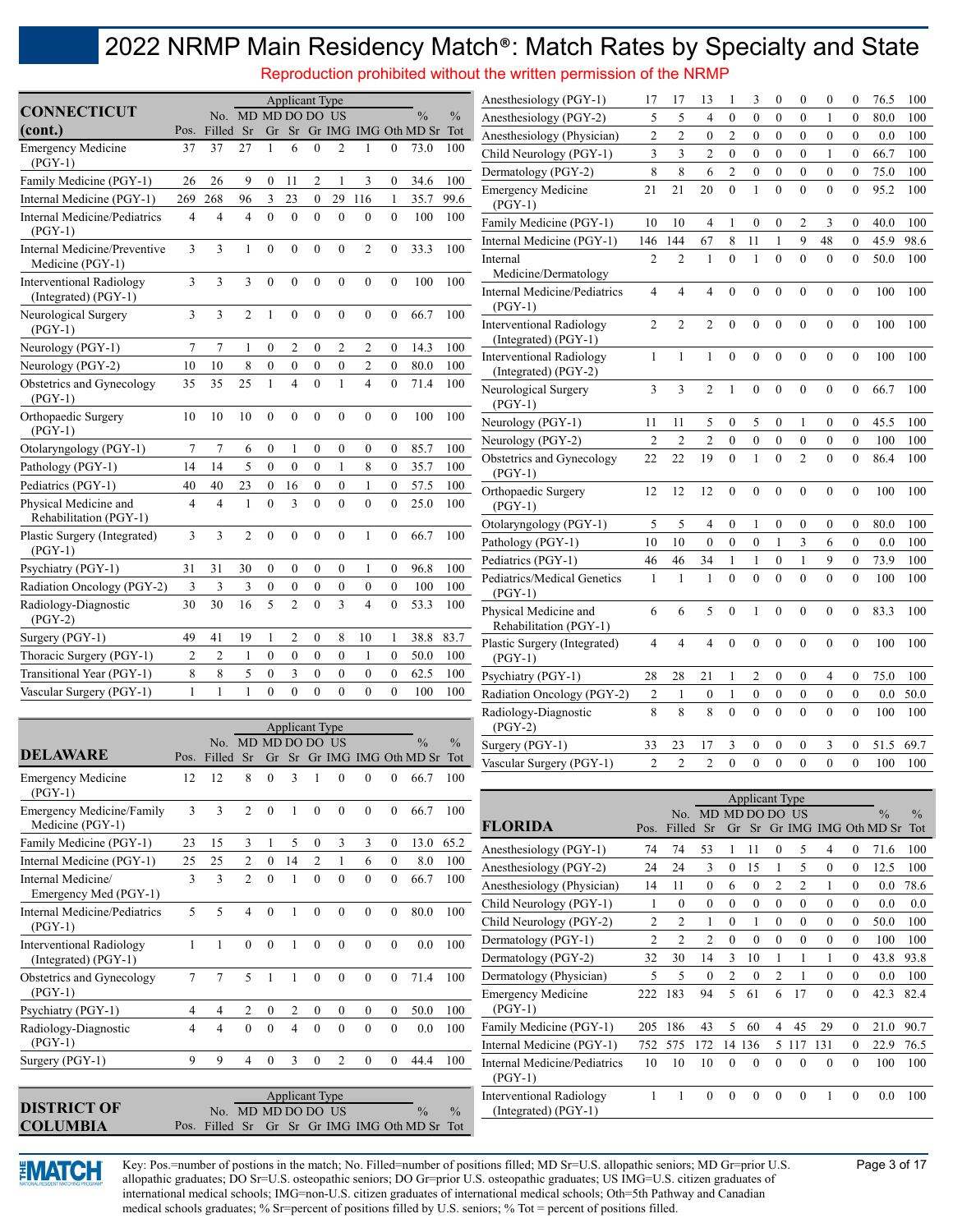Reproduction prohibited without the written permission of the NRMP

|                                                         |              |                |                  |                | <b>Applicant Type</b> |                |                |                         |                  |                      |               |
|---------------------------------------------------------|--------------|----------------|------------------|----------------|-----------------------|----------------|----------------|-------------------------|------------------|----------------------|---------------|
|                                                         |              | No.            |                  |                | MD MD DO DO           |                | US             |                         |                  | $\frac{0}{0}$        | $\frac{0}{0}$ |
| <b>FLORIDA</b> (cont.)                                  | Pos.         | Filled         | Sr               | Gr             | Sr                    |                |                |                         |                  | Gr IMG IMG Oth MD Sr | Tot           |
| <b>Interventional Radiology</b><br>(Integrated) (PGY-2) | 6            | 6              | 6                | $\overline{0}$ | $\overline{0}$        | $\overline{0}$ | $\overline{0}$ | $\theta$                | $\mathbf{0}$     | 100                  | 100           |
| Neurological Surgery<br>$(PGY-1)$                       | 8            | 8              | $\overline{7}$   | $\mathbf{0}$   | $\mathbf{0}$          | $\mathbf{0}$   | $\overline{0}$ | $\mathbf{1}$            | $\overline{0}$   | 87.5                 | 100           |
| Neurology (PGY-1)                                       | 53           | 52             | 25               | 0              | 9                     | 0              | 10             | 8                       | 0                | 47.2                 | 98.1          |
| Neurology (PGY-2)                                       | 9            | 9              | $\overline{2}$   | $\mathbf{0}$   | 4                     | $\theta$       | $\overline{0}$ | 3                       | $\overline{0}$   | 22.2                 | 100           |
| Neurology (Physician)                                   | 1            | 1              | $\boldsymbol{0}$ | $\mathbf{1}$   | $\mathbf{0}$          | $\overline{0}$ | $\mathbf{0}$   | $\boldsymbol{0}$        | $\boldsymbol{0}$ | 0.0                  | 100           |
| Obstetrics and Gynecology<br>$(PGY-1)$                  | 66           | 66             | 50               | 3              | 10                    | $\theta$       | 1              | $\overline{c}$          | $\mathbf{0}$     | 75.8                 | 100           |
| Orthopaedic Surgery<br>$(PGY-1)$                        | 36           | 36             | 26               | 1              | $\overline{7}$        | 1              | $\mathbf{0}$   | $\mathbf{1}$            | $\mathbf{0}$     | 72.2                 | 100           |
| Osteopathic<br>Neuromusculoskeletal                     | 6            | $\overline{4}$ | $\mathbf{0}$     | $\mathbf{0}$   | $\mathbf{0}$          | 3              | 1              | $\mathbf{0}$            | $\mathbf{0}$     | 0.0                  | 66.7          |
| Otolaryngology (PGY-1)                                  | 10           | 10             | 10               | $\mathbf{0}$   | $\mathbf{0}$          | $\overline{0}$ | $\mathbf{0}$   | $\mathbf{0}$            | $\boldsymbol{0}$ | 100                  | 100           |
| Pathology (PGY-1)                                       | 21           | 20             | 5                | 1              | $\mathbf{1}$          | $\overline{2}$ | 4              | 7                       | $\overline{0}$   | 23.8                 | 95.2          |
| Pediatrics (PGY-1)                                      | 178          | 171            | 69               | 1              | 46                    | 0              | 15             | 40                      | 0                | 38.8                 | 96.1          |
| Physical Medicine and<br>Rehabilitation (PGY-1)         | 15           | 15             | 1                | $\theta$       | 7                     | $\theta$       | $\overline{4}$ | 3                       | $\mathbf{0}$     | 6.7                  | 100           |
| Physical Medicine and<br>Rehabilitation (PGY-2)         | 23           | 23             | 7                | $\theta$       | 13                    | 1              | $\theta$       | $\overline{2}$          | $\mathbf{0}$     | 30.4                 | 100           |
| Plastic Surgery (Integrated)<br>$(PGY-1)$               | 10           | 10             | 6                | 1              | $\mathbf{0}$          | $\theta$       | 1              | $\overline{2}$          | $\mathbf{0}$     | 60.0                 | 100           |
| Psychiatry (PGY-1)                                      | 136          | 132            | 54               | 1              | 42                    | 1              | 20             | 14                      | $\mathbf{0}$     | 39.7                 | 97.1          |
| Radiation Oncology (PGY-1)                              | 1            | 1              | 1                | $\theta$       | $\theta$              | 0              | $\mathbf{0}$   | $\theta$                | $\mathbf{0}$     | 100                  | 100           |
| Radiation Oncology (PGY-2)                              | 6            | 5              | $\overline{4}$   | $\mathbf{0}$   | 1                     | 0              | $\mathbf{0}$   | $\mathbf{0}$            | $\overline{0}$   | 66.7                 | 83.3          |
| Radiology-Diagnostic<br>$(PGY-1)$                       | 10           | 10             | 5                | $\theta$       | $\overline{2}$        | $\theta$       | $\theta$       | $\overline{\mathbf{3}}$ | $\overline{0}$   | 50.0                 | 100           |
| Radiology-Diagnostic<br>$(PGY-2)$                       | 51           | 51             | 31               | $\overline{4}$ | 8                     | $\overline{c}$ | 3              | 3                       | $\mathbf{0}$     | 60.8                 | 100           |
| Radiology-Diagnostic<br>(Physician)                     | $\mathbf{1}$ | $\mathbf{1}$   | $\overline{0}$   | $\mathbf{0}$   | $\mathbf{0}$          | $\mathbf{1}$   | $\overline{0}$ | $\overline{0}$          | $\overline{0}$   | 0.0                  | 100           |
| Surgery (PGY-1)                                         | 166          | 132            | 62               | 15             | 9                     | 1              | 19             | 26                      | $\overline{0}$   | 37.3                 | 79.5          |
| Thoracic Surgery (PGY-1)                                | 1            | 1              | 1                | $\mathbf{0}$   | $\mathbf{0}$          | 0              | $\mathbf{0}$   | $\mathbf{0}$            | $\overline{0}$   | 100                  | 100           |
| Transitional Year (PGY-1)                               | 223          | 178            | 79               | 1              | 72                    | $\overline{2}$ | 19             | 5                       | $\overline{0}$   | 35.4                 | 79.8          |
| Vascular Surgery (PGY-1)                                | 3            | $\overline{3}$ | $\overline{2}$   | $\theta$       | $\theta$              | $\theta$       | 1              | $\theta$                | $\theta$         | 66.7                 | 100           |

Applicant Type

No. MD MD DO DO US

Pos.

| Orthopaedic Surgery<br>$(PGY-1)$                | 14             | 14             | 12             | 1              | $\theta$ | $\theta$ | $\theta$       | 1              | $\theta$ | 85.7 | 100  |
|-------------------------------------------------|----------------|----------------|----------------|----------------|----------|----------|----------------|----------------|----------|------|------|
| Otolaryngology (PGY-1)                          | 7              | 7              | 7              | $\theta$       | $\theta$ | $\theta$ | $\theta$       | $\theta$       | $\theta$ | 100  | 100  |
| Pathology (PGY-1)                               | 11             | 11             | 5              | $\theta$       | 3        | $\theta$ | $\theta$       | 3              | $\theta$ | 45.5 | 100  |
| Pediatrics (PGY-1)                              | 59             | 52             | 35             | 3              | 10       | $\Omega$ | 3              | 1              | $\theta$ | 59.3 | 88.1 |
| Physical Medicine and<br>Rehabilitation (PGY-2) | 6              | 6              | 5              | $\theta$       | 1        | $\theta$ | $\theta$       | $\theta$       | $\theta$ | 83.3 | 100  |
| Plastic Surgery (Integrated)<br>$(PGY-1)$       | $\overline{2}$ | 2              | $\overline{2}$ | $\theta$       | $\theta$ | $\Omega$ | $\theta$       | $\theta$       | $\theta$ | 100  | 100  |
| Psychiatry (PGY-1)                              | 46             | 45             | 29             | $\theta$       | 6        | $\theta$ | 7              | 3              | $\theta$ | 63.0 | 97.8 |
| Radiation Oncology (PGY-2)                      | 3              | 3              | 3              | $\theta$       | $\theta$ | $\theta$ | $\theta$       | $\theta$       | $\theta$ | 100  | 100  |
| Radiology-Diagnostic<br>$(PGY-2)$               | 23             | 23             | 16             | $\overline{2}$ | 3        | $\theta$ | $\overline{2}$ | $\theta$       | $\theta$ | 69.6 | 100  |
| Surgery (PGY-1)                                 | 50             | 45             | 26             | 5              | 6        | $\theta$ | 1              | 7              | $\theta$ | 52.0 | 90.0 |
| Thoracic Surgery (PGY-1)                        | 1              | 1              | 1              | $\theta$       | $\theta$ | $\theta$ | $\theta$       | $\theta$       | $\theta$ | 100  | 100  |
| Transitional Year (PGY-1)                       | 93             | 87             | 67             | 1              | 15       | $\theta$ | $\overline{2}$ | $\overline{c}$ | $\theta$ | 72.0 | 93.5 |
| Vascular Surgery (PGY-1)                        | 2              | $\overline{c}$ | 2              | $\theta$       | $\theta$ | $\theta$ | $\theta$       | $\theta$       | $\theta$ | 100  | 100  |
|                                                 |                |                |                |                |          |          |                |                |          |      |      |

|                                      |                |                |                |                |                | <b>Applicant Type</b> |          |                |          |                         |               |
|--------------------------------------|----------------|----------------|----------------|----------------|----------------|-----------------------|----------|----------------|----------|-------------------------|---------------|
|                                      |                | No.            |                | MD MD DO DO US |                |                       |          |                |          | $\frac{0}{0}$           | $\frac{0}{0}$ |
| <b>HAWAII</b>                        | Pos.           | Filled         | Sr             | Gr             |                |                       |          |                |          | Sr Gr IMG IMG Oth MD Sr | Tot           |
| Family Medicine (PGY-1)              | 13             | 13             | 2              | $\theta$       | 7              | $\theta$              | 3        | 1              | $\theta$ | 15.4                    | 100           |
| Internal Medicine (PGY-1)            | 32             | 30             | 12             | $\theta$       | 1              | $\theta$              | 8        | 9              | $\theta$ | 37.5                    | 93.8          |
| Obstetrics and Gynecology<br>(PGY-1) | 6              | 6              | 6              | $\theta$       | $\theta$       | $\theta$              | $\theta$ | $\theta$       | $\theta$ | 100                     | 100           |
| Orthopaedic Surgery<br>$(PGY-1)$     | $\overline{c}$ | $\overline{2}$ | $\overline{2}$ | $\theta$       | $\theta$       | $\Omega$              | $\Omega$ | $\theta$       | $\theta$ | 100                     | 100           |
| Pathology (PGY-1)                    | 3              | 1              | 1              | $\theta$       | $\theta$       | $\theta$              | $\theta$ | $\theta$       | $\theta$ | 33.3                    | 33.3          |
| Pediatrics (PGY-1)                   | 8              | 8              | 4              | $\theta$       | $\overline{2}$ | $\Omega$              | $\theta$ | $\overline{2}$ | $\theta$ | 50.0                    | 100           |
| Psychiatry (PGY-1)                   | 8              | 8              | 6              | $\theta$       | $\overline{c}$ | $\Omega$              | $\Omega$ | $\theta$       | $\theta$ | 75.0                    | 100           |
| Radiology-Diagnostic<br>(PGY-1)      |                |                | $\theta$       | $\theta$       | $\theta$       |                       | $\theta$ | $\theta$       | $\theta$ | 0.0                     | 100           |
| Surgery (PGY-1)                      | $\overline{5}$ | 5              | 4              | $\theta$       | 1              | $\theta$              | $\theta$ | $\theta$       | $\theta$ | 80.0                    | 100           |

|                           |    |                    |      |            | Applicant Type |                     |          |          |                                               |               |
|---------------------------|----|--------------------|------|------------|----------------|---------------------|----------|----------|-----------------------------------------------|---------------|
|                           |    | No. MD MD DO DO US |      |            |                |                     |          |          | $\frac{0}{0}$                                 | $\frac{0}{0}$ |
| <b>IDAHO</b>              |    |                    |      |            |                |                     |          |          | Pos. Filled Sr Gr Sr Gr IMG IMG Oth MD Sr Tot |               |
| Family Medicine (PGY-1)   |    | 41                 | -20- | $0\quad15$ |                | $0 \quad 5 \quad 1$ |          | $\theta$ | 44.4 91.1                                     |               |
| Internal Medicine (PGY-1) | 24 | 15                 |      | $\theta$   | $\Omega$       | $\bf{0}$            |          | $\theta$ | 29.2                                          | -62.5         |
| Psychiatry (PGY-1)        |    | Δ                  |      | $\bigcirc$ | $\Omega$       | $\theta$            | $\theta$ | $\theta$ |                                               |               |
|                           |    |                    |      |            |                |                     |          |          |                                               |               |

| GEORGIA                         | Pos.           | Filled       | <b>Sr</b> | Gr       |          |            |          |          |          | Sr Gr IMG IMG Oth MD Sr Tot |      |                                     |      |               |                      |          |                       |            |          |          |          |                                                 |               |
|---------------------------------|----------------|--------------|-----------|----------|----------|------------|----------|----------|----------|-----------------------------|------|-------------------------------------|------|---------------|----------------------|----------|-----------------------|------------|----------|----------|----------|-------------------------------------------------|---------------|
| Anesthesiology (PGY-1)          | 19             | 19           | 10        |          |          |            |          |          | 0        | 52.6                        | 100  |                                     |      |               |                      |          | <b>Applicant Type</b> |            |          |          |          |                                                 |               |
| Anesthesiology (PGY-2)          | 4              |              |           |          |          |            | $\theta$ |          | $\theta$ | 100                         | 100  | <b>ILLINOIS</b>                     | Pos. | No.<br>Filled | MD MD DO DO US<br>Sr |          |                       |            |          |          |          | $\frac{0}{0}$<br>Gr Sr Gr IMG IMG Oth MD Sr Tot | $\frac{0}{0}$ |
| Anesthesiology (Physician)      |                |              |           |          |          |            |          |          |          | 0.0                         | 100  |                                     |      |               |                      |          |                       |            |          |          |          |                                                 |               |
| Child Neurology (PGY-1)         | 4              |              |           |          |          |            |          |          | 0        | 50.0                        | 75.0 | Anesthesiology (PGY-1)              | 79   | 79            | 56                   |          | 15                    |            |          | 4        |          | 70.9                                            | 100           |
| Child Neurology (Physician)     |                |              |           |          |          |            | $\Omega$ | $\Omega$ |          | 0.0                         | 100  | Anesthesiology (PGY-2)              | 16   | 16            | 16                   | $\theta$ | 0                     |            |          | 0        | $\Omega$ | 100                                             | 100           |
| Dermatology (PGY-2)             | 10             | 10           | 9         | 0        |          |            |          |          | 0        | 90.0                        | 100  | Anesthesiology (Physician)          |      |               |                      |          | 0                     |            |          | $^{(1)}$ |          | 0.0                                             | 100           |
| <b>Emergency Medicine</b>       | 59             | 55           | 31        |          | 12       |            | 8        |          |          | 52.5                        | 93.2 | Child Neurology (PGY-1)             | 5    |               |                      |          |                       |            |          |          | 0        | 60.0                                            | 100           |
| $(PGY-1)$                       |                |              |           |          |          |            |          |          |          |                             |      | Dermatology (PGY-1)                 |      |               |                      |          |                       |            |          | 0        |          | 100                                             | 100           |
| Family Medicine (PGY-1)         | 115            | 109          | 25        | 4        | 26       |            | 40       | 13       | 0        | 21.7                        | 94.8 | Dermatology (PGY-2)                 | 20   | 20            | 18                   |          |                       |            |          | 0        |          | 90.0                                            | 100           |
| Internal Medicine (PGY-1)       | 308            | 282          | 108       | 8        | 49       | 3          | 52       | 62       | $\theta$ | 35.1                        | 91.6 | <b>Emergency Medicine</b>           | 145  | 144           | 101                  |          | 34                    | 4          |          |          | $\Omega$ | 69.7                                            | 99.3          |
| Internal Medicine/Psychiatry    | $\mathfrak{D}$ |              |           | 0        | $\Omega$ | $\Omega$   | $\Omega$ | $\Omega$ | $\Omega$ | 100                         | 100  | $(PGY-1)$                           |      |               |                      |          |                       |            |          |          |          |                                                 |               |
| $(PGY-1)$                       |                |              |           |          |          |            |          |          |          |                             |      | Family Medicine (PGY-1)             | 234  | 216           | 75                   |          | 64                    |            | 35       | 35       |          | 32.1                                            | 92.3          |
| <b>Interventional Radiology</b> | 5.             |              |           |          |          | $^{\circ}$ | $\Omega$ |          | 0        | 80.0                        | 100  | Internal Medicine (PGY-1)           | 533  | 531           | 251                  |          | 82                    |            | 34       | 155      |          | 47.1                                            | 99.6          |
| (Integrated) (PGY-2)            |                |              |           |          |          |            |          |          |          |                             |      | Internal Medicine/                  | 3    | $\mathbf{3}$  | ٩                    | $\Omega$ | $\Omega$              |            | $\Omega$ | $\theta$ | 0        | 100                                             | 100           |
| Neurological Surgery            | 3              | 3            |           | $\Omega$ | $\Omega$ | $\Omega$   | $\Omega$ |          | 0        | 66.7                        | 100  | Emergency Med (PGY-1)               |      |               |                      |          |                       |            |          |          |          |                                                 |               |
| $(PGY-1)$                       |                |              |           |          |          |            |          |          |          |                             |      | Internal                            |      |               |                      | 0        | 0                     | $^{\circ}$ | $\Omega$ | $\left($ | $\Omega$ | 100                                             | 100           |
| Neurology (PGY-1)               | 6.             | <sub>6</sub> |           |          |          | $\Omega$   |          |          | 0        | 16.7                        | 100  | Medicine/Dermatology                |      |               |                      |          |                       |            |          |          |          |                                                 |               |
| Neurology (PGY-2)               | 10             | 10           |           |          |          |            | $\theta$ |          | 0        | 80.0                        | 100  | <b>Internal Medicine/Pediatrics</b> | 25   | 25            | 20                   |          |                       |            | $\Omega$ | $\theta$ | 0        | 80.0                                            | 100           |
| Obstetrics and Gynecology       | 30             | 30           | 27        |          |          |            | $\Omega$ |          |          | 90.0                        | 100  | $(PGY-1)$                           |      |               |                      |          |                       |            |          |          |          |                                                 |               |



(PGY-1)

**GEORGIA**

> Key: Pos.=number of postions in the match; No. Filled=number of positions filled; MD Sr=U.S. allopathic seniors; MD Gr=prior U.S. Page 4 of 17 allopathic graduates; DO Sr=U.S. osteopathic seniors; DO Gr=prior U.S. osteopathic graduates; US IMG=U.S. citizen graduates of international medical schools; IMG=non-U.S. citizen graduates of international medical schools; Oth=5th Pathway and Canadian medical schools graduates; % Sr=percent of positions filled by U.S. seniors; % Tot = percent of positions filled.

 $\frac{0}{0}$ 

 $\frac{0}{0}$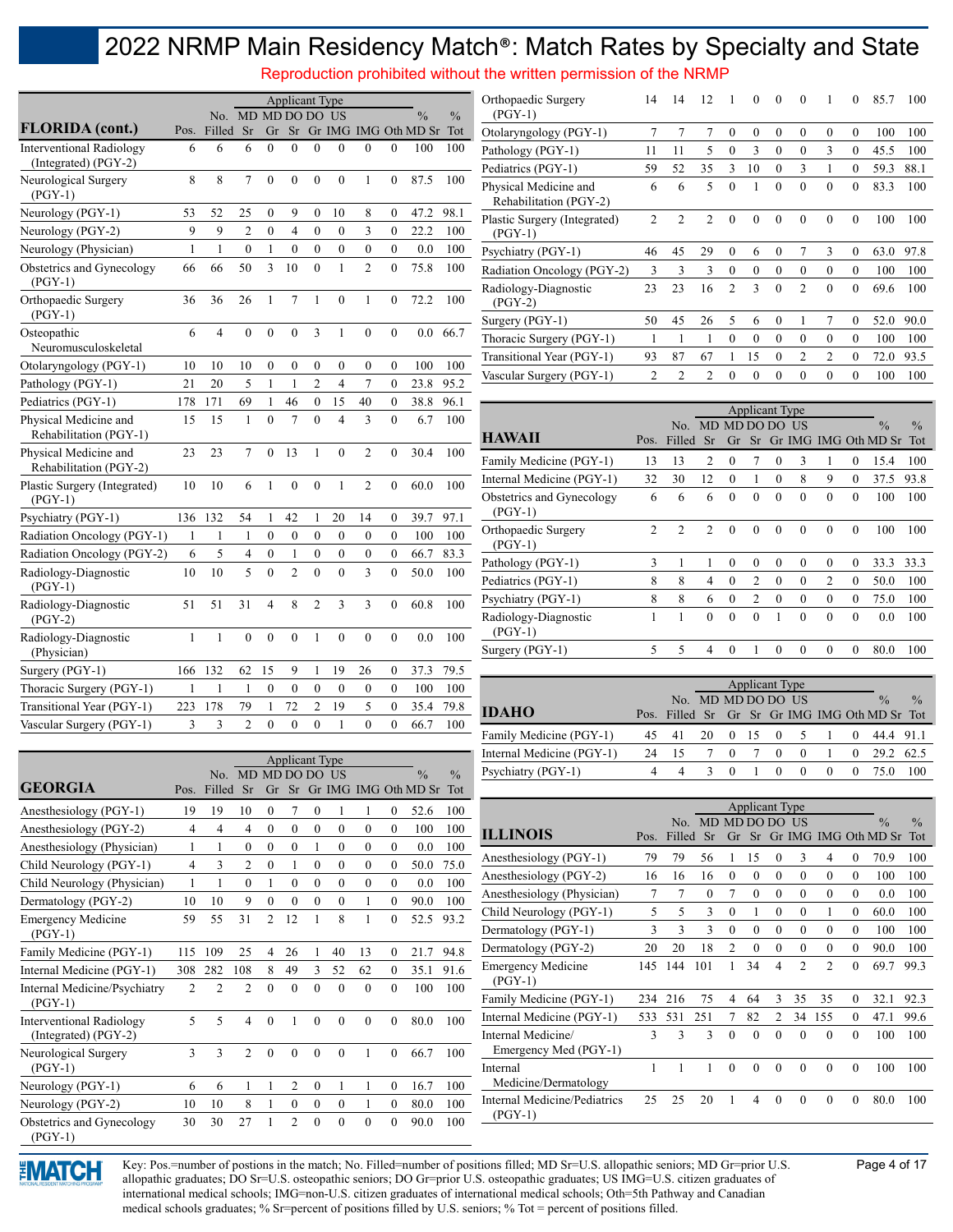Reproduction prohibited without the written permission of the NRMP

|                                                         |                |                               |                             |                  | <b>Applicant Type</b> |                  |                  |                  |                  |                                               |               | Obstetrics and Gynecology                             | 15                   | 15                   | 12                   |                                      | 2                                  | 0                                |                                    |                                    | 0                                | 80.0                                   | -100                             |
|---------------------------------------------------------|----------------|-------------------------------|-----------------------------|------------------|-----------------------|------------------|------------------|------------------|------------------|-----------------------------------------------|---------------|-------------------------------------------------------|----------------------|----------------------|----------------------|--------------------------------------|------------------------------------|----------------------------------|------------------------------------|------------------------------------|----------------------------------|----------------------------------------|----------------------------------|
| <b>ILLINOIS</b> (cont.)                                 |                |                               | No. MD MD DO DO US          |                  |                       |                  |                  |                  |                  | $\frac{0}{0}$                                 | $\frac{0}{0}$ | $(PGY-1)$                                             |                      |                      |                      |                                      |                                    |                                  |                                    |                                    |                                  |                                        |                                  |
| Internal Medicine/Psychiatry                            | 2              | Pos. Filled<br>$\overline{2}$ | <b>Sr</b><br>$\overline{c}$ | $\Omega$         | $\Omega$              | $\theta$         | $\Omega$         | $\Omega$         | $\Omega$         | Gr Sr Gr IMG IMG Oth MD Sr Tot<br>100         | 100           | Orthopaedic Surgery<br>$(PGY-1)$                      | 6                    | 6                    | 6                    | $\mathbf{0}$                         | $\mathbf{0}$                       | $\mathbf{0}$                     | $\theta$                           | $\mathbf{0}$                       | $\mathbf{0}$                     | 100                                    | 100                              |
| $(PGY-1)$                                               |                |                               |                             |                  |                       |                  |                  |                  |                  |                                               |               | Otolaryngology (PGY-1)                                | 4                    | 4                    | 4                    | $\mathbf{0}$                         | $\bf{0}$                           | $\mathbf{0}$                     | $\mathbf{0}$                       | $\bf{0}$                           | $\mathbf{0}$                     | 100                                    | 100                              |
| <b>Interventional Radiology</b><br>(Integrated) (PGY-1) | 4              | 4                             | 4                           | $\mathbf{0}$     | $\mathbf{0}$          | $\boldsymbol{0}$ | $\theta$         | $\theta$         | $\mathbf{0}$     | 100                                           | 100           | Pathology (PGY-1)<br>Pediatrics (PGY-1)               | $\overline{4}$<br>31 | $\overline{4}$<br>31 | $\overline{2}$<br>16 | $\boldsymbol{0}$<br>$\boldsymbol{0}$ | $\boldsymbol{0}$<br>10             | $\mathbf{0}$<br>$\boldsymbol{0}$ | $\mathbf{0}$<br>$\overline{2}$     | $\overline{2}$<br>$\mathfrak{Z}$   | $\mathbf{0}$<br>$\boldsymbol{0}$ | 50.0<br>51.6                           | 100<br>100                       |
| <b>Interventional Radiology</b><br>(Integrated) (PGY-2) | 6              | 6                             | 6                           | $\mathbf{0}$     | $\theta$              | $\mathbf{0}$     | $\theta$         | $\theta$         | $\mathbf{0}$     | 100                                           | 100           | Pediatrics/Emergency                                  | $\overline{2}$       | $\overline{2}$       | $\mathbf{1}$         | $\mathbf{0}$                         | $\mathbf{1}$                       | $\mathbf{0}$                     | $\overline{0}$                     | $\overline{0}$                     | $\overline{0}$                   | 50.0                                   | 100                              |
| Neurological Surgery<br>$(PGY-1)$                       | 14             | 14                            | 12                          | $\mathbf{0}$     |                       | $\mathbf{0}$     | $\theta$         |                  | $\overline{0}$   | 85.7                                          | 100           | Medicine (PGY-1)<br>Pediatrics/Medical Genetics       | 1                    | $\theta$             | $\mathbf{0}$         | $\mathbf{0}$                         | $\mathbf{0}$                       | $\mathbf{0}$                     | $\mathbf{0}$                       | $\mathbf{0}$                       | $\mathbf{0}$                     | 0.0                                    | 0.0                              |
| Neurology (PGY-1)                                       | 28             | 28                            | 12                          | $\boldsymbol{0}$ | 6                     | $\boldsymbol{0}$ | 3                | 7                | $\bf{0}$         | 42.9                                          | 100           | $(PGY-1)$<br>Pediatrics/Psych/Child Psych             | $\overline{4}$       | 4                    | $\overline{4}$       | $\mathbf{0}$                         | $\mathbf{0}$                       | $\mathbf{0}$                     | $\mathbf{0}$                       | $\mathbf{0}$                       | $\mathbf{0}$                     | 100                                    | 100                              |
| Neurology (PGY-2)                                       | 18             | 18                            | 15                          | $\boldsymbol{0}$ | $\overline{2}$        | $\boldsymbol{0}$ | $\boldsymbol{0}$ | $\mathbf{1}$     | $\boldsymbol{0}$ | 83.3                                          | 100           | $(PGY-1)$                                             |                      |                      |                      |                                      |                                    |                                  |                                    |                                    |                                  |                                        |                                  |
| Obstetrics and Gynecology<br>$(PGY-1)$                  | 69             | 67                            | 48                          | 3                | 10                    | $\mathbf{1}$     | $\mathbf{1}$     | $\overline{4}$   | $\theta$         | 69.6                                          | 97.1          | Physical Medicine and<br>Rehabilitation (PGY-2)       | $\overline{4}$       | 4                    | 3                    | $\mathbf{0}$                         | $\mathbf{1}$                       | $\mathbf{0}$                     | $\theta$                           | $\overline{0}$                     | $\mathbf{0}$                     | 75.0                                   | 100                              |
| Orthopaedic Surgery<br>$(PGY-1)$                        | 34             | 34                            | 27                          | 3                | 4                     | $\boldsymbol{0}$ | $\boldsymbol{0}$ | $\theta$         | $\mathbf{0}$     | 79.4                                          | 100           | Plastic Surgery (Integrated)<br>$(PGY-1)$             | 2                    | 2                    | 2                    | $\mathbf{0}$                         | $\mathbf{0}$                       | $\mathbf{0}$                     | $\mathbf{0}$                       | $\mathbf{0}$                       | $\mathbf{0}$                     | 100                                    | 100                              |
| Otolaryngology (PGY-1)                                  | 16             | 16                            | 16                          | $\boldsymbol{0}$ | $\boldsymbol{0}$      | $\boldsymbol{0}$ | $\mathbf{0}$     | $\boldsymbol{0}$ | $\bf{0}$         | 100                                           | 100           | Psychiatry (PGY-1)                                    | 24                   | 24                   | 12                   | $\boldsymbol{0}$                     | 6                                  | $\boldsymbol{0}$                 | 3                                  | 3                                  | $\boldsymbol{0}$                 | 50.0                                   | 100                              |
| Pathology (PGY-1)                                       | 31             | 31                            | 10                          | $\overline{4}$   | 3                     | $\boldsymbol{0}$ | $\overline{4}$   | 10               | $\boldsymbol{0}$ | 32.3                                          | 100           | Radiation Oncology (PGY-2)                            | 1                    | $\mathbf{1}$         | $\boldsymbol{0}$     | $\boldsymbol{0}$                     | 1                                  | $\boldsymbol{0}$                 | $\mathbf{0}$                       | $\mathbf{0}$                       | $\mathbf{0}$                     | 0.0                                    | 100                              |
| Pediatrics (PGY-1)                                      | 136            | 135                           | 76                          | $\boldsymbol{0}$ | 42                    | $\boldsymbol{0}$ | 10               | $\overline{7}$   | $\bf{0}$         | 55.9                                          | 99.3          | Radiology-Diagnostic                                  | $\overline{2}$       | $\overline{c}$       | $\mathbf{1}$         | $\mathbf{0}$                         | $\mathbf{1}$                       | $\mathbf{0}$                     | $\theta$                           | $\mathbf{0}$                       | $\mathbf{0}$                     | 50.0                                   | 100                              |
| Physical Medicine and<br>Rehabilitation (PGY-1)         | 8              | 8                             | 5                           | $\mathbf{1}$     |                       | $\mathbf{0}$     | $\boldsymbol{0}$ | $\mathbf{1}$     | $\mathbf{0}$     | 62.5                                          | 100           | $(PGY-1)$<br>Radiology-Diagnostic                     | 9                    | 9                    | 9                    | $\mathbf{0}$                         | $\mathbf{0}$                       | $\mathbf{0}$                     | $\mathbf{0}$                       | $\mathbf{0}$                       | $\mathbf{0}$                     | 100                                    | 100                              |
| Physical Medicine and<br>Rehabilitation (PGY-2)         | 19             | 19                            | 10                          |                  | 8                     | $\mathbf{0}$     | $\theta$         | $\theta$         | $\overline{0}$   | 52.6                                          | 100           | $(PGY-2)$                                             |                      |                      |                      |                                      |                                    |                                  |                                    |                                    |                                  |                                        |                                  |
| Plastic Surgery (Integrated)                            | 10             | 10                            | 9                           | $\mathbf{0}$     | $\overline{0}$        | $\mathbf{0}$     | -1               | $\mathbf{0}$     | $\mathbf{0}$     | 90.0                                          | 100           | Surgery (PGY-1)                                       | 23                   | 21                   | 17                   | $\boldsymbol{0}$                     | 3                                  | $\boldsymbol{0}$                 | $\mathbf{0}$                       |                                    | $\mathbf{0}$                     | 73.9                                   | 91.3                             |
| $(PGY-1)$                                               |                |                               |                             |                  |                       |                  |                  |                  |                  |                                               |               | Thoracic Surgery (PGY-1)                              | 1<br>44              | 1<br>44              | $\mathbf{1}$<br>37   | $\boldsymbol{0}$<br>$\mathbf{0}$     | $\boldsymbol{0}$<br>6              | $\boldsymbol{0}$<br>$\mathbf{0}$ | $\boldsymbol{0}$<br>$\mathbf{0}$   | $\boldsymbol{0}$<br>$\overline{1}$ | $\mathbf{0}$<br>$\overline{0}$   | 100<br>84.1                            | 100<br>100                       |
| Psychiatry (PGY-1)                                      | 69             | 69                            | 53                          | 2                | 7                     | -1               | $\overline{c}$   | 4                | $\boldsymbol{0}$ | 76.8                                          | 100           | Transitional Year (PGY-1)<br>Vascular Surgery (PGY-1) | $\mathbf{1}$         | 1                    | -1                   | $\mathbf{0}$                         | $\mathbf{0}$                       | $\mathbf{0}$                     | $\theta$                           | $\mathbf{0}$                       | $\mathbf{0}$                     | 100                                    | 100                              |
| Radiation Oncology (PGY-1)                              | 1              | $\mathbf{1}$                  |                             | $\boldsymbol{0}$ | $\boldsymbol{0}$      | $\boldsymbol{0}$ | $\boldsymbol{0}$ | $\boldsymbol{0}$ | $\boldsymbol{0}$ | 100                                           | 100           |                                                       |                      |                      |                      |                                      |                                    |                                  |                                    |                                    |                                  |                                        |                                  |
| Radiation Oncology (PGY-2)                              | 7              | $\overline{7}$                | 6                           | 1                | $\boldsymbol{0}$      | $\boldsymbol{0}$ | $\boldsymbol{0}$ | $\boldsymbol{0}$ | $\bf{0}$         | 85.7                                          | 100           |                                                       |                      |                      |                      |                                      | <b>Applicant Type</b>              |                                  |                                    |                                    |                                  |                                        |                                  |
|                                                         |                |                               |                             |                  |                       |                  |                  |                  |                  |                                               |               |                                                       |                      |                      |                      |                                      |                                    |                                  |                                    |                                    |                                  |                                        |                                  |
| Radiology-Diagnostic<br>$(PGY-1)$                       | 11             | 11                            | 4                           |                  | 6                     | $\theta$         | $\theta$         | $\theta$         | $\mathbf{0}$     | 36.4                                          | 100           | <b>IOWA</b>                                           | Pos.                 | Filled Sr            | No. MD MD DO DO US   |                                      |                                    |                                  |                                    |                                    |                                  | $\frac{0}{0}$                          | $\%$                             |
| Radiology-Diagnostic                                    | 42             | 41                            | 30                          | 2                | 6                     | $\mathbf{0}$     | $\overline{2}$   |                  | $\overline{0}$   | 71.4 97.6                                     |               | Anesthesiology (PGY-1)                                | 15                   | 15                   | 9                    |                                      | 2                                  | $\boldsymbol{0}$                 |                                    | 2                                  | $\mathbf{0}$                     | Gr Sr Gr IMG IMG Oth MD Sr Tot<br>60.0 |                                  |
| $(PGY-2)$<br>Radiology-Diagnostic                       | -1             | -1                            | $\theta$                    |                  | $\theta$              | $\Omega$         | $\theta$         | $\Omega$         | $\theta$         | 0.0                                           | 100           | Child Neurology (PGY-1)                               | $\overline{2}$       | $\overline{c}$       | $\boldsymbol{0}$     | $\overline{0}$                       | $\boldsymbol{0}$                   | $\boldsymbol{0}$                 | $\boldsymbol{0}$                   | $\overline{2}$                     | $\mathbf{0}$                     | 0.0                                    |                                  |
| (Physician)                                             |                |                               |                             |                  |                       |                  |                  |                  |                  |                                               |               | Dermatology (PGY-2)                                   | 5<br>10              | 5<br>10              | 5<br>5               | $\boldsymbol{0}$<br>1                | $\boldsymbol{0}$                   | $\mathbf{0}$<br>$\mathbf{0}$     | $\boldsymbol{0}$<br>-1             | $\mathbf{0}$<br>1                  | $\mathbf{0}$<br>$\mathbf{0}$     | 100<br>50.0                            |                                  |
| Surgery (PGY-1)                                         | 110            | 76                            | 53                          | 8                | 8                     | $\overline{c}$   | 3                | 2                | $\boldsymbol{0}$ | 48.2                                          | 69.1          | <b>Emergency Medicine</b><br>$(PGY-1)$                |                      |                      |                      |                                      | $\overline{2}$                     |                                  |                                    |                                    |                                  |                                        |                                  |
| Thoracic Surgery (PGY-1)                                | 1              | $\mathbf{1}$                  | $\mathbf{1}$                | $\boldsymbol{0}$ | $\boldsymbol{0}$      | $\boldsymbol{0}$ | $\boldsymbol{0}$ | $\boldsymbol{0}$ | $\boldsymbol{0}$ | 100                                           | 100           | Family Medicine (PGY-1)                               | 57                   | 47                   | 10                   | $\bf{0}$                             | 22                                 |                                  | 9                                  | 5                                  | $\overline{0}$                   | 17.5                                   | 100<br>100<br>100<br>100<br>82.5 |
| Transitional Year (PGY-1)                               | 62             | 61                            | 52                          | $\boldsymbol{0}$ | 6                     | $\boldsymbol{0}$ | $\mathbf{1}$     | 2                | $\mathbf{0}$     | 83.9                                          | 98.4          | Internal Medicine (PGY-1)                             | 59                   | 58                   | 35                   | $\boldsymbol{0}$                     | 20                                 | $\mathbf{0}$                     | $\overline{2}$                     | $\mathbf{1}$                       | $\mathbf{0}$                     | 59.3                                   |                                  |
| Vascular Surgery (PGY-1)                                | $\overline{4}$ | 4                             | $\overline{2}$              | $\overline{2}$   | $\theta$              | $\theta$         | $\mathbf{0}$     | $\mathbf{0}$     | $\mathbf{0}$     | 50.0                                          | 100           | Internal Medicine/Psychiatry<br>$(PGY-1)$             | $\overline{2}$       | $\mathfrak{D}$       |                      | $\theta$                             |                                    | $\Omega$                         | $\Omega$                           | $\Omega$                           | $\theta$                         | 50.0                                   |                                  |
|                                                         |                |                               | No. MD MD DO DO US          |                  | <b>Applicant Type</b> |                  |                  |                  |                  | $\%$                                          | $\%$          | Interventional Radiology                              |                      |                      | 1                    | $\boldsymbol{0}$                     | $\boldsymbol{0}$                   | $\overline{0}$                   | $\bf{0}$                           | $\bf{0}$                           | $\boldsymbol{0}$                 | 100                                    |                                  |
| <b>INDIANA</b>                                          |                |                               |                             |                  |                       |                  |                  |                  |                  | Pos. Filled Sr Gr Sr Gr IMG IMG Oth MD Sr Tot |               | (Integrated) (PGY-1)                                  |                      |                      |                      |                                      |                                    |                                  |                                    |                                    |                                  |                                        | 98.3<br>100<br>100               |
| Anesthesiology (PGY-1)                                  | 4              | $\overline{4}$                |                             | $\boldsymbol{0}$ | 2                     | $\boldsymbol{0}$ | $\boldsymbol{0}$ |                  | $\boldsymbol{0}$ | 25.0                                          | 100           | Neurological Surgery<br>$(PGY-1)$                     | 2                    | 2                    | 1                    | $\boldsymbol{0}$                     | $\boldsymbol{0}$                   | $\boldsymbol{0}$                 | $\bf{0}$                           | -1                                 | $\overline{0}$                   | 50.0 100                               |                                  |
| Anesthesiology (PGY-2)                                  | 22             | 22                            | 9                           | 1                | 9                     | $\mathbf{1}$     | $\mathbf{1}$     | 1                | $\boldsymbol{0}$ | 40.9                                          | 100           | Neurology (PGY-1)                                     | 8                    | 8                    | 7                    | $\bf{0}$                             | $\bf{0}$                           | $\overline{0}$                   | $\overline{0}$                     | $\mathbf{1}$                       | $\overline{0}$                   | 87.5                                   |                                  |
| Anesthesiology (Physician)                              | $\mathbf{1}$   | $\mathbf{1}$                  | $\boldsymbol{0}$            | 1                | $\boldsymbol{0}$      | $\boldsymbol{0}$ | $\boldsymbol{0}$ | $\boldsymbol{0}$ | $\boldsymbol{0}$ | 0.0                                           | 100           | Obstetrics and Gynecology                             | 6                    | 6                    | 5                    | -1                                   | $\mathbf{0}$                       | $\overline{0}$                   | $\mathbf{0}$                       | $\mathbf{0}$                       | $\overline{0}$                   | 83.3 100                               | 100                              |
| Child Neurology (PGY-1)                                 | 2              | 2                             | 1                           | $\boldsymbol{0}$ | $\bf{0}$              | $\mathbf{1}$     | $\boldsymbol{0}$ | $\boldsymbol{0}$ | $\boldsymbol{0}$ | 50.0                                          | 100           | $(PGY-1)$                                             |                      |                      |                      |                                      |                                    |                                  |                                    |                                    |                                  |                                        |                                  |
| Dermatology (PGY-1)                                     | 2              | 2                             | 2                           | $\boldsymbol{0}$ | $\boldsymbol{0}$      | $\boldsymbol{0}$ | $\boldsymbol{0}$ | $\boldsymbol{0}$ | $\boldsymbol{0}$ | 100                                           | 100           | Orthopaedic Surgery                                   | 6                    | 6                    | 6                    | $\boldsymbol{0}$                     | $\boldsymbol{0}$                   | $\boldsymbol{0}$                 | $\mathbf{0}$                       | $\bf{0}$                           | $\boldsymbol{0}$                 | 100                                    |                                  |
| Dermatology (PGY-2)                                     | 3              | 3                             | 3                           | $\boldsymbol{0}$ | $\boldsymbol{0}$      | $\boldsymbol{0}$ | $\boldsymbol{0}$ | $\boldsymbol{0}$ | $\boldsymbol{0}$ | 100                                           | 100           | $(PGY-1)$                                             |                      |                      |                      |                                      |                                    |                                  |                                    |                                    |                                  |                                        |                                  |
| <b>Emergency Medicine</b><br>$(PGY-1)$                  | 21             | 21                            | $18\,$                      | $\boldsymbol{0}$ | $\overline{c}$        | $\boldsymbol{0}$ | $\mathbf{1}$     | $\boldsymbol{0}$ | $\boldsymbol{0}$ | 85.7                                          | 100           | Otolaryngology (PGY-1)<br>Pathology (PGY-1)           | 5<br>6               | 5<br>6               | 5<br>$\mathbf{1}$    | $\boldsymbol{0}$<br>$\mathbf{0}$     | $\boldsymbol{0}$<br>$\overline{2}$ | $\mathbf{0}$<br>$\overline{0}$   | $\boldsymbol{0}$<br>$\overline{0}$ | $\boldsymbol{0}$<br>$\mathfrak{Z}$ | $\mathbf{0}$<br>$\mathbf{0}$     | 100<br>16.7                            |                                  |
| Family Medicine (PGY-1)                                 |                | 103 102                       | 42                          | $\boldsymbol{0}$ | 38                    | $\overline{4}$   | 12               | 6                | $\boldsymbol{0}$ | 40.8                                          | 99.0          | Pediatrics (PGY-1)                                    | 22                   | 22                   | 11                   | $\mathbf{0}$                         | 10                                 | $\overline{0}$                   | $\overline{0}$                     | $\mathbf{1}$                       | $\mathbf{0}$                     | 50.0                                   | 100<br>100<br>100<br>100         |
| Internal Medicine (PGY-1)                               |                | 102 102                       | 43                          | $\mathbf{1}$     | $26\,$                | $\mathbf{3}$     | 17               | 12               | $\boldsymbol{0}$ | 42.2                                          | 100           | Psychiatry (PGY-1)                                    | 17                   | 17                   | 7                    | 1                                    | 8                                  | $\overline{0}$                   | $\boldsymbol{0}$                   | 1                                  | $\mathbf{0}$                     | 41.2                                   | 100                              |
| <b>Internal Medicine/Pediatrics</b><br>$(PGY-1)$        |                | 14 14                         | 14                          | $\boldsymbol{0}$ | $\boldsymbol{0}$      | $\boldsymbol{0}$ | $\boldsymbol{0}$ | $\boldsymbol{0}$ | $\boldsymbol{0}$ | 100                                           | 100           | Psychiatry/Family Medicine<br>$(PGY-1)$               | 2                    | 2                    | $\overline{2}$       | $\boldsymbol{0}$                     | $\boldsymbol{0}$                   | $\mathbf{0}$                     | $\boldsymbol{0}$                   | $\boldsymbol{0}$                   | $\boldsymbol{0}$                 | 100                                    | 100                              |

Neurodevelopmental Disabilities (PGY-1) 2 2 0 0 2 0 0 0 0.0 100 0 Neurological Surgery (PGY-1) 3 3 3 0 0 0 0 0 100 100 0 Neurology (PGY-1) 10 10 6 1 3 0 0 0 60.0 100

(Integrated) (PGY-2)

**WATCH** 



Radiology-Diagnostic (PGY-1)

Radiology-Diagnostic (PGY-2)

4 4 3 0 0 0 0 1 0 75.0 100

3 3 3 0 0 0 0 0 100 100 0

Surgery (PGY-1) 19 18 15 2 1 0 0 0 0 78.9 94.7 Thoracic Surgery (PGY-1) 1 1 1 0 0 0 0 0 0 100 100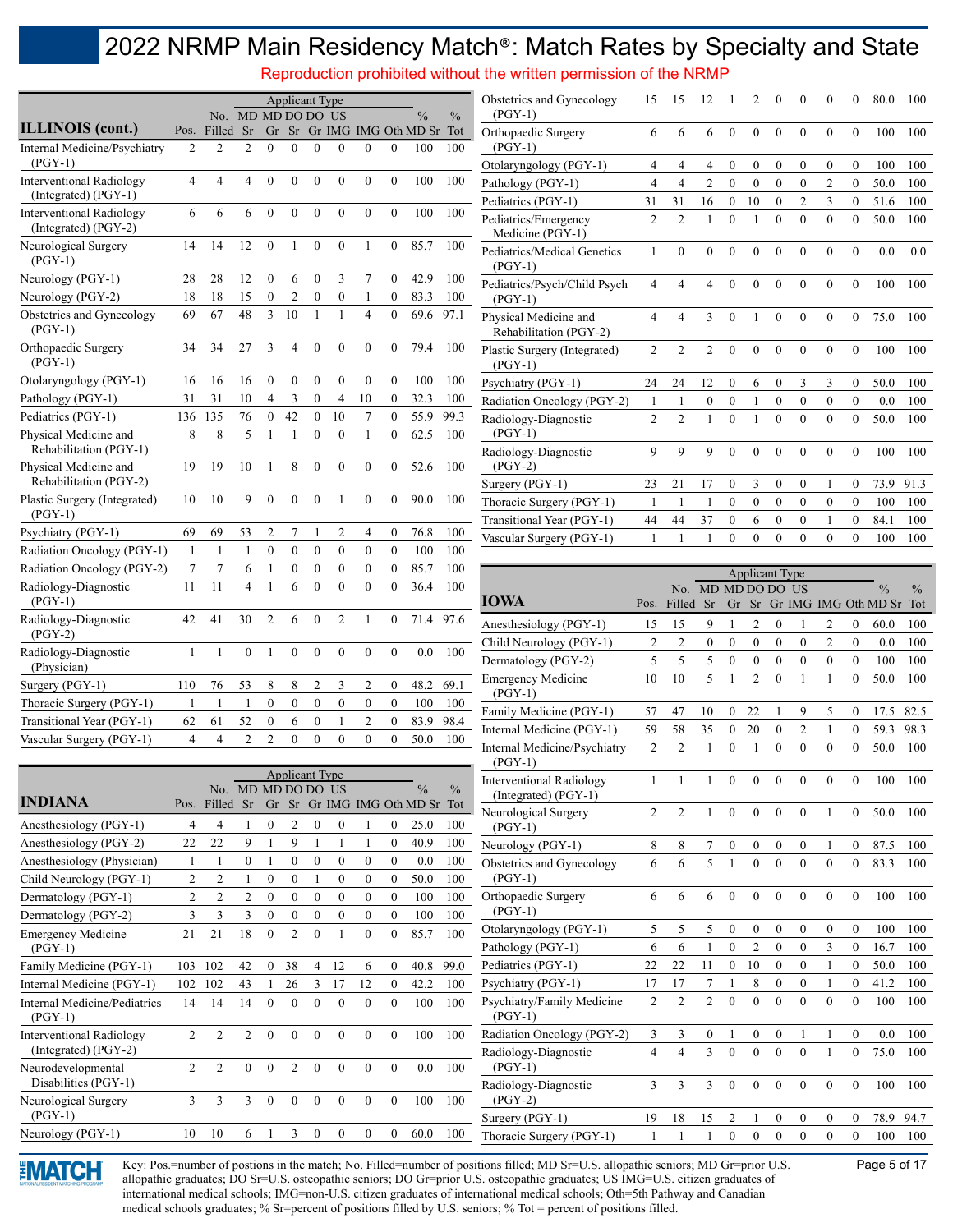Reproduction prohibited without the written permission of the NRMP

|                           |                    |              |     |  | Applicant Type                         |  |                                               |     |
|---------------------------|--------------------|--------------|-----|--|----------------------------------------|--|-----------------------------------------------|-----|
|                           | No. MD MD DO DO US |              |     |  |                                        |  | $\frac{0}{0}$                                 | 0/2 |
| <b>IOWA</b> (cont.)       |                    |              |     |  |                                        |  | Pos. Filled Sr Gr Sr Gr IMG IMG Oth MD Sr Tot |     |
| Transitional Year (PGY-1) | -8                 |              | 5 0 |  | 3 0 0                                  |  | $0 \t 0 \t 62.5 \t 100$                       |     |
| Vascular Surgery (PGY-1)  |                    | $\mathbf{U}$ |     |  | $0\quad 0\quad 0\quad 0\quad 1\quad 0$ |  | $0.0\quad 100$                                |     |

|                                                         |                |                              |                  |                  | <b>Applicant Type</b>   |                  |                  |                  |                  |                                       |                      |
|---------------------------------------------------------|----------------|------------------------------|------------------|------------------|-------------------------|------------------|------------------|------------------|------------------|---------------------------------------|----------------------|
| <b>KANSAS</b>                                           | Pos.           | No. MD MD DO DO US<br>Filled | Sr               | Gr               | Sr                      |                  |                  |                  |                  | $\frac{0}{0}$<br>Gr IMG IMG Oth MD Sr | $\frac{0}{0}$<br>Tot |
|                                                         |                |                              |                  |                  |                         |                  |                  |                  |                  |                                       |                      |
| Anesthesiology (PGY-1)                                  | 16             | 16                           | 8                | $\mathbf{0}$     | 8                       | $\mathbf{0}$     | $\overline{0}$   | $\boldsymbol{0}$ | $\mathbf{0}$     | 50.0                                  | 100                  |
| Anesthesiology (Physician)                              | $\overline{2}$ | $\overline{2}$               | $\mathbf{0}$     | $\mathbf{1}$     | $\mathbf{0}$            | $\mathbf{1}$     | $\theta$         | $\mathbf{0}$     | $\mathbf{0}$     | 0.0                                   | 100                  |
| Dermatology (PGY-2)                                     | 5              | 5                            | 5                | $\overline{0}$   | $\overline{0}$          | $\overline{0}$   | $\overline{0}$   | $\overline{0}$   | $\overline{0}$   | 100                                   | 100                  |
| <b>Emergency Medicine</b><br>$(PGY-1)$                  | 10             | 10                           | $\overline{7}$   | $\theta$         | $\mathbf{1}$            | $\theta$         | $\overline{2}$   | $\overline{0}$   | $\overline{0}$   | 70.0                                  | 100                  |
| Family Medicine (PGY-1)                                 | 43             | 42                           | 25               | $\overline{2}$   | 12                      | $\theta$         | 1                | $\overline{2}$   | 0                | 58.1                                  | 97.7                 |
| Internal Medicine (PGY-1)                               | 54             | 54                           | 30               | $\mathbf{1}$     | 11                      | $\mathbf{1}$     | $\overline{0}$   | 11               | $\mathbf{0}$     | 55.6                                  | 100                  |
| <b>Internal Medicine/Pediatrics</b><br>$(PGY-1)$        | 3              | 3                            | 3                | $\mathbf{0}$     | $\mathbf{0}$            | $\theta$         | $\theta$         | $\mathbf{0}$     | $\overline{0}$   | 100                                   | 100                  |
| Internal Medicine/Psychiatry<br>$(PGY-1)$               | $\overline{2}$ | $\overline{2}$               | $\mathbf{0}$     | $\mathbf{0}$     | $\overline{2}$          | $\mathbf{0}$     | $\mathbf{0}$     | $\boldsymbol{0}$ | $\boldsymbol{0}$ | 0.0                                   | 100                  |
| <b>Interventional Radiology</b><br>(Integrated) (PGY-2) | $\overline{2}$ | $\overline{c}$               | $\overline{2}$   | $\overline{0}$   | $\mathbf{0}$            | $\overline{0}$   | $\overline{0}$   | $\mathbf{0}$     | $\overline{0}$   | 100                                   | 100                  |
| Neurological Surgery<br>$(PGY-1)$                       | $\overline{c}$ | $\overline{2}$               | $\mathbf{1}$     | $\overline{0}$   | $\mathbf{1}$            | $\theta$         | $\theta$         | $\overline{0}$   | $\overline{0}$   | 50.0                                  | 100                  |
| Neurology (PGY-1)                                       | 5              | 5                            | 1                | $\mathbf{0}$     | 3                       | $\mathbf{0}$     | $\mathbf{0}$     | $\mathbf{1}$     | $\mathbf{0}$     | 20.0                                  | 100                  |
| Obstetrics and Gynecology<br>$(PGY-1)$                  | 9              | $\overline{9}$               | 5                | $\overline{0}$   | $\overline{\mathbf{4}}$ | $\theta$         | $\overline{0}$   | $\mathbf{0}$     | $\overline{0}$   | 55.6                                  | 100                  |
| Orthopaedic Surgery<br>$(PGY-1)$                        | 9              | 9                            | 9                | $\theta$         | $\theta$                | $\theta$         | $\theta$         | $\theta$         | $\theta$         | 100                                   | 100                  |
| Otolaryngology (PGY-1)                                  | 4              | $\overline{4}$               | $\overline{4}$   | $\mathbf{0}$     | $\mathbf{0}$            | $\theta$         | $\theta$         | $\mathbf{0}$     | $\mathbf{0}$     | 100                                   | 100                  |
| Pathology (PGY-1)                                       | $\overline{4}$ | 3                            | $\mathbf{0}$     | 1                | $\mathbf{1}$            | $\mathbf{0}$     | $\mathbf{0}$     | $\mathbf{1}$     | $\mathbf{0}$     | 0.0                                   | 75.0                 |
| Pediatrics (PGY-1)                                      | 5              | 5                            | $\mathbf{1}$     | $\mathbf{1}$     | $\mathbf{0}$            | $\overline{0}$   | $\overline{2}$   | $\mathbf{1}$     | $\overline{0}$   | 20.0                                  | 100                  |
| Physical Medicine and<br>Rehabilitation (PGY-2)         | $\overline{4}$ | $\overline{4}$               | $\overline{2}$   | $\mathbf{0}$     | $\overline{2}$          | $\overline{0}$   | $\overline{0}$   | $\mathbf{0}$     | $\overline{0}$   | 50.0                                  | 100                  |
| Plastic Surgery (Integrated)<br>$(PGY-1)$               | $\overline{2}$ | $\overline{c}$               | $\overline{2}$   | $\mathbf{0}$     | $\mathbf{0}$            | $\mathbf{0}$     | $\mathbf{0}$     | $\boldsymbol{0}$ | $\boldsymbol{0}$ | 100                                   | 100                  |
| Psychiatry (PGY-1)                                      | 12             | 12                           | 3                | $\mathbf{0}$     | 4                       | $\mathbf{1}$     | $\overline{2}$   | $\overline{c}$   | $\overline{0}$   | 25.0                                  | 100                  |
| Radiation Oncology (PGY-2)                              | $\overline{c}$ | $\overline{c}$               | $\boldsymbol{0}$ | $\boldsymbol{0}$ | $\boldsymbol{0}$        | $\boldsymbol{0}$ | $\boldsymbol{0}$ | $\overline{c}$   | $\boldsymbol{0}$ | 0.0                                   | 100                  |
| Radiology-Diagnostic<br>$(PGY-2)$                       | 10             | 10                           | 5                | $\theta$         | 5                       | $\theta$         | $\theta$         | $\theta$         | $\overline{0}$   | 50.0                                  | 100                  |
| Radiology-Diagnostic<br>(Physician)                     | $\mathbf{1}$   | $\mathbf{1}$                 | $\overline{0}$   | $\mathbf{1}$     | $\mathbf{0}$            | $\overline{0}$   | $\theta$         | $\mathbf{0}$     | $\overline{0}$   | 0.0                                   | 100                  |
| Surgery (PGY-1)                                         | 13             | 13                           | 7                | 1                | 5                       | $\mathbf{0}$     | $\overline{0}$   | $\mathbf{0}$     | $\mathbf{0}$     | 53.8                                  | 100                  |

|                                           |                |                    |                |          | <b>Applicant Type</b> |                |                |                |          |                      |               |
|-------------------------------------------|----------------|--------------------|----------------|----------|-----------------------|----------------|----------------|----------------|----------|----------------------|---------------|
|                                           |                | No. MD MD DO DO US |                |          |                       |                |                |                |          | $\frac{0}{0}$        | $\frac{0}{0}$ |
| <b>KENTUCKY</b>                           | Pos.           | Filled             | Sr             | Gr       | Sr                    |                |                |                |          | Gr IMG IMG Oth MD Sr | Tot           |
| Anesthesiology (PGY-1)                    | 27             | 27                 | 17             | 2        | 6                     | $\overline{c}$ | $\Omega$       | $\theta$       | $\theta$ | 63.0                 | 100           |
| Child Neurology (PGY-1)                   | 5              | 5                  | 1              | $\theta$ | $\theta$              | $\theta$       | $\overline{2}$ | $\overline{2}$ | $\theta$ | 20.0                 | 100           |
| Dermatology (PGY-2)                       | $\overline{2}$ | $\overline{c}$     | 1              | 1        | $\theta$              | $\theta$       | $\mathbf{0}$   | $\theta$       | $\theta$ | 50.0                 | 100           |
| <b>Emergency Medicine</b><br>$(PGY-1)$    | 24             | 24                 | 13             | 1        | 8                     | 1              | 1              | $\theta$       | $\theta$ | 54.2                 | 100           |
| Family Medicine (PGY-1)                   | 53             | 47                 | 15             | $\theta$ | 19                    | $\theta$       | 10             | 3              | $\theta$ | 28.3                 | 88.7          |
| Internal Medicine (PGY-1)                 | 86             | 76                 | 45             | 3        | 17                    | $\theta$       | 3              | 8              | $\theta$ | 52.3                 | 88.4          |
| Internal Medicine/Pediatrics<br>$(PGY-1)$ | 11             | 11                 | 10             | $\theta$ | 1                     | $\theta$       | $\theta$       | $\theta$       | $\theta$ | 90.9                 | 100           |
| Internal Medicine/Psychiatry<br>$(PGY-1)$ | $\overline{2}$ | $\overline{2}$     | $\overline{2}$ | $\theta$ | $\theta$              | $\theta$       | $\theta$       | $\theta$       | $\theta$ | 100                  | 100           |
| Neurological Surgery<br>$(PGY-1)$         | 4              | 4                  | 3              | $\theta$ | $\theta$              | $\theta$       | $\theta$       | 1              | $\Omega$ | 75.0                 | 100           |
| Neurology (PGY-1)                         | 11             | 11                 | 3              | $\theta$ | $\overline{2}$        | $\theta$       | $\theta$       | 6              | $\theta$ | 27.3                 | 100           |
|                                           |                |                    |                |          |                       |                |                |                |          |                      |               |

| Obstetrics and Gynecology<br>$(PGY-1)$          | 14             | 14             | 12             | $\theta$       | $\overline{2}$ | $\theta$     | $\theta$       | $\theta$     | $\theta$       | 85.7 | 100  |
|-------------------------------------------------|----------------|----------------|----------------|----------------|----------------|--------------|----------------|--------------|----------------|------|------|
| Orthopaedic Surgery<br>$(PGY-1)$                | 10             | 10             | 10             | $\theta$       | $\theta$       | $\theta$     | $\theta$       | $\theta$     | $\theta$       | 100  | 100  |
| Otolaryngology (PGY-1)                          | 7              | 7              | $\overline{7}$ | $\mathbf{0}$   | $\mathbf{0}$   | $\mathbf{0}$ | $\mathbf{0}$   | $\mathbf{0}$ | $\overline{0}$ | 100  | 100  |
| Pathology (PGY-1)                               | 7              | 7              | $\overline{2}$ | 1              | $\mathbf{0}$   | $\mathbf{0}$ | 1              | 3            | $\mathbf{0}$   | 28.6 | 100  |
| Pediatrics (PGY-1)                              | 36             | 34             | 18             | $\overline{c}$ | 9              | $\theta$     | $\mathfrak{D}$ | 3            | $\theta$       | 50.0 | 94.4 |
| Pediatrics/Psych/Child Psych<br>$(PGY-1)$       | $\overline{2}$ | $\overline{2}$ | $\overline{2}$ | $\theta$       | $\theta$       | $\theta$     | $\theta$       | $\theta$     | $\theta$       | 100  | 100  |
| Physical Medicine and<br>Rehabilitation (PGY-1) | 5              | 5              | 3              | $\theta$       | $\overline{2}$ | $\theta$     | $\theta$       | $\theta$     | $\theta$       | 60.0 | 100  |
| Physical Medicine and<br>Rehabilitation (PGY-2) | $\overline{4}$ | $\overline{4}$ | $\theta$       | $\theta$       | $\overline{4}$ | $\theta$     | $\theta$       | $\mathbf{0}$ | $\overline{0}$ | 0.0  | 100  |
| Plastic Surgery (Integrated)<br>$(PGY-1)$       | $\overline{4}$ | $\overline{4}$ | 3              | 1              | $\theta$       | $\theta$     | $\theta$       | $\mathbf{0}$ | $\overline{0}$ | 75.0 | 100  |
| Psychiatry (PGY-1)                              | 15             | 15             | 6              | $\mathfrak{D}$ | $\mathfrak{D}$ | $\theta$     | 1              | 4            | $\mathbf{0}$   | 40.0 | 100  |
| Radiation Oncology (PGY-2)                      | 1              | 1              | 1              | $\mathbf{0}$   | $\theta$       | $\theta$     | $\theta$       | $\theta$     | $\theta$       | 100  | 100  |
| Radiology-Diagnostic<br>$(PGY-2)$               | 14             | 14             | 8              | 1              | 4              | 1            | $\theta$       | $\theta$     | $\theta$       | 57.1 | 100  |
| Radiology-Diagnostic<br>(Physician)             | 1              | 1              | $\mathbf{0}$   | 1              | $\theta$       | $\mathbf{0}$ | $\theta$       | $\mathbf{0}$ | $\overline{0}$ | 0.0  | 100  |
| Surgery (PGY-1)                                 | 38             | 22             | 19             | 1              | $\mathbf{0}$   | 1            | $\mathbf{0}$   | 1            | $\overline{0}$ | 50.0 | 57.9 |
| Thoracic Surgery (PGY-1)                        | 1              | 1              | 1              | $\mathbf{0}$   | $\mathbf{0}$   | $\theta$     | $\theta$       | $\mathbf{0}$ | $\overline{0}$ | 100  | 100  |
| Transitional Year (PGY-1)                       | 12             | 12             | $\overline{4}$ | $\overline{0}$ | 7              | $\theta$     | $\theta$       | 1            | $\mathbf{0}$   | 33.3 | 100  |
|                                                 |                |                |                |                |                |              |                |              |                |      |      |

|                                                         |                |                |                |                  | <b>Applicant Type</b> |                  |                |                  |                  |                      |               |
|---------------------------------------------------------|----------------|----------------|----------------|------------------|-----------------------|------------------|----------------|------------------|------------------|----------------------|---------------|
| <b>LOUISIANA</b>                                        |                | No.            | MD MD DO DO    |                  |                       |                  | US             |                  |                  | $\frac{0}{0}$        | $\frac{0}{0}$ |
|                                                         | Pos.           | Filled         | Sr             | Gr               | Sr                    |                  |                |                  |                  | Gr IMG IMG Oth MD Sr | Tot           |
| Anesthesiology (PGY-1)                                  | 32             | 32             | 16             | 4                | 7                     | 2                | $\overline{2}$ | 1                | 0                | 50.0                 | 100           |
| Child Neurology (PGY-1)                                 | 1              | $\mathbf{1}$   | $\overline{0}$ | $\mathbf{0}$     | 1                     | $\mathbf{0}$     | $\overline{0}$ | $\overline{0}$   | $\boldsymbol{0}$ | 0.0                  | 100           |
| Dermatology (PGY-2)                                     | 10             | 10             | 9              | $\mathbf{1}$     | $\overline{0}$        | $\mathbf{0}$     | $\overline{0}$ | $\boldsymbol{0}$ | $\boldsymbol{0}$ | 90.0                 | 100           |
| <b>Emergency Medicine</b><br>$(PGY-1)$                  | 39             | 38             | 23             | $\mathbf{1}$     | 11                    | $\theta$         | $\overline{3}$ | $\theta$         | $\overline{0}$   | 59.0                 | 97.4          |
| <b>Emergency Medicine/Family</b><br>Medicine (PGY-1)    | $\overline{2}$ | $\overline{2}$ | $\mathbf{1}$   | $\mathbf{0}$     | $\theta$              | $\theta$         | 1              | $\theta$         | $\mathbf{0}$     | 50.0                 | 100           |
| Family Medicine (PGY-1)                                 | 64             | 56             | 14             | 1                | 8                     | $\theta$         | 19             | 14               | 0                | 21.9                 | 87.5          |
| Internal Medicine (PGY-1)                               | 168            | 160            | 82             | 7                | 18                    | $\theta$         | 16             | 37               | $\mathbf{0}$     | 48.8                 | 95.2          |
| Internal Medicine/<br>Emergency Med (PGY-1)             | $\overline{2}$ | $\overline{2}$ | $\overline{2}$ | $\theta$         | $\mathbf{0}$          | $\theta$         | $\theta$       | $\mathbf{0}$     | $\mathbf{0}$     | 100                  | 100           |
| <b>Internal Medicine/Pediatrics</b><br>$(PGY-1)$        | 17             | 17             | 10             | $\theta$         | $\overline{4}$        | $\theta$         | $\overline{2}$ | 1                | $\mathbf{0}$     | 58.8                 | 100           |
| Internal Medicine/Psychiatry<br>$(PGY-1)$               | $\overline{2}$ | $\overline{2}$ | $\overline{2}$ | $\overline{0}$   | $\overline{0}$        | $\theta$         | $\overline{0}$ | $\mathbf{0}$     | $\overline{0}$   | 100                  | 100           |
| <b>Interventional Radiology</b><br>(Integrated) (PGY-1) | 1              | 1              | 1              | $\theta$         | $\theta$              | $\theta$         | $\theta$       | $\theta$         | $\theta$         | 100                  | 100           |
| <b>Interventional Radiology</b><br>(Integrated) (PGY-2) | $\overline{2}$ | $\overline{2}$ | 1              | $\theta$         | $\theta$              | $\theta$         | 1              | $\theta$         | $\mathbf{0}$     | 50.0                 | 100           |
| Neurological Surgery<br>$(PGY-1)$                       | 5              | 5              | 5              | $\overline{0}$   | $\overline{0}$        | $\mathbf{0}$     | $\overline{0}$ | $\mathbf{0}$     | $\overline{0}$   | 100                  | 100           |
| Neurology (PGY-1)                                       | 16             | 16             | 7              | $\boldsymbol{0}$ | 1                     | $\boldsymbol{0}$ | $\overline{4}$ | 4                | $\mathbf{0}$     | 43.8                 | 100           |
| Obstetrics and Gynecology<br>$(PGY-1)$                  | 29             | 29             | 27             | $\theta$         | $\mathbf{1}$          | $\theta$         | $\mathbf{1}$   | $\theta$         | $\theta$         | 93.1                 | 100           |
| Orthopaedic Surgery<br>$(PGY-1)$                        | 14             | 14             | 11             | 3                | $\mathbf{0}$          | $\mathbf{0}$     | $\mathbf{0}$   | $\mathbf{0}$     | $\mathbf{0}$     | 78.6                 | 100           |
| Otolaryngology (PGY-1)                                  | 10             | 10             | 7              | $\overline{c}$   | $\mathbf{0}$          | $\mathbf{0}$     | 1              | 0                | $\mathbf{0}$     | 70.0                 | 100           |
| Pathology (PGY-1)                                       | 10             | 10             | $\overline{c}$ | $\mathbf{0}$     | $\mathbf{1}$          | $\mathbf{0}$     | $\overline{3}$ | $\overline{4}$   | $\mathbf{0}$     | 20.0                 | 100           |
| Pediatrics (PGY-1)                                      | 43             | 43             | 15             | $\boldsymbol{0}$ | 13                    | $\boldsymbol{0}$ | 5              | 10               | $\boldsymbol{0}$ | 34.9                 | 100           |
| Pediatrics/Emergency<br>Medicine (PGY-1)                | $\overline{2}$ | $\overline{2}$ | $\theta$       | $\theta$         | $\overline{2}$        | $\theta$         | $\theta$       | $\theta$         | $\overline{0}$   | 0.0                  | 100           |
| Pediatrics/Psych/Child Psych<br>$(PGY-1)$               | $\overline{2}$ | $\overline{2}$ | $\mathbf{1}$   | $\mathbf{0}$     | $\mathbf{1}$          | $\mathbf{0}$     | $\overline{0}$ | $\mathbf{0}$     | $\overline{0}$   | 50.0                 | 100           |
| Physical Medicine and<br>Rehabilitation (PGY-1)         | 6              | 6              | 5              | $\theta$         | 1                     | $\theta$         | $\theta$       | $\theta$         | $\overline{0}$   | 83.3                 | 100           |



Key: Pos.=number of postions in the match; No. Filled=number of positions filled; MD Sr=U.S. allopathic seniors; MD Gr=prior U.S. Page 6 of 17 allopathic graduates; DO Sr=U.S. osteopathic seniors; DO Gr=prior U.S. osteopathic graduates; US IMG=U.S. citizen graduates of international medical schools; IMG=non-U.S. citizen graduates of international medical schools; Oth=5th Pathway and Canadian medical schools graduates; % Sr=percent of positions filled by U.S. seniors; % Tot = percent of positions filled.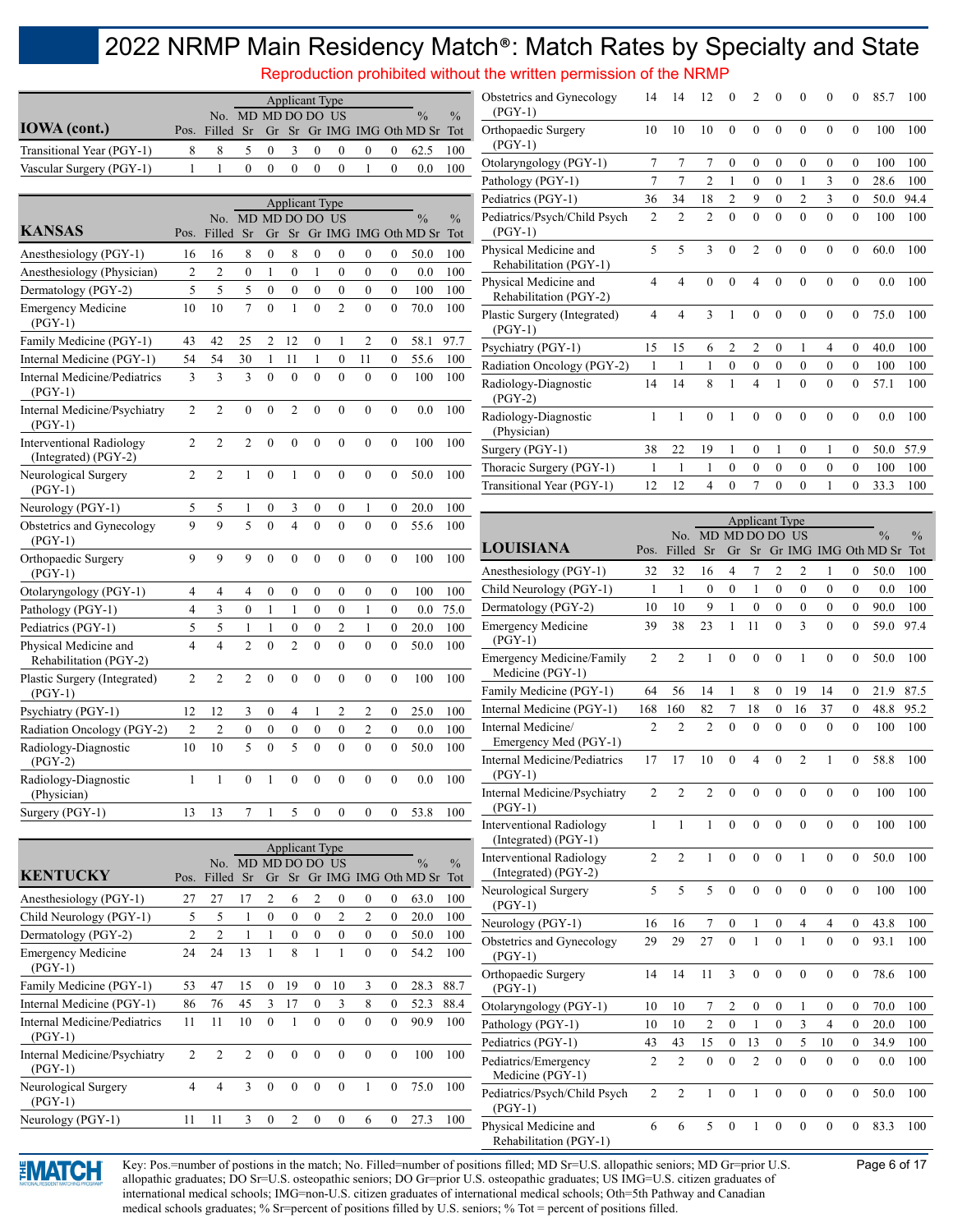Reproduction prohibited without the written permission of the NRMP

|                                           |                |                    |                |          | <b>Applicant Type</b> |          |                |          |          |                            |               |
|-------------------------------------------|----------------|--------------------|----------------|----------|-----------------------|----------|----------------|----------|----------|----------------------------|---------------|
|                                           |                | No. MD MD DO DO US |                |          |                       |          |                |          |          | $\frac{0}{0}$              | $\frac{0}{0}$ |
| LOUISIANA (cont.)                         | Pos.           | Filled             | Sr             |          |                       |          |                |          |          | Gr Sr Gr IMG IMG Oth MD Sr | Tot           |
| Plastic Surgery (Integrated)<br>$(PGY-1)$ | $\overline{c}$ | $\mathcal{D}$      |                |          | $\Omega$              | $\theta$ | 0              | $\theta$ | $\Omega$ | 50.0                       | 100           |
| Psychiatry (PGY-1)                        | 32             | 32                 | 20             |          | 4                     | $\theta$ | 6              |          | $\Omega$ | 62.5                       | 100           |
| Radiology-Diagnostic<br>$(PGY-1)$         | 14             | 14                 | 9              |          | $\mathcal{D}$         |          |                | $\theta$ | $\theta$ | 64.3                       | 100           |
| Radiology-Diagnostic<br>$(PGY-2)$         | 5              | 5                  | 3              | $\Omega$ | $\mathfrak{D}$        | $\theta$ | $\Omega$       | $\theta$ | $\theta$ | 60.0                       | 100           |
| Surgery (PGY-1)                           | 48             | 36                 | 27             | 5        |                       | $\Omega$ | $\mathfrak{D}$ |          | $\theta$ | 56.3                       | 75.0          |
| Vascular Surgery (PGY-1)                  | 2              | $\mathcal{D}$      | $\mathfrak{D}$ | $\Omega$ | $\Omega$              | $\Omega$ | $\Omega$       | $\theta$ | $\Omega$ | 100                        | 100           |

|                                                         |      |                |                  |              | <b>Applicant Type</b> |              |          |                |              |                      |               |
|---------------------------------------------------------|------|----------------|------------------|--------------|-----------------------|--------------|----------|----------------|--------------|----------------------|---------------|
|                                                         |      | No.            |                  | MD MD DO DO  |                       |              | - US     |                |              | $\frac{0}{0}$        | $\frac{0}{0}$ |
| <b>MAINE</b>                                            | Pos. | Filled         | Sr               | Gr           | Sr                    |              |          |                |              | Gr IMG IMG Oth MD Sr | Tot           |
| Anesthesiology (PGY-1)                                  | 8    | 8              | 3                | $\theta$     | $\overline{c}$        | 1            | $\theta$ | $\overline{2}$ | $\theta$     | 37.5                 | 100           |
| Anesthesiology (Physician)                              | 1    | 1              | $\theta$         | $\theta$     | $\theta$              | $\theta$     | 1        | $\theta$       | $\theta$     | 0.0                  | 100           |
| <b>Emergency Medicine</b><br>$(PGY-1)$                  | 10   | 10             | 10               | $\theta$     | $\theta$              | $\Omega$     | $\theta$ | $\Omega$       | $\theta$     | 100                  | 100           |
| Family Medicine (PGY-1)                                 | 34   | 34             | 11               | $\mathbf{0}$ | 12                    | $\theta$     | 4        | 7              | $\mathbf{0}$ | 32.4                 | 100           |
| Internal Medicine (PGY-1)                               | 14   | 13             | 9                | $\theta$     | $\overline{2}$        | $\theta$     | $\theta$ | $\overline{2}$ | $\mathbf{0}$ | 64.3                 | 92.9          |
| Internal Medicine/Pediatrics<br>$(PGY-1)$               | 4    | $\overline{4}$ | $\mathfrak{D}$   | $\theta$     | 1                     | $\Omega$     | $\Omega$ | 1              | $\theta$     | 50.0                 | 100           |
| <b>Interventional Radiology</b><br>(Integrated) (PGY-1) | 1    | 1              | 1                | $\theta$     | $\theta$              | $\theta$     | $\theta$ | $\theta$       | $\theta$     | 100                  | 100           |
| Neurology (PGY-1)                                       | 3    | 3              | $\boldsymbol{0}$ | $\mathbf{0}$ | 1                     | $\theta$     | $\theta$ | $\overline{2}$ | $\mathbf{0}$ | 0.0                  | 100           |
| Obstetrics and Gynecology<br>$(PGY-1)$                  | 4    | $\overline{4}$ | 3                | $\theta$     | 1                     | $\theta$     | $\theta$ | $\theta$       | $\theta$     | 75.0                 | 100           |
| Pediatrics (PGY-1)                                      | 6    | 6              | 3                | $\mathbf{0}$ | 1                     | $\mathbf{0}$ | 1        | 1              | $\mathbf{0}$ | 50.0                 | 100           |
| Psychiatry (PGY-1)                                      | 7    | 7              | $\overline{2}$   | 1            | $\overline{c}$        | 1            | 1        | $\theta$       | $\mathbf{0}$ | 28.6                 | 100           |
| Radiology-Diagnostic<br>$(PGY-1)$                       | 3    | $\mathcal{E}$  | 1                | $\theta$     | $\mathfrak{D}$        | $\Omega$     | $\theta$ | $\Omega$       | $\theta$     | 33.3                 | 100           |
| Surgery (PGY-1)                                         | 5    | 4              | $\overline{2}$   | $\mathbf{0}$ | 1                     | 1            | $\theta$ | $\mathbf{0}$   | $\theta$     | 40.0                 | 80.0          |
| Vascular Surgery (PGY-1)                                | 1    | 1              | 1                | $\theta$     | $\overline{0}$        | $\theta$     | $\theta$ | $\mathbf{0}$   | $\mathbf{0}$ | 100                  | 100           |

| Neurodevelopmental<br>Disabilities (PGY-2)      | $\overline{2}$ | $\overline{2}$ | $\overline{2}$ | $\mathbf{0}$   | $\mathbf{0}$   | $\overline{0}$ | $\overline{0}$   | $\mathbf{0}$   | $\mathbf{0}$     | 100  | 100  |
|-------------------------------------------------|----------------|----------------|----------------|----------------|----------------|----------------|------------------|----------------|------------------|------|------|
| Neurodevelopmental<br>Disabilities (Physician)  | 1              | 1              | $\mathbf{0}$   | $\theta$       | $\theta$       | $\theta$       | 1                | $\theta$       | $\mathbf{0}$     | 0.0  | 100  |
| Neurological Surgery<br>$(PGY-1)$               | $\overline{7}$ | $\overline{7}$ | $\overline{7}$ | $\mathbf{0}$   | $\mathbf{0}$   | $\mathbf{0}$   | $\overline{0}$   | $\mathbf{0}$   | $\mathbf{0}$     | 100  | 100  |
| Neurology (PGY-1)                               | 7              | $\overline{7}$ | 6              | $\overline{0}$ | 1              | $\theta$       | $\theta$         | $\mathbf{0}$   | $\mathbf{0}$     | 85.7 | 100  |
| Neurology (PGY-2)                               | 10             | 10             | 9              | $\overline{0}$ | $\mathbf{0}$   | $\theta$       | $\theta$         | 1              | $\mathbf{0}$     | 90.0 | 100  |
| Obstetrics and Gynecology<br>$(PGY-1)$          | 25             | 25             | 21             | $\overline{2}$ | $\mathbf{1}$   | $\overline{0}$ | $\mathbf{1}$     | $\mathbf{0}$   | $\mathbf{0}$     | 84.0 | 100  |
| Orthopaedic Surgery<br>$(PGY-1)$                | 16             | 16             | 12             | 1              | 1              | $\mathbf{1}$   | $\theta$         | $\mathbf{1}$   | $\mathbf{0}$     | 75.0 | 100  |
| Otolaryngology (PGY-1)                          | 7              | $\overline{7}$ | 6              | $\mathbf{0}$   | $\theta$       | $\mathbf{0}$   | $\mathbf{0}$     | 1              | $\mathbf{0}$     | 85.7 | 100  |
| Pathology (PGY-1)                               | 20             | 20             | 13             | $\overline{2}$ | $\overline{2}$ | $\theta$       | $\mathbf{0}$     | $\overline{3}$ | $\mathbf{0}$     | 65.0 | 100  |
| Pediatrics (PGY-1)                              | 49             | 45             | 35             | $\overline{0}$ | 3              | $\theta$       | $\overline{4}$   | 3              | $\overline{0}$   | 71.4 | 91.8 |
| Pediatrics/Anesthesiology<br>$(PGY-1)$          | 1              | 1              | $\mathbf{1}$   | $\theta$       | $\theta$       | $\theta$       | $\theta$         | $\theta$       | $\theta$         | 100  | 100  |
| Pediatrics/Emergency<br>Medicine (PGY-1)        | $\overline{2}$ | $\overline{2}$ | $\overline{2}$ | $\theta$       | $\theta$       | $\theta$       | $\theta$         | $\theta$       | $\overline{0}$   | 100  | 100  |
| Pediatrics/Medical Genetics<br>$(PGY-1)$        | 1              | $\theta$       | $\mathbf{0}$   | $\theta$       | $\theta$       | $\theta$       | $\theta$         | $\theta$       | $\mathbf{0}$     | 0.0  | 0.0  |
| Physical Medicine and<br>Rehabilitation (PGY-2) | 12             | 12             | 5              | 1              | 5              | 1              | $\theta$         | $\theta$       | $\mathbf{0}$     | 41.7 | 100  |
| Plastic Surgery (Integrated)<br>$(PGY-1)$       | $\overline{4}$ | $\overline{4}$ | 3              | $\mathbf{1}$   | $\mathbf{0}$   | $\mathbf{0}$   | $\mathbf{0}$     | $\mathbf{0}$   | $\mathbf{0}$     | 75.0 | 100  |
| Psychiatry (PGY-1)                              | 28             | 27             | 26             | $\mathbf{0}$   | 1              | $\theta$       | $\theta$         | $\theta$       | $\mathbf{0}$     | 92.9 | 96.4 |
| Radiation Oncology (PGY-2)                      | 7              | $\overline{7}$ | 5              | 1              | $\mathbf{0}$   | $\mathbf{0}$   | $\boldsymbol{0}$ | 1              | $\boldsymbol{0}$ | 71.4 | 100  |
| Radiology-Diagnostic<br>$(PGY-2)$               | 15             | 15             | 12             | $\overline{0}$ | $\mathbf{0}$   | 1              | $\theta$         | $\overline{c}$ | $\mathbf{0}$     | 80.0 | 100  |
| Surgery (PGY-1)                                 | 54             | 49             | 21             | 3              | 6              | $\mathbf{0}$   | $\overline{2}$   | 17             | $\boldsymbol{0}$ | 38.9 | 90.7 |
| Thoracic Surgery (PGY-1)                        | 1              | 1              | 1              | $\mathbf{0}$   | $\mathbf{0}$   | $\theta$       | $\theta$         | $\mathbf{0}$   | $\mathbf{0}$     | 100  | 100  |
| Transitional Year (PGY-1)                       | 10             | 9              | 6              | 1              | $\mathbf{0}$   | $\theta$       | $\theta$         | $\overline{c}$ | $\mathbf{0}$     | 60.0 | 90.0 |

Applicant Type

| Vascular Surgery (PGY-1)                                |                |                |                    | $\theta$ |               |                       |          | $\Omega$ | $\Omega$ | 100                         | 100           |                                                           |                |                           | No. MD MD DO DO US |                |                |              |          |          |          | $\frac{0}{0}$            | $\frac{0}{0}$ |
|---------------------------------------------------------|----------------|----------------|--------------------|----------|---------------|-----------------------|----------|----------|----------|-----------------------------|---------------|-----------------------------------------------------------|----------------|---------------------------|--------------------|----------------|----------------|--------------|----------|----------|----------|--------------------------|---------------|
|                                                         |                |                |                    |          |               |                       |          |          |          |                             |               | <b>MASSACHUSETTS</b>                                      | Pos.           | Filled                    | <b>Sr</b>          | Gr             | Sr             |              |          |          |          | Gr IMG IMG Oth MD Sr Tot |               |
|                                                         |                |                |                    |          |               | <b>Applicant Type</b> |          |          |          |                             |               | Anesthesiology (PGY-1)                                    | 93             | 93                        | 68                 |                |                |              |          |          | 0        | 73.1                     | 100           |
|                                                         |                |                | No. MD MD DO DO US |          |               |                       |          |          |          |                             | $\frac{0}{0}$ | Anesthesiology (PGY-2)                                    | 30             | 30                        | 25                 |                |                |              |          |          | $\Omega$ | 83.3                     | 100           |
| <b>MARYLAND</b>                                         |                | Pos. Filled    | <b>Sr</b>          | Gr       |               |                       |          |          |          | Sr Gr IMG IMG Oth MD Sr Tot |               | Anesthesiology (Physician)                                | 4              | 4                         | $\overline{0}$     |                | 0              | $\Omega$     |          | 0        | 0        | 0.0                      | 100           |
| Anesthesiology (PGY-1)                                  | 8              | 8              |                    |          |               |                       |          |          |          | 100                         | 100           | Child Neurology (PGY-1)                                   | 8              | 8                         |                    | $\theta$       | $\theta$       | $\theta$     | $\theta$ | $\theta$ |          | 87.5                     | 100           |
| Anesthesiology (PGY-2)                                  | 31             | 31             | 26                 |          | 4             | $\theta$              | $\theta$ |          | $\Omega$ | 83.9                        | 100           | Child Neurology (Physician)                               | $\overline{c}$ |                           | $\Omega$           | $\theta$       | $\theta$       |              | $\theta$ | $\Omega$ | $\Omega$ | 0.0                      | 50.0          |
| Anesthesiology (Physician)                              | 2              |                | 0                  |          |               |                       |          | $\theta$ | $\theta$ | 0.0                         | 50.0          | Dermatology (PGY-2)                                       | 21             | 21                        | 19                 | $\overline{c}$ | $\theta$       | $\theta$     | $\theta$ | $\Omega$ | $\theta$ | 90.5                     | 100           |
| Child Neurology (PGY-1)                                 | 4              | $\overline{4}$ | 3                  | $\theta$ |               | $\Omega$              |          | $\Omega$ | $\Omega$ | 75.0                        | 100           | Dermatology (Physician)                                   |                |                           | 0                  | $\theta$       | $\Omega$       | $\theta$     | $\theta$ |          | $\Omega$ | 0.0                      | 100           |
| Dermatology (PGY-2)                                     | 10             | 10             | 10                 | $\theta$ | $\theta$      | $\theta$              | $\theta$ | $\theta$ | $\theta$ | 100                         | 100           | <b>Emergency Medicine</b>                                 | 72             | 72                        | 59                 | $\overline{2}$ | 7              | $\mathbf{3}$ | $\Omega$ |          | 0        | 81.9                     | 100           |
| Diagnostic<br>Radiology/Nuclear                         | 1              |                |                    | $\theta$ | $\theta$      | $\Omega$              | $\Omega$ | $\Omega$ | $\Omega$ | 100                         | 100           | $(PGY-1)$<br>Family Medicine (PGY-1)                      | 53             | 49                        | 35                 | $\Omega$       | 10             |              |          |          | $\Omega$ | 66.0                     | 92.5          |
| <b>Emergency Medicine</b>                               | 22             | 22             | 17                 | $\Omega$ | $\mathcal{E}$ | $\Omega$              |          |          | Ô        | 77.3                        | 100           | Internal Medicine (PGY-1)                                 | 493            | 489                       | 337                |                | 12             |              | 20       | -115     |          | 68.4                     | 99.2          |
| $(PGY-1)$                                               |                |                |                    |          |               |                       |          |          |          |                             |               | Internal                                                  |                |                           |                    | 0              | $\Omega$       | $\Omega$     | $\Omega$ |          | 0        | 100                      | 100           |
| Emergency                                               | $\overline{2}$ | $\overline{2}$ |                    | $\theta$ |               | $\theta$              | $\theta$ | $\Omega$ | $\Omega$ | 50.0                        | 100           | Medicine/Dermatology                                      |                |                           |                    |                |                |              |          |          |          |                          |               |
| Medicine/Anesthesiology                                 |                |                |                    |          |               |                       |          |          |          |                             |               | <b>Internal Medicine/Pediatrics</b>                       | 20             | 20                        | 18                 | $\Omega$       | $\mathfrak{D}$ | $\Omega$     | $\Omega$ |          | $\Omega$ | 90.0                     | 100           |
| Family Medicine (PGY-1)                                 | 28             | 28             | 10                 |          | 11            |                       |          |          | $\Omega$ | 35.7                        | 100           | $(PGY-1)$                                                 |                |                           |                    |                |                |              |          |          |          |                          |               |
| Family Medicine/Preventive<br>Medicine (PGY-1)          | 1              |                | 0                  | $\theta$ |               | $\theta$              | $\theta$ | $\Omega$ | $\Omega$ | 0.0                         | 100           | <b>Interventional Radiology</b><br>$(Integrated) (PGY-1)$ | 5              | $\tilde{\mathcal{L}}$     | 5.                 | $\Omega$       | $\Omega$       | $\Omega$     | $\Omega$ |          | 0        | 100                      | 100           |
| Internal Medicine (PGY-1)                               | 307            | 306            | 144                |          |               |                       | 27       | 123      | $\theta$ | 46.9                        | 99.7          | <b>Interventional Radiology</b>                           | 4              | $\boldsymbol{\varLambda}$ | 4                  | $\Omega$       | $\Omega$       | $\Omega$     | $\Omega$ | $\Omega$ | $\Omega$ | 100                      | 100           |
| Internal Medicine/                                      | 2              |                | $\mathfrak{D}$     | $\theta$ | $\theta$      | $\Omega$              | $\Omega$ | $\Omega$ | $\theta$ | 100                         | 100           | (Integrated) (PGY-2)                                      |                |                           |                    |                |                |              |          |          |          |                          |               |
| Emergency Med (PGY-1)                                   |                |                |                    |          |               |                       |          |          |          |                             |               | Neurodevelopmental                                        |                |                           |                    | $\Omega$       | 0              | $\Omega$     | $\Omega$ | $\Omega$ | $\Omega$ | 100                      | 100           |
| Internal Medicine/Medical                               |                | $\Omega$       | 0                  | $\Omega$ | $\Omega$      | $\Omega$              | $\Omega$ | $\Omega$ | $\Omega$ | 0.0                         | 0.0           | Disabilities (PGY-2)                                      |                |                           |                    |                |                |              |          |          |          |                          |               |
| Genetics (PGY-1)                                        |                |                |                    |          |               |                       |          |          |          |                             |               | Neurological Surgery<br>$(PGY-1)$                         | 9              | 9                         | 9                  | $\Omega$       | $\Omega$       | $\Omega$     | $\Omega$ |          | $\Omega$ | 100                      | 100           |
| <b>Internal Medicine/Pediatrics</b><br>$(PGY-1)$        | 8              | 8              | 8                  | $\Omega$ | $\Omega$      | $\Omega$              | $\Omega$ | $\Omega$ | $\Omega$ | 100                         | 100           | Neurology (PGY-1)                                         | 11             | 11                        | 10                 | $\theta$       | $\Omega$       | $\Omega$     | $\theta$ |          | 0        | 90.9                     | 100           |
|                                                         |                |                |                    |          |               |                       |          |          |          |                             |               | Neurology (PGY-2)                                         | 37             | 37                        | 31                 | $\theta$       | $\Omega$       | $\theta$     |          |          | 0        | 83.8                     | 100           |
| <b>Interventional Radiology</b><br>(Integrated) (PGY-2) | 5.             |                |                    |          |               |                       |          |          |          | 100                         | 100           |                                                           |                |                           |                    |                |                |              |          |          |          |                          |               |



Key: Pos.=number of postions in the match; No. Filled=number of positions filled; MD Sr=U.S. allopathic seniors; MD Gr=prior U.S. Page 7 of 17 allopathic graduates; DO Sr=U.S. osteopathic seniors; DO Gr=prior U.S. osteopathic graduates; US IMG=U.S. citizen graduates of international medical schools; IMG=non-U.S. citizen graduates of international medical schools; Oth=5th Pathway and Canadian medical schools graduates; % Sr=percent of positions filled by U.S. seniors; % Tot = percent of positions filled.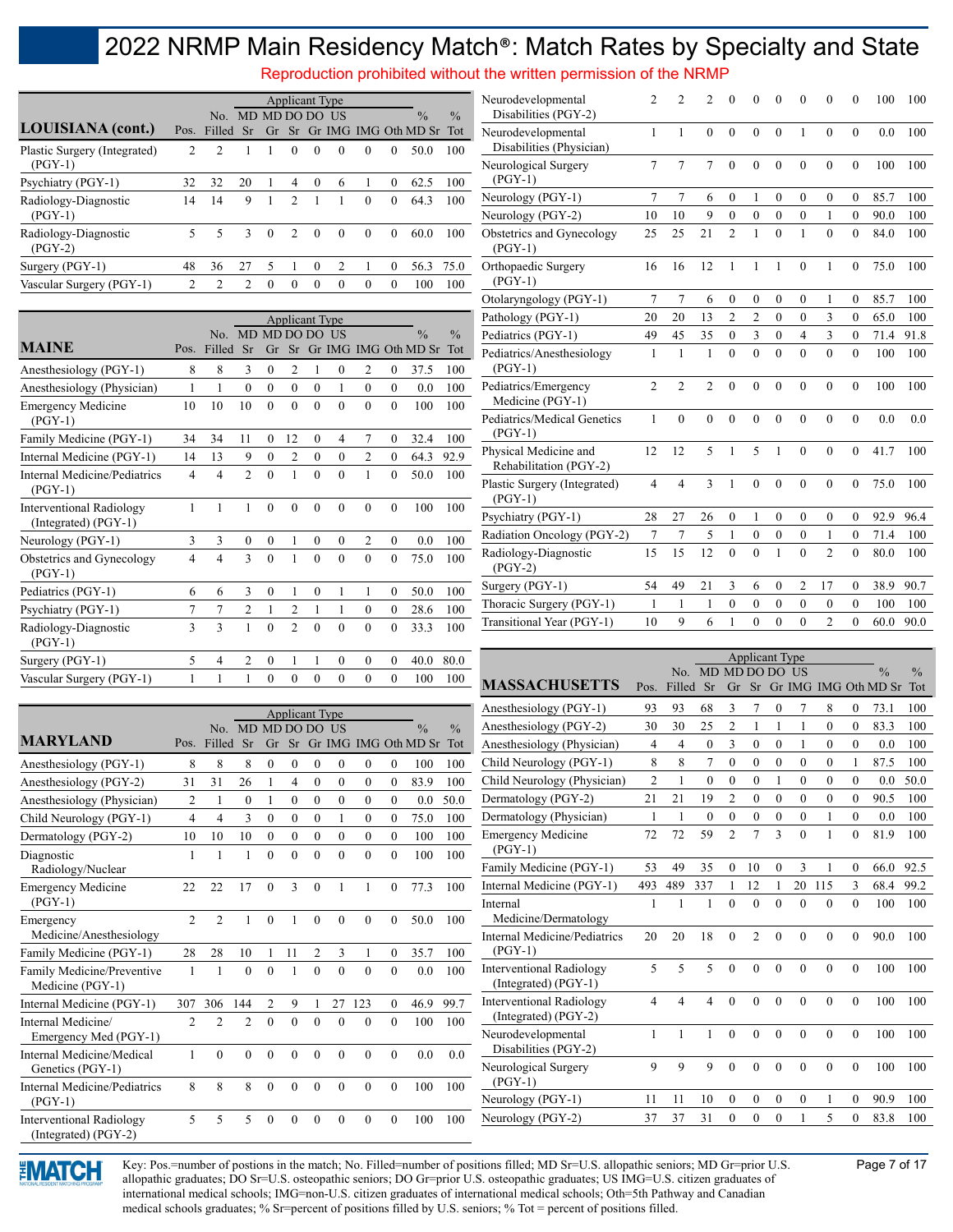Reproduction prohibited without the written permission of the NRMP

|                                                 |                |                |                |                  | <b>Applicant Type</b> |              |                |                |                |                      |               |
|-------------------------------------------------|----------------|----------------|----------------|------------------|-----------------------|--------------|----------------|----------------|----------------|----------------------|---------------|
| <b>MASSACHUSETTS</b>                            |                | No.            |                | MD MD DO DO      |                       |              | - US           |                |                | $\frac{0}{0}$        | $\frac{0}{0}$ |
| (cont.)                                         | Pos.           | Filled         | Sr             | Gr               | Sr                    |              |                |                |                | Gr IMG IMG Oth MD Sr | Tot           |
| Obstetrics and Gynecology<br>$(PGY-1)$          | 39             | 39             | 31             | 1                | 1                     | $\mathbf{0}$ | $\overline{3}$ | 3              | $\overline{0}$ | 79.5                 | 100           |
| Orthopaedic Surgery<br>$(PGY-1)$                | 26             | 26             | 22             | $\theta$         | $\theta$              | $\theta$     | $\theta$       | $\overline{4}$ | $\overline{0}$ | 84.6                 | 100           |
| Otolaryngology (PGY-1)                          | 13             | 13             | 13             | $\mathbf{0}$     | $\mathbf{0}$          | $\theta$     | $\theta$       | $\mathbf{0}$   | $\mathbf{0}$   | 100                  | 100           |
| Pathology (PGY-1)                               | 45             | 45             | 26             | $\mathbf{0}$     | $\overline{4}$        | $\mathbf{0}$ | 1              | 14             | $\overline{0}$ | 57.8                 | 100           |
| Pediatrics (PGY-1)                              | 79             | 79             | 59             | $\mathbf{0}$     | $\overline{7}$        | $\mathbf{0}$ | $\overline{3}$ | 10             | $\overline{0}$ | 74.7                 | 100           |
| Pediatrics/Anesthesiology<br>$(PGY-1)$          | 1              | $\mathbf{1}$   | $\mathbf{1}$   | $\overline{0}$   | $\theta$              | $\theta$     | $\theta$       | $\mathbf{0}$   | $\mathbf{0}$   | 100                  | 100           |
| Pediatrics/Medical Genetics<br>$(PGY-1)$        | $\mathfrak{D}$ | $\mathfrak{D}$ | $\overline{2}$ | $\theta$         | $\theta$              | $\theta$     | $\theta$       | $\theta$       | $\overline{0}$ | 100                  | 100           |
| Physical Medicine and<br>Rehabilitation (PGY-2) | 11             | 11             | 11             | $\theta$         | $\theta$              | $\theta$     | $\theta$       | $\mathbf{0}$   | $\overline{0}$ | 100                  | 100           |
| Plastic Surgery (Integrated)<br>$(PGY-1)$       | $\overline{7}$ | 7              | 7              | $\mathbf{0}$     | $\theta$              | $\theta$     | $\theta$       | $\mathbf{0}$   | $\mathbf{0}$   | 100                  | 100           |
| Psychiatry (PGY-1)                              | 90             | 90             | 76             | $\mathbf{0}$     | 10                    | $\theta$     | 2              | $\overline{c}$ | $\mathbf{0}$   | 84.4                 | 100           |
| Psychiatry/Family Medicine<br>$(PGY-1)$         | $\overline{2}$ | $\overline{2}$ | $\overline{2}$ | $\theta$         | $\theta$              | $\theta$     | $\theta$       | $\theta$       | $\mathbf{0}$   | 100                  | 100           |
| Psychiatry/Neurology<br>$(PGY-1)$               | 1              | 1              | $\mathbf{1}$   | $\theta$         | $\theta$              | $\theta$     | $\theta$       | $\theta$       | $\theta$       | 100                  | 100           |
| Radiation Oncology (PGY-2)                      | 8              | 6              | 5              | $\boldsymbol{0}$ | $\mathbf{0}$          | $\mathbf{0}$ | $\mathbf{0}$   | 1              | $\mathbf{0}$   | 62.5                 | 75.0          |
| Radiology-Diagnostic<br>$(PGY-2)$               | 57             | 57             | 39             | $\overline{2}$   | $\overline{4}$        | $\theta$     | $\overline{2}$ | 10             | $\theta$       | 68.4                 | 100           |
| Surgery (PGY-1)                                 | 95             | 85             | 64             | 5                | 6                     | $\theta$     | 3              | 7              | $\mathbf{0}$   | 67.4                 | 89.5          |
| Thoracic Surgery (PGY-1)                        | $\overline{2}$ | $\overline{2}$ | 1              | $\overline{0}$   | $\overline{0}$        | $\theta$     | 1              | $\mathbf{0}$   | $\overline{0}$ | 50.0                 | 100           |
| Transitional Year (PGY-1)                       | 51             | 49             | 38             | $\mathbf{1}$     | $\overline{3}$        | $\theta$     | $\theta$       | $\overline{7}$ | $\overline{0}$ | 74.5                 | 96.1          |
| Vascular Surgery (PGY-1)                        | 5              | 5              | 5              | $\overline{0}$   | $\overline{0}$        | $\mathbf{0}$ | $\overline{0}$ | $\mathbf{0}$   | $\overline{0}$ | 100                  | 100           |

| Pediatrics (PGY-1)                              | 119            | 115                      | 39             | 0        | 33       | 1              | 8              | 34       | $\theta$         | 32.8 | 96.6 |
|-------------------------------------------------|----------------|--------------------------|----------------|----------|----------|----------------|----------------|----------|------------------|------|------|
| Pediatrics/Medical Genetics<br>$(PGY-1)$        | $\mathbf{3}$   | 3                        | $\overline{2}$ | $\theta$ | $\theta$ | $\Omega$       | 1              | $\theta$ | $\theta$         | 66.7 | 100  |
| Physical Medicine and<br>Rehabilitation (PGY-1) | 13             | 13                       | 3              | $\theta$ | 7        | $\theta$       | $\overline{2}$ | 1        | $\theta$         | 23.1 | 100  |
| Physical Medicine and<br>Rehabilitation (PGY-2) | 14             | 14                       | 6              | $\Omega$ | 7        | $\Omega$       | 1              | $\theta$ | $\Omega$         | 42.9 | 100  |
| Plastic Surgery (Integrated)<br>$(PGY-1)$       | $\overline{7}$ | 7                        | 6              | $\theta$ | $\theta$ | $\theta$       | $\theta$       | 1        | $\theta$         | 85.7 | 100  |
| Psychiatry (PGY-1)                              | 89             | 88                       | 43             | 3        | 23       | 1              | 10             | 8        | $\theta$         | 48.3 | 98.9 |
| Radiation Oncology (PGY-1)                      | 3              | 3                        | 1              | $\theta$ | 1        | $\Omega$       | $\Omega$       | 1        | $\theta$         | 33.3 | 100  |
| Radiation Oncology (PGY-2)                      | 7              | $\overline{\phantom{0}}$ | 3              | 1        | $\theta$ | $\Omega$       | 1              | $\theta$ | $\theta$         | 42.9 | 71.4 |
| Radiology-Diagnostic<br>$(PGY-1)$               | 31             | 31                       | 19             | $\theta$ | 10       | $\theta$       | 1              | 1        | $\theta$         | 61.3 | 100  |
| Radiology-Diagnostic<br>$(PGY-2)$               | 20             | 20                       | 10             | 1        | 3        | $\theta$       | $\overline{2}$ | 4        | $\theta$         | 50.0 | 100  |
| Surgery (PGY-1)                                 | 135            | 113                      | 49             | 10       | 33       | $\overline{2}$ | 8              | 11       | $\theta$         | 36.3 | 83.7 |
| Thoracic Surgery (PGY-1)                        | $\overline{2}$ | $\overline{c}$           | $\overline{c}$ | $\theta$ | $\theta$ | $\Omega$       | $\Omega$       | $\theta$ | $\boldsymbol{0}$ | 100  | 100  |
| Transitional Year (PGY-1)                       | 122            | 104                      | 64             | 1        | 23       | $\overline{2}$ | 8              | 6        | $\mathbf{0}$     | 52.5 | 85.2 |
| Vascular Surgery (PGY-1)                        | $\overline{2}$ | $\overline{c}$           | $\overline{c}$ | $\theta$ | $\theta$ | $\Omega$       | $\Omega$       | $\theta$ | $\theta$         | 100  | 100  |
|                                                 |                |                          |                |          |          |                |                |          |                  |      |      |

| Psychiatry/Neurology<br>$(PGY-1)$                         |                          |                          | $\perp$                  | $\mathbf{0}$     | $\mathbf{0}$             | $\mathbf{0}$     | $\mathbf{0}$     | $\mathbf{0}$   | $\mathbf{0}$     | 100                      | 100           |                                                                           |                |                |                                |                      | <b>Applicant Type</b> |                              |              |                  |                          |                                |            |
|-----------------------------------------------------------|--------------------------|--------------------------|--------------------------|------------------|--------------------------|------------------|------------------|----------------|------------------|--------------------------|---------------|---------------------------------------------------------------------------|----------------|----------------|--------------------------------|----------------------|-----------------------|------------------------------|--------------|------------------|--------------------------|--------------------------------|------------|
| Radiation Oncology (PGY-2)                                | 8                        | 6                        | 5                        | 0                | $\theta$                 | $\mathbf{0}$     | $\theta$         | $\mathbf{1}$   | $\overline{0}$   | 62.5                     | 75.0          |                                                                           |                |                | No. MD MD DO DO US             |                      |                       |                              |              |                  |                          |                                |            |
|                                                           | 57                       | 57                       | 39                       | $\overline{2}$   | $\overline{\mathcal{A}}$ | $\theta$         | $\overline{2}$   | 10             | $\Omega$         | 68.4                     | 100           | <b>MINNESOTA</b>                                                          | Pos.           | Filled Sr      |                                |                      |                       |                              |              |                  |                          | Gr Sr Gr IMG IMG Oth MD Sr Tot |            |
| Radiology-Diagnostic<br>$(PGY-2)$                         |                          |                          |                          |                  |                          |                  |                  |                |                  |                          |               | Anesthesiology (PGY-1)                                                    | 21             | 21             | 12                             | 3                    | 3                     | $\boldsymbol{0}$             | $\theta$     | 3                | $\overline{0}$           | 57.1                           | 100        |
| Surgery (PGY-1)                                           | 95                       | 85                       | 64                       | 5                | 6                        | $\boldsymbol{0}$ | 3                | 7              | $\boldsymbol{0}$ | 67.4                     | 89.5          | Anesthesiology (PGY-2)                                                    | 6              | 6              | 6                              | $\mathbf{0}$         | $\overline{0}$        | $\boldsymbol{0}$             | $\mathbf{0}$ | $\mathbf{0}$     | $\boldsymbol{0}$         | 100                            | 100        |
| Thoracic Surgery (PGY-1)                                  | $\overline{2}$           | $\overline{c}$           | $\mathbf{1}$             | $\mathbf{0}$     | $\mathbf{0}$             | $\mathbf{0}$     | $\mathbf{1}$     | $\mathbf{0}$   | $\mathbf{0}$     | 50.0                     | 100           | Anesthesiology (Physician)                                                | 2              | $\overline{2}$ | $\overline{0}$                 | $\overline{c}$       | $\boldsymbol{0}$      | $\boldsymbol{0}$             | $\mathbf{0}$ | $\boldsymbol{0}$ | $\boldsymbol{0}$         | 0.0                            | 100        |
| Transitional Year (PGY-1)                                 | 51                       | 49                       | 38                       | $\mathbf{1}$     | 3                        | $\mathbf{0}$     | $\mathbf{0}$     | $\overline{7}$ | $\mathbf{0}$     | 74.5                     | 96.1          | Child Neurology (PGY-1)                                                   | 2              | $\overline{c}$ | $\overline{c}$                 | $\mathbf{0}$         | $\mathbf{0}$          | $\theta$                     | $\theta$     | $\mathbf{0}$     | $\mathbf{0}$             | 100                            | 100        |
| Vascular Surgery (PGY-1)                                  | $\overline{\phantom{0}}$ | $\overline{\phantom{0}}$ | $\overline{\phantom{0}}$ | $\Omega$         | $\Omega$                 | $\theta$         | $\theta$         | $\Omega$       | $\Omega$         | 100                      | 100           | Dermatology (PGY-1)                                                       | $\overline{2}$ | $\overline{2}$ | $\overline{c}$                 | $\theta$             | $\overline{0}$        | $\theta$                     | $\theta$     | $\mathbf{0}$     | $\theta$                 | 100                            | 100        |
|                                                           |                          |                          |                          |                  |                          |                  |                  |                |                  |                          |               | Dermatology (PGY-2)                                                       | 12             | 12             | 10                             | $\mathbf{0}$         |                       |                              | $\theta$     | $\theta$         | $\theta$                 | 83.3                           | 100        |
|                                                           |                          |                          |                          |                  | <b>Applicant Type</b>    |                  |                  |                |                  |                          |               | Dermatology (Physician)                                                   | $\mathbf{1}$   | $\theta$       | $\overline{0}$                 | $\theta$             | $\overline{0}$        | $\mathbf{0}$                 | $\mathbf{0}$ | $\mathbf{0}$     | $\theta$                 | 0.0                            | 0.0        |
|                                                           |                          |                          | No. MD MD DO DO US       |                  |                          |                  |                  |                |                  | $\frac{0}{0}$            | $\frac{0}{0}$ | <b>Emergency Medicine</b>                                                 | 32             | 32             | 27                             | $\overline{2}$       | $\mathbf{1}$          | $\theta$                     |              | $\mathbf{1}$     | $\theta$                 | 84.4                           | 100        |
| <b>MICHIGAN</b>                                           | Pos.                     | Filled                   | <b>Sr</b>                | Gr               | Sr                       |                  |                  |                |                  | Gr IMG IMG Oth MD Sr Tot |               | $(PGY-1)$                                                                 |                |                |                                |                      |                       |                              |              |                  |                          |                                |            |
| Anesthesiology (PGY-1)                                    | 65                       | 64                       | 36                       | 2                | 16                       | $\overline{2}$   | 5                | 3              | $\mathbf{0}$     | 55.4                     | 98.5          | Family Medicine (PGY-1)                                                   | 93             | 93             | 41                             |                      | 24                    | $\bf{0}$                     | 15           | 12               | $\overline{0}$           | 44.1                           | 100        |
| Anesthesiology (PGY-2)                                    | 6                        | 6                        | 1                        | $\mathbf{0}$     | 3                        | $\overline{0}$   | $\overline{2}$   | $\mathbf{0}$   | $\mathbf{0}$     | 16.7                     | 100           | Internal Medicine (PGY-1)                                                 | 118            | 117            | 77                             | $\overline{c}$       | 17                    | $\mathbf{0}$                 |              | 20               | $\theta$                 | 65.3                           | 99.2       |
| Child Neurology (PGY-1)                                   | 6                        | 6                        | 4                        | $\mathbf{0}$     | $\mathbf{0}$             | $\mathbf{0}$     | $\mathbf{0}$     | $\overline{c}$ | $\mathbf{0}$     | 66.7                     | 100           | Internal Medicine/                                                        | $\mathfrak{D}$ | $\mathfrak{D}$ |                                | $\theta$             |                       | $\theta$                     | $\theta$     | $\theta$         | $\theta$                 | 50.0                           | 100        |
| Child Neurology (PGY-2)                                   | $\overline{c}$           | $\overline{c}$           | $\theta$                 | $\theta$         | $\overline{c}$           | $\mathbf{0}$     | $\mathbf{0}$     | $\overline{0}$ | $\mathbf{0}$     | 0.0                      | 100           | Emergency Med (PGY-1)                                                     |                |                |                                |                      |                       |                              |              |                  |                          |                                |            |
| Child Neurology (Physician)                               | 1                        | $\overline{0}$           | $\mathbf{0}$             | $\boldsymbol{0}$ | $\overline{0}$           | $\boldsymbol{0}$ | $\boldsymbol{0}$ | $\overline{0}$ | $\mathbf{0}$     | 0.0                      | $0.0\,$       | Internal<br>Medicine/Dermatology                                          | $\overline{2}$ | $\overline{2}$ | $\overline{2}$                 | $\theta$             | $\Omega$              | $\Omega$                     | $\theta$     | $\Omega$         | $\Omega$                 | 100                            | 100        |
| Dermatology (PGY-1)                                       | 4                        | $\overline{c}$           | $\mathbf{0}$             | $\mathbf{0}$     | $\overline{c}$           | $\mathbf{0}$     | $\boldsymbol{0}$ | $\mathbf{0}$   | $\mathbf{0}$     | $0.0\,$                  | 50.0          | <b>Internal Medicine/Pediatrics</b>                                       | 10             | 10             | 9                              | $\overline{1}$       | $\theta$              | $\theta$                     | $\theta$     | $\theta$         | $\theta$                 | 90.0                           | 100        |
| Dermatology (PGY-2)                                       | 23                       | 23                       | 17                       |                  | $\overline{4}$           | $\mathbf{0}$     | $\mathbf{0}$     | 1              | $\mathbf{0}$     | 73.9                     | 100           | $(PGY-1)$                                                                 |                |                |                                |                      |                       |                              |              |                  |                          |                                |            |
| <b>Emergency Medicine</b><br>$(PGY-1)$                    | 244                      | 198                      | 72                       | 11               | 93                       | $\mathbf{1}$     | 17               | 3              |                  | 29.5                     | 81.1          | <b>Interventional Radiology</b><br>(Integrated) (PGY-1)                   | $\overline{2}$ | $\overline{2}$ | $\overline{2}$                 | $\Omega$             | $\theta$              | $\theta$                     | $\theta$     | $\Omega$         | $\theta$                 | 100                            | 100        |
| Family Medicine (PGY-1)                                   |                          | 256 218                  | 57                       | 5                | 63                       |                  | 47               | 45             | $\Omega$         | 22.3                     | 85.2          | <b>Interventional Radiology</b>                                           | $\mathbf{1}$   |                | $\theta$                       | $\mathbf{1}$         | $\theta$              | $\theta$                     | $\theta$     | $\Omega$         | $\theta$                 | 0.0                            | 100        |
| Internal Medicine (PGY-1)                                 | 491                      | 474                      | 101                      | 8                | 95                       | 10               | 90               | 170            | $\Omega$         | 20.6                     | 96.5          | (Integrated) (PGY-2)                                                      |                |                |                                |                      |                       |                              |              |                  |                          |                                |            |
| Internal Medicine/<br>Emergency Med (PGY-1)               | 2                        | $\overline{2}$           | 1                        | $\theta$         |                          | $\mathbf{0}$     | $\Omega$         | $\theta$       | $\theta$         | 50.0                     | 100           | Neurological Surgery<br>$(PGY-1)$                                         | 6              | 6              | 5                              | $\theta$             | $\theta$              | $\Omega$                     | $\theta$     |                  | $\Omega$                 | 83.3                           | 100        |
| <b>Internal Medicine/Pediatrics</b>                       | 28                       | 28                       | 19                       | $\theta$         | 3                        | $\theta$         | $\overline{2}$   | 4              | $\Omega$         | 67.9                     | 100           | Neurology (PGY-1)                                                         | 12             | 12             | 9                              | $\mathbf{0}$         | $\mathbf{1}$          | $\mathbf{0}$                 | $\mathbf{0}$ | $\overline{2}$   | $\mathbf{0}$             | 75.0                           | 100        |
| $(PGY-1)$                                                 |                          |                          |                          |                  |                          |                  |                  |                |                  |                          |               | Neurology (PGY-2)                                                         | 3              | $\overline{3}$ | 3                              | $\theta$             | $\mathbf{0}$          | $\mathbf{0}$                 | $\mathbf{0}$ | $\mathbf{0}$     | $\theta$                 | 100                            | 100        |
| <b>Interventional Radiology</b><br>$(Integrated) (PGY-1)$ | 9                        | 9                        | $\overline{\mathcal{A}}$ |                  | $\mathbf{1}$             | $\overline{1}$   | $\mathbf{1}$     | $\mathbf{1}$   | $\Omega$         | 44.4                     | 100           | Obstetrics and Gynecology<br>$(PGY-1)$                                    | 14             | 14             | 12                             | $\theta$             | $\mathbf{1}$          | $\theta$                     | $\theta$     | $\mathbf{1}$     | $\theta$                 | 85.7                           | 100        |
| Neurological Surgery<br>$(PGY-1)$                         | 9                        | 9                        | 6                        |                  | $\overline{c}$           | $\mathbf{0}$     | $\mathbf{0}$     | $\theta$       | $\Omega$         | 66.7                     | 100           | Orthopaedic Surgery<br>$(PGY-1)$                                          | 20             | 20             | 17                             | 1                    | $\overline{2}$        | $\mathbf{0}$                 | $\mathbf{0}$ | $\theta$         | $\Omega$                 | 85.0                           | 100        |
| Neurology (PGY-1)                                         | 46                       | 43                       | 16                       | $\overline{0}$   | 13                       |                  |                  | 12             | $\overline{0}$   | 34.8                     | 93.5          | Otolaryngology (PGY-1)                                                    | 9              | 9              | 8                              |                      | $\overline{0}$        | $\mathbf{0}$                 | $\mathbf{0}$ | $\mathbf{0}$     | $\mathbf{0}$             | 88.9                           | 100        |
| Obstetrics and Gynecology<br>$(PGY-1)$                    |                          | 102 102                  | 44                       | 3                | 42                       | $\overline{2}$   | 3                | 8              | $\mathbf{0}$     | 43.1                     | 100           | Pathology (PGY-1)                                                         | 11             | 11             | 4                              | $\overline{c}$       | $\boldsymbol{0}$      | $\boldsymbol{0}$             | 1            | $\overline{4}$   | $\mathbf{0}$             | 36.4                           | 100        |
| Orthopaedic Surgery<br>$(PGY-1)$                          | 64                       | 64                       | 38                       | 1                | 24                       | $\theta$         |                  | $\theta$       | $\theta$         | 59.4                     | 100           | Pediatrics (PGY-1)<br>Physical Medicine and                               | 39<br>6        | 39<br>6        | 29<br>$\overline{\mathcal{L}}$ | $\theta$<br>$\theta$ | 6<br>$\theta$         | $\boldsymbol{0}$<br>$\theta$ | $\mathbf{0}$ | $\overline{4}$   | $\Omega$<br>$\mathbf{0}$ | 74.4<br>66.7                   | 100<br>100 |
| Osteopathic<br>Neuromusculoskeletal                       | $\overline{4}$           | $\overline{4}$           | $\theta$                 | $\theta$         | 3                        | $\mathbf{1}$     | $\theta$         | $\overline{0}$ | $\theta$         | 0.0                      | 100           | Rehabilitation (PGY-1)<br>Physical Medicine and<br>Rehabilitation (PGY-2) | $\tau$         | $\tau$         | $\overline{c}$                 |                      | Δ                     | $\Omega$                     | $\theta$     | $\Omega$         | $\Omega$                 | 28.6                           | 100        |
| Otolaryngology (PGY-1)                                    | 20                       | 20                       | 11                       | 2                |                          | $\boldsymbol{0}$ | $\boldsymbol{0}$ | 0              | $\mathbf{0}$     | 55.0                     | 100           | Plastic Surgery (Integrated)                                              | 6              | 6              | 5                              | $\Omega$             | $\theta$              | $\theta$                     | $\theta$     |                  | $\Omega$                 | 83.3                           | 100        |
| Pathology (PGY-1)                                         | 19                       | 19                       | 8                        |                  |                          | $\mathbf{0}$     | 3                | 6              | $\mathbf{0}$     | 42.1                     | 100           | $(PGY-1)$                                                                 |                |                |                                |                      |                       |                              |              |                  |                          |                                |            |



> Key: Pos.=number of postions in the match; No. Filled=number of positions filled; MD Sr=U.S. allopathic seniors; MD Gr=prior U.S. Page 8 of 17 allopathic graduates; DO Sr=U.S. osteopathic seniors; DO Gr=prior U.S. osteopathic graduates; US IMG=U.S. citizen graduates of international medical schools; IMG=non-U.S. citizen graduates of international medical schools; Oth=5th Pathway and Canadian medical schools graduates; % Sr=percent of positions filled by U.S. seniors; % Tot = percent of positions filled.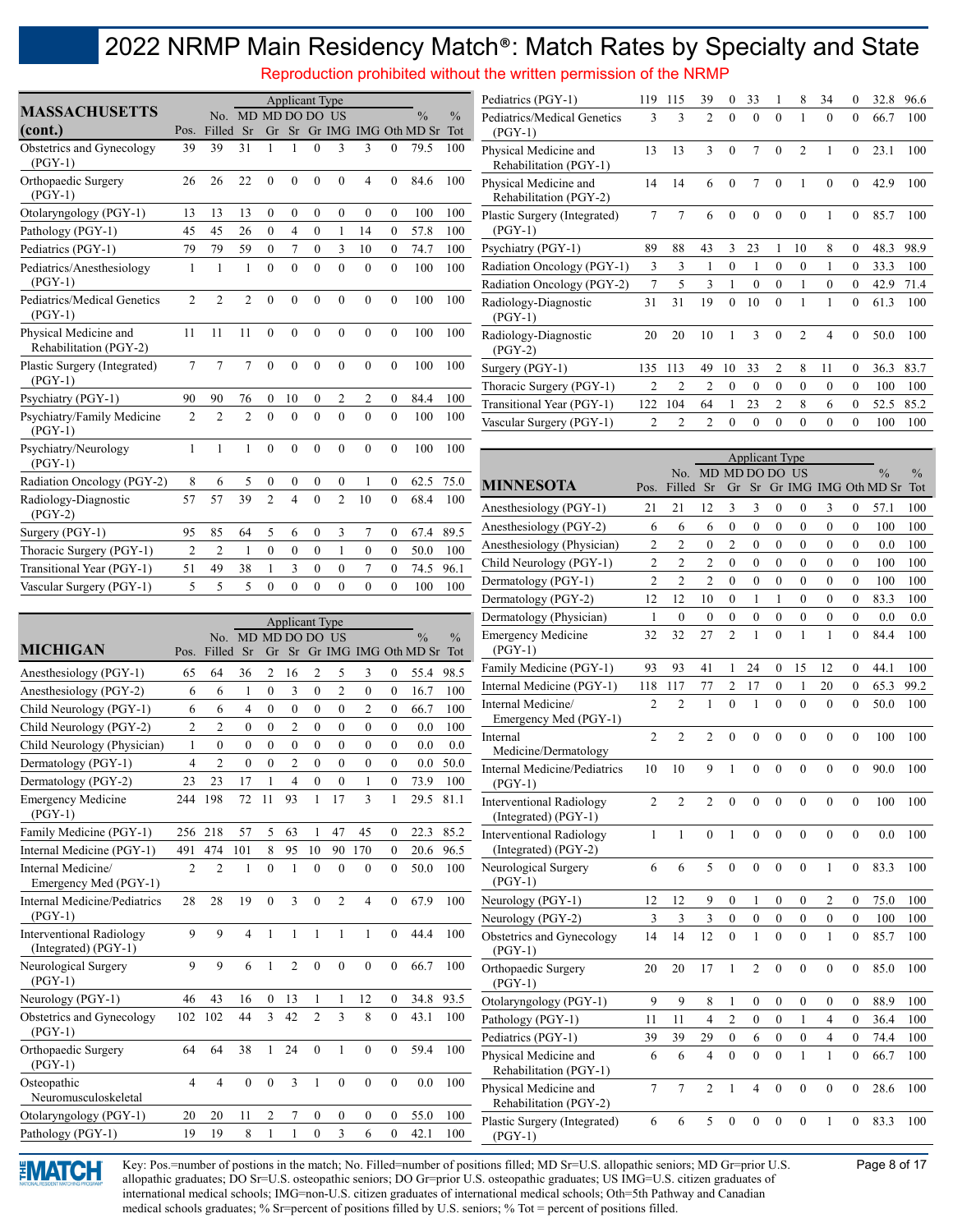Reproduction prohibited without the written permission of the NRMP

|                                     | <b>Applicant Type</b><br>MD MD DO DO US |                |          |                |          |          |          |          |          |                      |               |  |  |
|-------------------------------------|-----------------------------------------|----------------|----------|----------------|----------|----------|----------|----------|----------|----------------------|---------------|--|--|
|                                     |                                         | No.            |          |                |          |          |          |          |          | $\frac{0}{0}$        | $\frac{0}{0}$ |  |  |
| <b>MINNESOTA</b> (cont.)            | Pos.                                    | Filled         | Sr       | Gr             | Sr       |          |          |          |          | Gr IMG IMG Oth MD Sr | Tot           |  |  |
| Psychiatry (PGY-1)                  | 26                                      | 26             | 17       | $\Omega$       | 6        | $\theta$ | $\theta$ | 3        | $\theta$ | 65.4                 | 100           |  |  |
| Radiation Oncology (PGY-2)          | 4                                       | 3              | 2        | $\theta$       | $\theta$ | $\Omega$ | 1        | $\theta$ | $\theta$ | 50.0                 | 75.0          |  |  |
| Radiology-Diagnostic<br>$(PGY-1)$   | 8                                       | 8              | 5        | $\theta$       | 3        | $\theta$ | $\theta$ | $\theta$ | $\Omega$ | 62.5                 | 100           |  |  |
| Radiology-Diagnostic<br>$(PGY-2)$   | 12                                      | 12             | 12       | $\Omega$       | $\Omega$ | $\Omega$ | $\Omega$ | $\theta$ | $\theta$ | 100                  | 100           |  |  |
| Radiology-Diagnostic<br>(Physician) | $\mathfrak{D}$                          | $\mathfrak{D}$ | $\theta$ | $\mathfrak{D}$ | $\Omega$ | $\Omega$ | $\Omega$ | $\theta$ | $\theta$ | 0.0                  | 100           |  |  |
| Surgery (PGY-1)                     | 41                                      | 40             | 17       | 3              | 3        | $\theta$ | 3        | 14       | $\theta$ | 41.5                 | 97.6          |  |  |
| Transitional Year (PGY-1)           | 5                                       | 5              | 5        | $\Omega$       | $\Omega$ | $\Omega$ | $\Omega$ | $\theta$ | $\theta$ | 100                  | 100           |  |  |
| Vascular Surgery (PGY-1)            | $\overline{c}$                          | $\mathfrak{D}$ | 1        | $\Omega$       | $\theta$ | $\Omega$ | $\theta$ |          | $\theta$ | 50.0                 | 100           |  |  |

|                                                         |                |                |                         |                  | <b>Applicant Type</b>   |                  |                  |                  |                  |                      |               |
|---------------------------------------------------------|----------------|----------------|-------------------------|------------------|-------------------------|------------------|------------------|------------------|------------------|----------------------|---------------|
|                                                         |                | No.            | MD MD DO DO             |                  |                         |                  | <b>US</b>        |                  |                  | $\frac{0}{0}$        | $\frac{0}{0}$ |
| <b>MISSISSIPPI</b>                                      | Pos.           | Filled         | Sr                      | Gr               | Sr                      |                  |                  |                  |                  | Gr IMG IMG Oth MD Sr | Tot           |
| Anesthesiology (PGY-1)                                  | 8              | 8              | 3                       | $\mathbf{0}$     | $\overline{2}$          | $\theta$         | 1                | 2                | 0                | 37.5                 | 100           |
| Anesthesiology (Physician)                              | $\overline{c}$ | $\overline{2}$ | $\mathbf{0}$            | $\overline{2}$   | $\overline{0}$          | $\theta$         | $\overline{0}$   | $\mathbf{0}$     | $\mathbf{0}$     | 0.0                  | 100           |
| Child Neurology (PGY-1)                                 | $\mathbf{1}$   | 1              | $\mathbf{0}$            | $\mathbf{0}$     | $\mathbf{0}$            | $\theta$         | 1                | $\mathbf{0}$     | $\mathbf{0}$     | 0.0                  | 100           |
| Child Neurology (Physician)                             | $\mathbf{1}$   | 1              | $\theta$                | $\theta$         | $\theta$                | $\mathbf{1}$     | $\theta$         | $\theta$         | $\theta$         | 0.0                  | 100           |
| Dermatology (PGY-2)                                     | $\overline{4}$ | $\overline{4}$ | $\overline{4}$          | $\overline{0}$   | $\overline{0}$          | $\overline{0}$   | $\overline{0}$   | $\boldsymbol{0}$ | $\boldsymbol{0}$ | 100                  | 100           |
| <b>Emergency Medicine</b><br>$(PGY-1)$                  | 28             | 27             | 8                       | $\mathbf{1}$     | 10                      | $\overline{2}$   | 6                | $\mathbf{0}$     | $\overline{0}$   | 28.6                 | 96.4          |
| Family Medicine (PGY-1)                                 | 51             | 46             | 7                       | 1                | 14                      | $\overline{2}$   | 19               | 3                | $\mathbf{0}$     | 13.7                 | 90.2          |
| Internal Medicine (PGY-1)                               | 85             | 81             | 29                      | $\mathbf{0}$     | 22                      | 3                | 8                | 19               | $\mathbf{0}$     | 34.1                 | 95.3          |
| <b>Internal Medicine/Pediatrics</b><br>$(PGY-1)$        | 5              | 5              | $\overline{4}$          | $\overline{0}$   | $\mathbf{1}$            | $\overline{0}$   | $\overline{0}$   | $\mathbf{0}$     | $\overline{0}$   | 80.0                 | 100           |
| <b>Interventional Radiology</b><br>(Integrated) (PGY-1) | $\mathbf{1}$   | 1              | $\mathbf{1}$            | $\overline{0}$   | $\overline{0}$          | $\overline{0}$   | $\overline{0}$   | $\boldsymbol{0}$ | $\mathbf{0}$     | 100                  | 100           |
| Neurological Surgery<br>$(PGY-1)$                       | $\overline{2}$ | $\overline{2}$ | $\overline{2}$          | $\overline{0}$   | $\overline{0}$          | $\overline{0}$   | $\overline{0}$   | $\mathbf{0}$     | $\overline{0}$   | 100                  | 100           |
| Neurology (PGY-1)                                       | $\overline{4}$ | $\overline{4}$ | 3                       | $\boldsymbol{0}$ | $\boldsymbol{0}$        | $\boldsymbol{0}$ | $\boldsymbol{0}$ | 1                | $\boldsymbol{0}$ | 75.0                 | 100           |
| Obstetrics and Gynecology<br>$(PGY-1)$                  | 6              | 6              | 6                       | $\overline{0}$   | $\overline{0}$          | $\theta$         | $\theta$         | $\mathbf{0}$     | $\overline{0}$   | 100                  | 100           |
| Orthopaedic Surgery<br>$(PGY-1)$                        | 4              | $\overline{4}$ | $\overline{\mathbf{4}}$ | $\overline{0}$   | $\overline{0}$          | $\overline{0}$   | $\overline{0}$   | $\mathbf{0}$     | $\overline{0}$   | 100                  | 100           |
| Otolaryngology (PGY-1)                                  | 3              | 3              | 3                       | $\boldsymbol{0}$ | $\overline{0}$          | $\mathbf{0}$     | $\overline{0}$   | $\mathbf{0}$     | $\mathbf{0}$     | 100                  | 100           |
| Pathology (PGY-1)                                       | $\overline{4}$ | $\overline{4}$ | $\mathbf{0}$            | $\mathbf{0}$     | $\mathbf{0}$            | $\mathbf{0}$     | 1                | 3                | $\mathbf{0}$     | 0.0                  | 100           |
| Pediatrics (PGY-1)                                      | 16             | 16             | 3                       | $\mathbf{0}$     | 6                       | $\mathbf{1}$     | 5                | 1                | $\mathbf{0}$     | 18.8                 | 100           |
| Plastic Surgery (Integrated)<br>$(PGY-1)$               | $\overline{2}$ | $\overline{2}$ | $\overline{c}$          | $\overline{0}$   | $\overline{0}$          | $\theta$         | $\overline{0}$   | $\mathbf{0}$     | $\overline{0}$   | 100                  | 100           |
| Psychiatry (PGY-1)                                      | 15             | 15             | 5                       | $\mathbf{0}$     | 4                       | 1                | 3                | $\overline{c}$   | $\mathbf{0}$     | 33.3                 | 100           |
| Radiation Oncology (PGY-2)                              | 1              | $\mathbf{1}$   | 1                       | $\overline{0}$   | $\overline{0}$          | $\mathbf{0}$     | $\mathbf{0}$     | $\mathbf{0}$     | $\mathbf{0}$     | 100                  | 100           |
| Radiology-Diagnostic<br>$(PGY-1)$                       | 8              | 8              | 5                       | 1                | $\overline{2}$          | $\theta$         | $\theta$         | $\mathbf{0}$     | $\overline{0}$   | 62.5                 | 100           |
| Radiology-Diagnostic<br>$(PGY-2)$                       | $\mathbf{1}$   | 1              | $\overline{0}$          | 1                | $\overline{0}$          | $\theta$         | $\overline{0}$   | $\mathbf{0}$     | $\mathbf{0}$     | 0.0                  | 100           |
| Surgery (PGY-1)                                         | 10             | 8              | 6                       | $\overline{2}$   | $\mathbf{0}$            | $\mathbf{0}$     | $\mathbf{0}$     | $\mathbf{0}$     | $\mathbf{0}$     | 60.0                 | 80.0          |
| Transitional Year (PGY-1)                               | 17             | 5              | 1                       | $\theta$         | $\overline{\mathbf{4}}$ | $\theta$         | $\theta$         | $\theta$         | $\theta$         | 5.9                  | 29.4          |

|                             |      |        |          |                |          |          | Applicant Type |          |          |                                |               |
|-----------------------------|------|--------|----------|----------------|----------|----------|----------------|----------|----------|--------------------------------|---------------|
|                             |      | No.    |          | MD MD DO DO US |          |          |                |          |          | $\frac{0}{0}$                  | $\frac{0}{0}$ |
| <b>MISSOURI</b>             | Pos. | Filled | Sr       |                |          |          |                |          |          | Gr Sr Gr IMG IMG Oth MD Sr Tot |               |
| Anesthesiology (PGY-1)      | 39   | 39     | 22       |                | 8        |          | 5              |          | $\Omega$ | 56.4                           | 100           |
| Anesthesiology (PGY-2)      |      |        | $\theta$ |                | $\theta$ | $\Omega$ | $\theta$       | $\theta$ | $\theta$ | 0.0                            | 100           |
| Anesthesiology (Physician)  |      |        | $\Omega$ |                | $\theta$ | $\Omega$ | $\Omega$       | $\theta$ | $\theta$ | 0.0                            | 100           |
| Child Neurology (PGY-1)     | 10   |        | 6        | $\theta$       | $\theta$ | $\theta$ | $\Omega$       |          | $\theta$ | 60.0                           | 70.0          |
| Child Neurology (Physician) |      |        | $\Omega$ |                | $\theta$ | $\Omega$ | $\Omega$       | $\theta$ | $\Omega$ | 0.0                            | 100           |
| Dermatology (PGY-2)         | 19   | 19     | 13       |                | 4        |          | $\Omega$       | $\theta$ | $\Omega$ | 68.4                           | 100           |

| <b>Emergency Medicine</b><br>$(PGY-1)$                      | 47             | 45             | 27             | 2              | 11               | 1                | $\overline{2}$ | $\overline{2}$   | $\mathbf{0}$     | 57.4 | 95.7 |
|-------------------------------------------------------------|----------------|----------------|----------------|----------------|------------------|------------------|----------------|------------------|------------------|------|------|
| Family Medicine (PGY-1)                                     | 85             | 80             | 18             | 5              | 48               | 1                | 4              | 4                | 0                | 21.2 | 94.1 |
| Internal Medicine (PGY-1)                                   | 198            | 185            | 103            | 3              | 28               | $\theta$         | $\overline{4}$ | 47               | $\overline{0}$   | 52.0 | 93.4 |
| Internal Medicine/Pediatrics<br>$(PGY-1)$                   | 10             | 10             | 8              | $\theta$       | $\mathbf{1}$     | $\theta$         | $\theta$       | 1                | $\overline{0}$   | 80.0 | 100  |
| <b>Interventional Radiology</b><br>(Integrated) (PGY-2)     | $\overline{3}$ | $\overline{3}$ | $\overline{2}$ | $\mathbf{0}$   | $\mathbf{1}$     | $\theta$         | $\overline{0}$ | $\overline{0}$   | $\mathbf{0}$     | 66.7 | 100  |
| <b>Interventional Radiology</b><br>(Integrated) (Physician) | 1              | 1              | $\overline{0}$ | 1              | $\theta$         | $\theta$         | $\theta$       | $\theta$         | $\overline{0}$   | 0.0  | 100  |
| Neurological Surgery<br>$(PGY-1)$                           | $\overline{7}$ | $\overline{7}$ | 5              | $\overline{0}$ | $\theta$         | $\theta$         | $\theta$       | $\overline{2}$   | $\overline{0}$   | 71.4 | 100  |
| Neurology (PGY-1)                                           | 25             | 25             | 14             | 0              | 1                | $\boldsymbol{0}$ | 3              | $\boldsymbol{7}$ | 0                | 56.0 | 100  |
| Obstetrics and Gynecology<br>$(PGY-1)$                      | 38             | 38             | 33             | $\mathbf{1}$   | $\overline{4}$   | $\mathbf{0}$     | $\overline{0}$ | $\overline{0}$   | $\mathbf{0}$     | 86.8 | 100  |
| Orthopaedic Surgery<br>$(PGY-1)$                            | 26             | 26             | 18             | $\overline{3}$ | 4                | $\mathbf{0}$     | 1              | $\overline{0}$   | $\mathbf{0}$     | 69.2 | 100  |
| Osteopathic<br>Neuromusculoskeletal                         | 3              | $\overline{2}$ | $\overline{0}$ | $\overline{0}$ | $\mathbf{1}$     | 1                | $\theta$       | $\overline{0}$   | $\overline{0}$   | 0.0  | 66.7 |
| Otolaryngology (PGY-1)                                      | 11             | 11             | 9              | 1              | 1                | $\mathbf{0}$     | $\mathbf{0}$   | $\mathbf{0}$     | $\mathbf{0}$     | 81.8 | 100  |
| Pathology (PGY-1)                                           | 19             | 19             | 4              | 1              | $\overline{4}$   | $\mathbf{0}$     | $\overline{2}$ | 8                | $\overline{0}$   | 21.1 | 100  |
| Pediatrics (PGY-1)                                          | 88             | 88             | 60             | $\overline{4}$ | 16               | $\mathbf{1}$     | $\overline{2}$ | 5                | $\mathbf{0}$     | 68.2 | 100  |
| Pediatrics/Medical Genetics<br>$(PGY-1)$                    | $\overline{c}$ | $\overline{2}$ | $\mathbf{0}$   | $\theta$       | $\theta$         | $\theta$         | $\theta$       | $\overline{2}$   | $\overline{0}$   | 0.0  | 100  |
| Physical Medicine and<br>Rehabilitation (PGY-1)             | $\overline{2}$ | $\overline{2}$ | 1              | $\theta$       | 1                | $\theta$         | $\theta$       | $\theta$         | $\overline{0}$   | 50.0 | 100  |
| Physical Medicine and<br>Rehabilitation (PGY-2)             | $\overline{7}$ | $\overline{7}$ | $\overline{3}$ | $\overline{0}$ | $\overline{4}$   | $\overline{0}$   | $\theta$       | $\overline{0}$   | $\mathbf{0}$     | 42.9 | 100  |
| Plastic Surgery (Integrated)<br>$(PGY-1)$                   | 7              | $\overline{7}$ | $\overline{7}$ | $\overline{0}$ | $\overline{0}$   | $\overline{0}$   | $\overline{0}$ | $\overline{0}$   | $\mathbf{0}$     | 100  | 100  |
| Psychiatry (PGY-1)                                          | 42             | 42             | 25             | $\overline{c}$ | 6                | $\mathbf{0}$     | 6              | 3                | 0                | 59.5 | 100  |
| Radiation Oncology (PGY-2)                                  | 3              | 3              | 3              | $\overline{0}$ | $\boldsymbol{0}$ | $\boldsymbol{0}$ | $\mathbf{0}$   | $\boldsymbol{0}$ | 0                | 100  | 100  |
| Radiology-Diagnostic<br>$(PGY-2)$                           | 34             | 34             | 27             | $\overline{0}$ | $\overline{3}$   | $\theta$         | $\theta$       | $\overline{4}$   | $\overline{0}$   | 79.4 | 100  |
| Radiology-Diagnostic<br>(Physician)                         | 1              | $\mathbf{1}$   | $\mathbf{0}$   | $\mathbf{0}$   | $\mathbf{0}$     | $\mathbf{0}$     | $\mathbf{0}$   | $\mathbf{1}$     | $\boldsymbol{0}$ | 0.0  | 100  |
| Surgery (PGY-1)                                             | 54             | 40             | 22             | $\overline{c}$ | 8                | 0                | 0              | 8                | $\boldsymbol{0}$ | 40.7 | 74.1 |
| Transitional Year (PGY-1)                                   | 7              | $\tau$         | 7              | $\overline{0}$ | $\overline{0}$   | $\theta$         | $\theta$       | $\overline{0}$   | $\overline{0}$   | 100  | 100  |
| Vascular Surgery (PGY-1)                                    | $\overline{2}$ | $\overline{2}$ | $\overline{2}$ | $\overline{0}$ | $\overline{0}$   | $\mathbf{0}$     | $\theta$       | $\overline{0}$   | $\mathbf{0}$     | 100  | 100  |

|                           |                                                               |  | <b>Applicant Type</b> |  |  |                                               |                    |
|---------------------------|---------------------------------------------------------------|--|-----------------------|--|--|-----------------------------------------------|--------------------|
|                           | No. MD MD DO DO US                                            |  |                       |  |  | $\frac{0}{0}$                                 | $\frac{0}{\alpha}$ |
| <b>MONTANA</b>            |                                                               |  |                       |  |  | Pos. Filled Sr Gr Sr Gr IMG IMG Oth MD Sr Tot |                    |
| Family Medicine (PGY-1)   | 20 7 3 1 2 0 1 0                                              |  |                       |  |  | $0 \quad 15.0 \quad 35.0$                     |                    |
| Internal Medicine (PGY-1) | $12 \quad 10 \quad 3 \quad 0 \quad 4 \quad 0 \quad 0 \quad 3$ |  |                       |  |  | $0\quad 25.0\quad 83.3$                       |                    |

|                                                           | <b>Applicant Type</b><br>MD MD DO DO US |                |          |          |          |          |          |          |          |                         |               |  |  |  |
|-----------------------------------------------------------|-----------------------------------------|----------------|----------|----------|----------|----------|----------|----------|----------|-------------------------|---------------|--|--|--|
|                                                           |                                         | No.            |          |          |          |          |          |          |          | $\frac{0}{0}$           | $\frac{0}{0}$ |  |  |  |
| <b>NEBRASKA</b>                                           | Pos.                                    | Filled         | Sr       | Gr       |          |          |          |          |          | Sr Gr IMG IMG Oth MD Sr | Tot           |  |  |  |
| Anesthesiology (PGY-1)                                    | 8                                       | 8              | 6        | $\theta$ | 1        |          | $\Omega$ | $\theta$ | $\theta$ | 75.0                    | 100           |  |  |  |
| Anesthesiology (PGY-2)                                    | 2                                       | $\overline{c}$ |          |          | $\theta$ | $\Omega$ | $\Omega$ | $\theta$ | $\theta$ | 50.0                    | 100           |  |  |  |
| Anesthesiology (Physician)                                | 1                                       | 1              | $\theta$ | 1        | $\theta$ | $\theta$ | $\theta$ | $\theta$ | $\theta$ | 0.0                     | 100           |  |  |  |
| Dermatology (PGY-2)                                       | 3                                       | 3              | 3        | $\theta$ | $\theta$ | $\Omega$ | $\theta$ | $\theta$ | $\theta$ | 100                     | 100           |  |  |  |
| <b>Emergency Medicine</b><br>$(PGY-1)$                    | 12                                      | 12             | 8        | $\theta$ | 4        | $\Omega$ | $\Omega$ | $\theta$ | $\theta$ | 66.7                    | 100           |  |  |  |
| Family Medicine (PGY-1)                                   | 37                                      | 35             | 17       | $\theta$ | 6        | 1        | 1        | 10       | $\theta$ | 45.9                    | 94.6          |  |  |  |
| Internal Medicine (PGY-1)                                 | 56                                      | 56             | 34       | $\theta$ | 13       | $\Omega$ | 3        | 6        | $\theta$ | 60.7                    | 100           |  |  |  |
| Internal Medicine/Pediatrics<br>$(PGY-1)$                 | 4                                       | 4              | 4        | $\Omega$ | $\Omega$ | $\Omega$ | $\Omega$ | $\theta$ | $\theta$ | 100                     | 100           |  |  |  |
| <b>Interventional Radiology</b><br>(Integrated) $(PGY-2)$ | 1                                       | 1              | $\Omega$ | $\theta$ | 1        | $\Omega$ | $\Omega$ | $\Omega$ | $\theta$ | 0.0                     | 100           |  |  |  |

**EMATCH** 

Key: Pos.=number of postions in the match; No. Filled=number of positions filled; MD Sr=U.S. allopathic seniors; MD Gr=prior U.S. Page 9 of 17 allopathic graduates; DO Sr=U.S. osteopathic seniors; DO Gr=prior U.S. osteopathic graduates; US IMG=U.S. citizen graduates of international medical schools; IMG=non-U.S. citizen graduates of international medical schools; Oth=5th Pathway and Canadian medical schools graduates; % Sr=percent of positions filled by U.S. seniors; % Tot = percent of positions filled.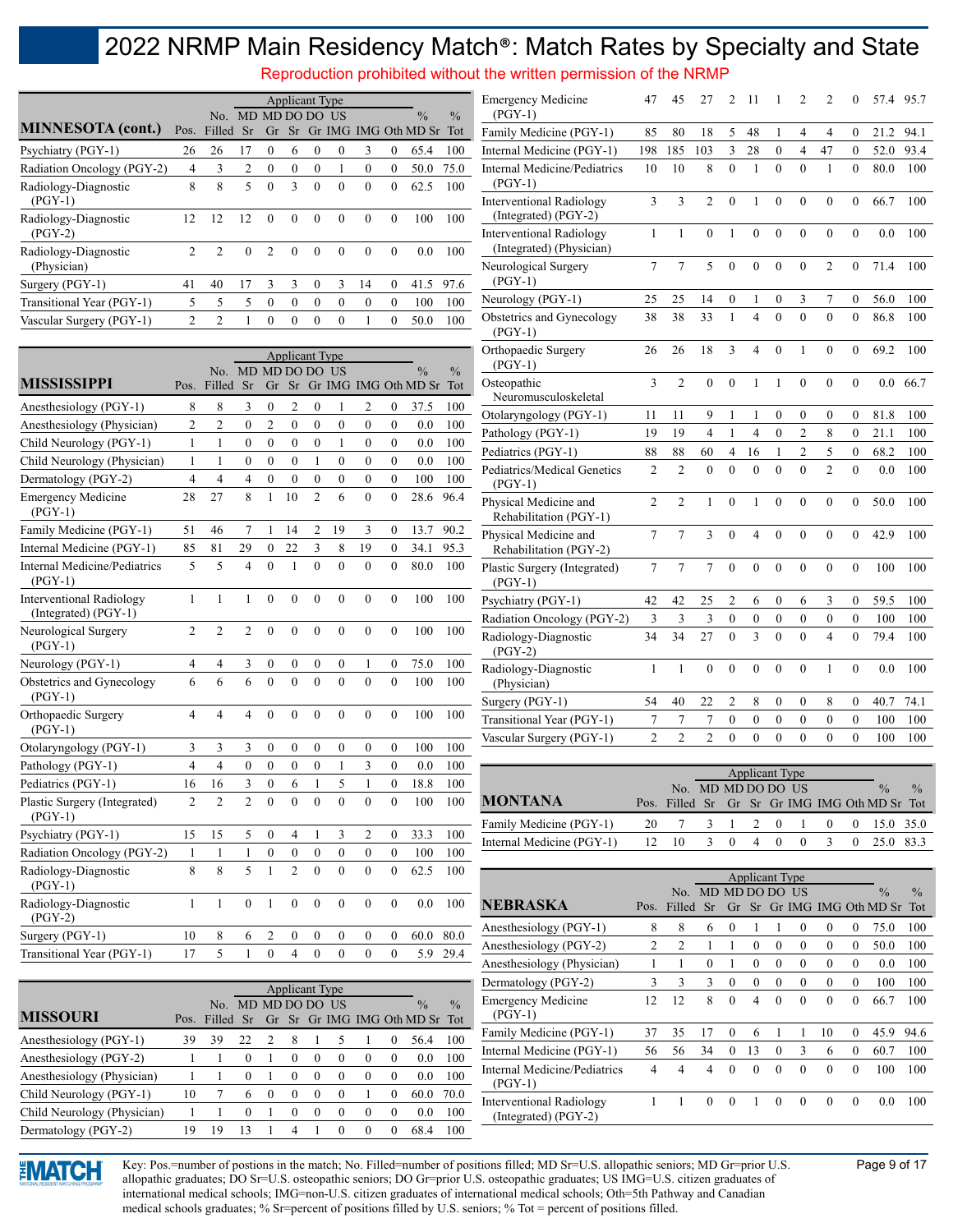Reproduction prohibited without the written permission of the NRMP

|                                                 |                          | No. MD MD DO DO |                |                  |                  |          | -US      |                  |              | $\frac{0}{0}$        | $\frac{0}{0}$ |
|-------------------------------------------------|--------------------------|-----------------|----------------|------------------|------------------|----------|----------|------------------|--------------|----------------------|---------------|
| <b>NEBRASKA</b> (cont.)                         | Pos.                     | Filled          | Sr             | Gr               | Sr               |          |          |                  |              | Gr IMG IMG Oth MD Sr | Tot           |
| Neurological Surgery<br>$(PGY-1)$               | $\overline{c}$           | 2               | $\overline{2}$ | $\theta$         | $\theta$         | $\theta$ | $\theta$ | $\theta$         | $\Omega$     | 100                  | 100           |
| Neurology (PGY-1)                               | 8                        | 8               | 3              | $\boldsymbol{0}$ | $\boldsymbol{0}$ | $\theta$ | $\theta$ | 5                | $\theta$     | 37.5                 | 100           |
| Obstetrics and Gynecology<br>$(PGY-1)$          | 8                        | 8               | $\overline{4}$ | 1                | 3                | $\theta$ | $\theta$ | $\theta$         | $\theta$     | 50.0                 | 100           |
| Orthopaedic Surgery<br>$(PGY-1)$                | $\overline{\phantom{0}}$ | 5               | 5              | $\Omega$         | $\Omega$         | $\theta$ | $\theta$ | $\theta$         | $\Omega$     | 100                  | 100           |
| Otolaryngology (PGY-1)                          | 3                        | 3               | 3              | $\boldsymbol{0}$ | $\theta$         | $\theta$ | $\theta$ | $\boldsymbol{0}$ | $\mathbf{0}$ | 100                  | 100           |
| Pathology (PGY-1)                               | 6                        | 6               | 1              | $\theta$         | 3                | $\theta$ | 1        | 1                | $\theta$     | 16.7                 | 100           |
| Pediatrics (PGY-1)                              | 15                       | 15              | 11             | $\theta$         | 4                | $\Omega$ | $\theta$ | $\theta$         | $\mathbf{0}$ | 73.3                 | 100           |
| Physical Medicine and<br>Rehabilitation (PGY-1) | 4                        | $\overline{4}$  | 1              | $\theta$         | 3                | $\theta$ | $\theta$ | $\theta$         | $\theta$     | 25.0                 | 100           |
| Psychiatry (PGY-1)                              | 11                       | 11              | 9              | $\theta$         | $\overline{2}$   | $\theta$ | $\theta$ | $\theta$         | $\mathbf{0}$ | 81.8                 | 100           |
| Radiation Oncology (PGY-2)                      | 1                        | 1               | 1              | $\theta$         | $\theta$         | $\Omega$ | $\Omega$ | $\theta$         | $\mathbf{0}$ | 100                  | 100           |
| Radiology-Diagnostic<br>$(PGY-2)$               | 8                        | 8               | 6              | $\theta$         | $\theta$         | $\theta$ | $\theta$ | $\overline{2}$   | $\theta$     | 75.0                 | 100           |
| Surgery (PGY-1)                                 | 12                       | 12              | 9              | $\mathfrak{D}$   | $\theta$         | $\theta$ | 1        | $\Omega$         | $\theta$     | 75.0                 | 100           |

| Neurology (PGY-1)                       | 5  | 5             | 1              | $\theta$ | $\overline{c}$ | $\Omega$ | 1              | 1            | $\Omega$ | 20.0 | 100  |
|-----------------------------------------|----|---------------|----------------|----------|----------------|----------|----------------|--------------|----------|------|------|
| Obstetrics and Gynecology<br>(PGY-1)    | 4  | 4             | $\overline{2}$ | 1        | 1              | $\theta$ | $\theta$       | $\theta$     | $\theta$ | 50.0 | 100  |
| Orthopaedic Surgery<br>$(PGY-1)$        | 4  | 4             | 3              | 1        | $\theta$       | $\theta$ | $\theta$       | $\theta$     | $\theta$ | 75.0 | 100  |
| Otolaryngology (PGY-1)                  |    |               | 1              | $\theta$ | $\theta$       | $\Omega$ | $\theta$       | $\mathbf{0}$ | $\theta$ | 100  | 100  |
| Pathology (PGY-1)                       | 4  | 4             | $\overline{2}$ | $\theta$ | $\theta$       | 1        | $\theta$       | 1            | $\theta$ | 50.0 | 100  |
| Pediatrics (PGY-1)                      | 7  | 7             | 3              | $\theta$ | 1              | 1        | $\overline{2}$ | $\theta$     | $\theta$ | 42.9 | 100  |
| Plastic Surgery (Integrated)<br>(PGY-1) |    |               | 1              | $\theta$ | $\theta$       | $\theta$ | $\theta$       | $\mathbf{0}$ | $\theta$ | 100  | 100  |
| Psychiatry (PGY-1)                      | 15 | 15            | 13             | $\theta$ | $\overline{2}$ | $\theta$ | $\theta$       | $\theta$     | $\theta$ | 86.7 | 100  |
| Radiation Oncology (PGY-2)              | 1  | $\theta$      | $\mathbf{0}$   | $\theta$ | $\theta$       | $\theta$ | $\theta$       | $\theta$     | $\theta$ | 0.0  | 0.0  |
| Radiology-Diagnostic<br>(PGY-2)         | 3  | $\mathcal{E}$ | 1              | 1        | 1              | $\Omega$ | $\Omega$       | $\theta$     | $\theta$ | 33.3 | 100  |
| Surgery (PGY-1)                         | 10 | 7             | 6              | $\theta$ | $\theta$       | $\theta$ | $\theta$       | $\mathbf{0}$ | 1        | 60.0 | 70.0 |
| Vascular Surgery (PGY-1)                |    |               | 1              | $\theta$ | $\theta$       | $\theta$ | $\theta$       | $\theta$     | $\theta$ | 100  | 100  |

|                                                     |      |               |                  |                  |                | <b>Applicant Type</b> |              |                  |              |                      |               |
|-----------------------------------------------------|------|---------------|------------------|------------------|----------------|-----------------------|--------------|------------------|--------------|----------------------|---------------|
| <b>NEVADA</b>                                       |      | No.<br>Filled | <b>MD</b>        | <b>MD</b>        |                | DO DO                 | US           |                  |              | $\frac{0}{0}$        | $\frac{0}{0}$ |
|                                                     | Pos. |               | Sr               | Gr               | Sr             |                       |              |                  |              | Gr IMG IMG Oth MD Sr | Tot           |
| Anesthesiology (PGY-1)                              | 8    | 8             | 1                | $\boldsymbol{0}$ | 6              | 1                     | $\mathbf{0}$ | $\boldsymbol{0}$ | $\theta$     | 12.5                 | 100           |
| <b>Emergency Medicine</b><br>$(PGY-1)$              | 25   | 24            | 9                | 1                | 13             | $\theta$              | 1            | $\theta$         | $\theta$     | 36.0                 | 96.0          |
| Family Medicine (PGY-1)                             | 39   | 26            | 8                | $\boldsymbol{0}$ | 13             | 1                     | 4            | $\mathbf{0}$     | $\mathbf{0}$ | 20.5                 | 66.7          |
| Internal Medicine (PGY-1)                           | 86   | 65            | 11               | $\mathbf{0}$     | 32             | $\overline{0}$        | 14           | 8                | $\mathbf{0}$ | 12.8                 | 75.6          |
| Neurology (PGY-1)                                   | 5    | 5             | $\boldsymbol{0}$ | $\mathbf{0}$     | 3              | 1                     | 1            | $\mathbf{0}$     | $\mathbf{0}$ | 0.0                  | 100           |
| Obstetrics and Gynecology<br>$(PGY-1)$              | 8    | 8             | 5                | $\theta$         | 3              | $\theta$              | $\theta$     | $\overline{0}$   | $\mathbf{0}$ | 62.5                 | 100           |
| Orthopaedic Surgery<br>$(PGY-1)$                    | 6    | 6             | $\overline{4}$   | 1                | 1              | $\theta$              | $\theta$     | $\theta$         | $\theta$     | 66.7                 | 100           |
| Otolaryngology (PGY-1)                              | 1    | 1             | 1                | $\mathbf{0}$     | $\mathbf{0}$   | $\mathbf{0}$          | $\mathbf{0}$ | $\mathbf{0}$     | $\mathbf{0}$ | 100                  | 100           |
| Pediatrics (PGY-1)                                  | 10   | 6             | 1                | $\mathbf{0}$     | 4              | 1                     | $\mathbf{0}$ | $\overline{0}$   | $\mathbf{0}$ | 10.0                 | 60.0          |
| Physical Medicine and<br>Rehabilitation (PGY-2)     | 6    | 6             | $\overline{2}$   | $\theta$         | $\overline{4}$ | $\theta$              | $\theta$     | $\overline{0}$   | $\mathbf{0}$ | 33.3                 | 100           |
| Physical Medicine and<br>Rehabilitation (Physician) | 1    | 1             | $\mathbf{0}$     | 1                | $\mathbf{0}$   | $\theta$              | $\theta$     | $\mathbf{0}$     | $\mathbf{0}$ | 0.0                  | 100           |
| Plastic Surgery (Integrated)<br>$(PGY-1)$           | 1    | 1             | 1                | $\theta$         | $\theta$       | $\theta$              | $\theta$     | $\theta$         | $\theta$     | 100                  | 100           |
| Psychiatry (PGY-1)                                  | 20   | 20            | 8                | $\mathbf{0}$     | 11             | 1                     | $\mathbf{0}$ | $\mathbf{0}$     | $\mathbf{0}$ | 40.0                 | 100           |
| Radiology-Diagnostic<br>$(PGY-2)$                   | 5    | 5             | 1                | 1                | 3              | $\theta$              | $\theta$     | $\theta$         | $\theta$     | 20.0                 | 100           |
| Surgery (PGY-1)                                     | 28   | 15            | $\overline{4}$   | $\overline{2}$   | $\overline{2}$ | 1                     | 5            | 1                | $\mathbf{0}$ | 14.3                 | 53.6          |
| Transitional Year (PGY-1)                           | 26   | 24            | 12               | $\mathbf{0}$     | 12             | $\mathbf{0}$          | $\mathbf{0}$ | $\overline{0}$   | $\mathbf{0}$ | 46.2                 | 92.3          |

|                                                         |                | No. MD MD DO DO US |          |          |          |          |          |                |          | $\frac{0}{0}$               | $\frac{0}{0}$ |
|---------------------------------------------------------|----------------|--------------------|----------|----------|----------|----------|----------|----------------|----------|-----------------------------|---------------|
| <b>NEW HAMPSHIRE</b>                                    | Pos.           | Filled             | Sr       | Gr       |          |          |          |                |          | Sr Gr IMG IMG Oth MD Sr Tot |               |
| Anesthesiology (PGY-1)                                  | 7              |                    |          | $\theta$ | $\theta$ | $\Omega$ | $\Omega$ | $\theta$       | $\theta$ | 100                         | 100           |
| Anesthesiology (Physician)                              | $\overline{c}$ | 1                  | $\theta$ | 1        | $\theta$ | $\Omega$ | $\theta$ | $\theta$       | $\theta$ | 0.0                         | 50.0          |
| Dermatology (PGY-2)                                     | 3              | 3                  | 3        | $\theta$ | $\theta$ | $\Omega$ | $\theta$ | $\theta$       | $\Omega$ | 100                         | 100           |
| <b>Emergency Medicine</b><br>$(PGY-1)$                  | 6              | 6                  | 4        |          | 1        | $\Omega$ | $\Omega$ | $\theta$       | $\theta$ | 66.7                        | 100           |
| Family Medicine (PGY-1)                                 | 16             | 10                 | 3        | $\theta$ | 3        | $\theta$ | $\Omega$ | 4              | $\Omega$ | 18.8                        | 62.5          |
| Internal Medicine (PGY-1)                               | 35             | 31                 | 23       | 1        | 3        | 1        | 1        | $\overline{c}$ | $\theta$ | 65.7                        | 88.6          |
| <b>Interventional Radiology</b><br>(Integrated) (PGY-2) | $\mathfrak{D}$ | $\mathfrak{D}$     |          | $\Omega$ |          | $\Omega$ | $\Omega$ | $\theta$       | $\theta$ | 50.0                        | 100           |
| Neurological Surgery<br>$(PGY-1)$                       |                | 1                  | $\theta$ | 1        | $\Omega$ | $\Omega$ | $\Omega$ | $\theta$       | $\theta$ | 0.0                         | 100           |

|                                                         | <b>Applicant Type</b>    |                         |                          |                  |                  |                  |                 |                  |                  |                      |               |
|---------------------------------------------------------|--------------------------|-------------------------|--------------------------|------------------|------------------|------------------|-----------------|------------------|------------------|----------------------|---------------|
|                                                         |                          | No.                     | MD MD DO DO              |                  |                  |                  | US <sup>1</sup> |                  |                  | $\frac{0}{0}$        | $\frac{0}{0}$ |
| NEW JERSEY                                              | Pos.                     | Filled                  | Sr                       | Gr               | Sr               |                  |                 |                  |                  | Gr IMG IMG Oth MD Sr | Tot           |
| Anesthesiology (PGY-1)                                  | 18                       | 18                      | 12                       | $\mathbf{1}$     | $\overline{4}$   | $\overline{0}$   | 1               | $\boldsymbol{0}$ | $\boldsymbol{0}$ | 66.7                 | 100           |
| Anesthesiology (PGY-2)                                  | 23                       | 23                      | 8                        | 2                | 9                | $\mathbf{1}$     | $\overline{c}$  | 1                | $\overline{0}$   | 34.8                 | 100           |
| Anesthesiology (Physician)                              | 3                        | 3                       | $\bf{0}$                 | 3                | $\mathbf{0}$     | 0                | $\overline{0}$  | $\overline{0}$   | $\overline{0}$   | 0.0                  | 100           |
| Child Neurology (PGY-1)                                 | 3                        | 3                       | 1                        | $\overline{0}$   | 1                | $\overline{0}$   | $\mathbf{1}$    | $\overline{0}$   | $\bf{0}$         | 33.3                 | 100           |
| Child Neurology (Physician)                             | $\overline{0}$           | $\theta$                | $\overline{0}$           | $\overline{0}$   | $\overline{0}$   | $\theta$         | $\theta$        | $\overline{0}$   | $\overline{0}$   | 0.0                  | 0.0           |
| Dermatology (PGY-2)                                     | $\overline{7}$           | $\overline{7}$          | $\overline{4}$           | $\overline{0}$   | $\overline{3}$   | $\overline{0}$   | $\overline{0}$  | $\overline{0}$   | $\overline{0}$   | 57.1                 | 100           |
| <b>Emergency Medicine</b><br>$(PGY-1)$                  | 113                      | 100                     | 31                       | $\mathbf{1}$     | 38               | $\overline{4}$   | 23              | $\overline{3}$   | $\overline{0}$   | 27.4                 | 88.5          |
| Family Medicine (PGY-1)                                 | 135                      | 120                     | 20                       | 1                | 40               | 2                | 45              | 12               | $\mathbf{0}$     | 14.8                 | 88.9          |
| Internal Medicine (PGY-1)                               | 455                      | 445                     | 92                       | $\overline{c}$   | 78               | 7                | 96              | 170              | $\mathbf{0}$     | 20.2                 | 97.8          |
| <b>Internal Medicine/Pediatrics</b><br>$(PGY-1)$        | $\overline{4}$           | $\overline{4}$          | $\overline{\mathcal{L}}$ | $\theta$         | $\theta$         | $\theta$         | $\overline{0}$  | $\overline{0}$   | $\overline{0}$   | 100                  | 100           |
| <b>Interventional Radiology</b><br>(Integrated) (PGY-2) | $\mathbf{1}$             | $\mathbf{1}$            | 1                        | $\overline{0}$   | $\overline{0}$   | $\overline{0}$   | $\overline{0}$  | $\overline{0}$   | $\overline{0}$   | 100                  | 100           |
| Neurological Surgery<br>$(PGY-1)$                       | 3                        | 3                       | 3                        | $\boldsymbol{0}$ | $\theta$         | $\theta$         | $\theta$        | $\theta$         | $\boldsymbol{0}$ | 100                  | 100           |
| Neurology (PGY-1)                                       | 18                       | 18                      | 3                        | $\mathbf{0}$     | 3                | 0                | 5               | 7                | $\mathbf{0}$     | 16.7                 | 100           |
| Neurology (PGY-2)                                       | $\overline{4}$           | $\overline{4}$          | $\mathbf{0}$             | $\overline{0}$   | $\overline{2}$   | $\mathbf{0}$     | $\overline{2}$  | $\overline{0}$   | $\overline{0}$   | 0.0                  | 100           |
| Obstetrics and Gynecology<br>$(PGY-1)$                  | 63                       | 63                      | 34                       | 3                | 23               | $\theta$         | 3               | $\theta$         | $\theta$         | 54.0                 | 100           |
| Orthopaedic Surgery<br>$(PGY-1)$                        | 27                       | 27                      | 15                       | 3                | 9                | $\overline{0}$   | $\overline{0}$  | $\overline{0}$   | $\mathbf{0}$     | 55.6                 | 100           |
| Otolaryngology (PGY-1)                                  | 5                        | 5                       | 5                        | $\mathbf{0}$     | $\mathbf{0}$     | 0                | $\theta$        | $\mathbf{0}$     | $\mathbf{0}$     | 100                  | 100           |
| Pathology (PGY-1)                                       | $\overline{c}$           | $\overline{c}$          | 1                        | 0                | $\boldsymbol{0}$ | 0                | 1               | $\bf{0}$         | $\boldsymbol{0}$ | 50.0                 | 100           |
| Pediatrics (PGY-1)                                      | 85                       | 84                      | 14                       | $\mathbf{1}$     | 14               | $\overline{0}$   | 28              | 27               | $\overline{0}$   | 16.5                 | 98.8          |
| Physical Medicine and<br>Rehabilitation (PGY-2)         | 14                       | 14                      | 9                        | $\theta$         | 5                | $\theta$         | $\theta$        | $\overline{0}$   | $\mathbf{0}$     | 64.3                 | 100           |
| Physical Medicine and<br>Rehabilitation (Physician)     | $\mathbf{1}$             | 1                       | $\boldsymbol{0}$         | $\overline{0}$   | $\overline{0}$   | 1                | $\overline{0}$  | $\mathbf{0}$     | $\boldsymbol{0}$ | 0.0                  | 100           |
| Plastic Surgery (Integrated)<br>$(PGY-1)$               | $\overline{3}$           | $\overline{3}$          | $\overline{3}$           | $\mathbf{0}$     | $\overline{0}$   | $\mathbf{0}$     | $\mathbf{0}$    | $\mathbf{0}$     | $\mathbf{0}$     | 100                  | 100           |
| Psychiatry (PGY-1)                                      | 50                       | 50                      | 16                       | $\mathbf{0}$     | 16               | 1                | 14              | 3                | $\mathbf{0}$     | 32.0                 | 100           |
| Radiation Oncology (PGY-2)                              | $\overline{c}$           | 1                       | $\boldsymbol{0}$         | $\boldsymbol{0}$ | $\boldsymbol{0}$ | $\boldsymbol{0}$ | $\bf{0}$        | $\mathbf{1}$     | $\boldsymbol{0}$ | 0.0                  | 50.0          |
| <b>Radiation Oncology</b><br>(Physician)                | $\mathbf{1}$             | $\mathbf{1}$            | $\overline{0}$           | $\overline{0}$   | $\overline{0}$   | $\overline{0}$   | $\mathbf{1}$    | $\overline{0}$   | $\mathbf{0}$     | 0.0                  | 100           |
| Radiology-Diagnostic<br>$(PGY-2)$                       | 29                       | 29                      | 15                       | $\overline{2}$   | 7                | $\theta$         | 3               | $\overline{2}$   | $\mathbf{0}$     | 51.7                 | 100           |
| Surgery (PGY-1)                                         | 91                       | 71                      | 33                       | 4                | 10               | 4                | 16              | 4                | $\boldsymbol{0}$ | 36.3                 | 78.0          |
| Transitional Year (PGY-1)                               | 83                       | 52                      | 13                       | $\overline{0}$   | 21               | $\overline{0}$   | 9               | 9                | $\overline{0}$   | 15.7                 | 62.7          |
| Vascular Surgery (PGY-1)                                | $\overline{\mathcal{L}}$ | $\overline{\mathbf{4}}$ | $\overline{4}$           | $\theta$         | $\theta$         | $\theta$         | $\theta$        | $\theta$         | $\theta$         | 100                  | 100           |



Key: Pos.=number of postions in the match; No. Filled=number of positions filled; MD Sr=U.S. allopathic seniors; MD Gr=prior U.S. Page 10 of 17 allopathic graduates; DO Sr=U.S. osteopathic seniors; DO Gr=prior U.S. osteopathic graduates; US IMG=U.S. citizen graduates of international medical schools; IMG=non-U.S. citizen graduates of international medical schools; Oth=5th Pathway and Canadian medical schools graduates; % Sr=percent of positions filled by U.S. seniors; % Tot = percent of positions filled.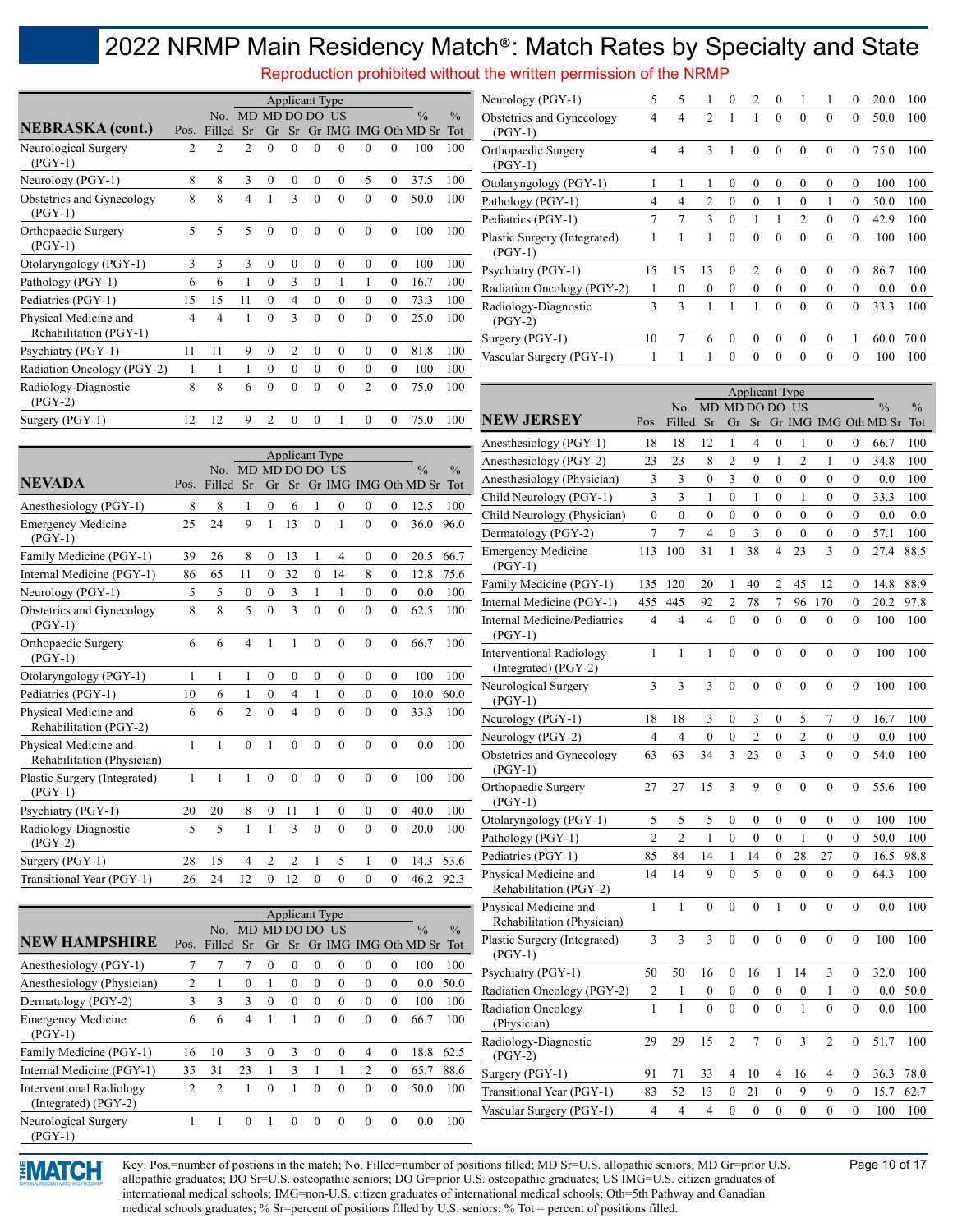Reproduction prohibited without the written permission of the NRMP

|                                                     |                |                | No. MD MD DO DO US |                  |                  | <b>Applicant Type</b> |                |                  |                  | $\%$                           | $\frac{0}{0}$ | Interventional Radiology<br>(Integrated) (PGY-2)    | 16             | 16             | 12              |                  | 3              | $\boldsymbol{0}$ | $\Omega$         |                | $^{(1)}$         | 75.0 | 100  |
|-----------------------------------------------------|----------------|----------------|--------------------|------------------|------------------|-----------------------|----------------|------------------|------------------|--------------------------------|---------------|-----------------------------------------------------|----------------|----------------|-----------------|------------------|----------------|------------------|------------------|----------------|------------------|------|------|
| <b>NEW MEXICO</b>                                   |                | Pos. Filled Sr |                    |                  |                  |                       |                |                  |                  | Gr Sr Gr IMG IMG Oth MD Sr Tot |               | Neurological Surgery                                | 26             | 26             | 19              | 4                | $\theta$       | $\theta$         |                  | 2              | $\theta$         | 73.1 | 100  |
| Anesthesiology (PGY-1)                              | 6              | 6              | 2                  | $\boldsymbol{0}$ | 4                | $\theta$              | $\theta$       | $\boldsymbol{0}$ | $\boldsymbol{0}$ | 33.3                           | 100           | $(PGY-1)$                                           |                |                |                 |                  |                |                  |                  |                |                  |      |      |
| Anesthesiology (PGY-2)                              | $\mathbf{1}$   | 1              | $\theta$           | $\mathbf{0}$     | $\theta$         | $\Omega$              | $\mathbf{1}$   | $\theta$         | $\mathbf{0}$     | 0.0                            | 100           | Neurology (PGY-1)                                   | 86             | 86             | 43              | $\overline{2}$   | 10             | $\mathbf{1}$     | 5                | 25             | $\boldsymbol{0}$ | 50.0 | 100  |
| Anesthesiology (Physician)                          | 1              | 1              | $\overline{0}$     | $\theta$         | $\theta$         | $\mathbf{0}$          | $\mathbf{0}$   | 1                | $\mathbf{0}$     | 0.0                            | 100           | Neurology (PGY-2)                                   | 42             | 41             | 29              | $\mathbf{0}$     | 7              | $\mathbf{0}$     | $\mathbf{1}$     | $\overline{4}$ | $\mathbf{0}$     | 69.0 | 97.6 |
| Child Neurology (PGY-1)                             | 2              | -1             |                    | $\theta$         | $\mathbf{0}$     | $\mathbf{0}$          | $\overline{0}$ | $\mathbf{0}$     | $\boldsymbol{0}$ | 50.0                           | 50.0          | Neurology (Physician)                               | -1             |                | $\overline{0}$  | $\mathbf{1}$     | $\mathbf{0}$   | $\boldsymbol{0}$ | $\boldsymbol{0}$ | $\bf{0}$       | $\mathbf{0}$     | 0.0  | 100  |
| Dermatology (PGY-2)                                 | 3              | 3              | $\overline{2}$     | $\mathbf{0}$     | $\mathbf{0}$     |                       | $\mathbf{0}$   | $\mathbf{0}$     | $\mathbf{0}$     | 66.7                           | 100           | Obstetrics and Gynecology                           | 185            | 178            | 128             | 8                | 20             | 1                | 11               | 10             | $\theta$         | 69.2 | 96.2 |
| <b>Emergency Medicine</b><br>$(PGY-1)$              | 12             | 12             | 11                 | $\overline{0}$   | $\mathbf{1}$     | $\theta$              | $\theta$       | $\theta$         | $\theta$         | 91.7                           | 100           | $(PGY-1)$<br>Orthopaedic Surgery<br>$(PGY-1)$       | 99             | 99             | 88              | 3                | 5              |                  | 2                | $\mathbf{0}$   | $\Omega$         | 88.9 | 100  |
| Family Medicine (PGY-1)                             | 34             | 34             | 14                 | $\overline{2}$   | 6                | $\mathbf{0}$          | 6              | 6                | $\mathbf{0}$     | 41.2                           | 100           | Osteopathic                                         | $\overline{4}$ | $\overline{4}$ | $\mathbf{0}$    | $\Omega$         | 3              |                  | $\theta$         | $\theta$       | $\theta$         | 0.0  | 100  |
| Internal Medicine (PGY-1)                           | 49             | 48             | 20                 | 5                | 11               | $\overline{2}$        | $\overline{2}$ | 8                | $\mathbf{0}$     | 40.8                           | 98.0          | Neuromusculoskeletal                                |                |                |                 |                  |                |                  |                  |                |                  |      |      |
| Neurology (PGY-1)                                   | 5              | 5              | 2                  | $\mathbf{1}$     | $\mathbf{0}$     | $\mathbf{0}$          | $\overline{2}$ | $\mathbf{0}$     | $\mathbf{0}$     | 40.0                           | 100           | Otolaryngology (PGY-1)                              | 34             | 34             | 31              | 3                | $\mathbf{0}$   | $\mathbf{0}$     | $\theta$         | $\theta$       | $\Omega$         | 91.2 | 100  |
| Neurology (Physician)                               | $\mathbf{1}$   | $\mathbf{1}$   | $\mathbf{0}$       | $\mathbf{0}$     | $\boldsymbol{0}$ | $\mathbf{1}$          | $\mathbf{0}$   | $\mathbf{0}$     | $\mathbf{0}$     | 0.0                            | 100           | Pathology (PGY-1)                                   | 78             | 78             | 19              | 5                | $\overline{4}$ | $\overline{4}$   | 10               | 36             | $\mathbf{0}$     | 24.4 | 100  |
| Obstetrics and Gynecology                           | 6              | 6              | 6                  | $\overline{0}$   | $\theta$         | $\theta$              | $\theta$       | $\theta$         | $\theta$         | 100                            | 100           | Pediatrics (PGY-1)                                  | 414            | 408            | 175             | 6                | 46             | $\mathbf{0}$     | 59               | 122            | $\mathbf{0}$     | 42.3 | 98.6 |
| $(PGY-1)$                                           |                |                |                    |                  |                  |                       |                |                  |                  |                                |               | Pediatrics/Medical Genetics                         | 2              | $\overline{2}$ | $\overline{2}$  | $\Omega$         | $\Omega$       | $\Omega$         | $\theta$         | $\mathbf{0}$   | $\theta$         | 100  | 100  |
| Orthopaedic Surgery<br>$(PGY-1)$                    | 5              | 5              | 4                  | $\mathbf{0}$     | $\mathbf{0}$     | $\theta$              |                | $\mathbf{0}$     | $\theta$         | 80.0                           | 100           | $(PGY-1)$                                           |                |                |                 |                  |                |                  |                  |                |                  |      |      |
| Osteopathic<br>Neuromusculoskeletal                 | $\overline{2}$ | $\overline{2}$ | $\theta$           | $\theta$         | $\overline{c}$   | $\Omega$              | $\theta$       | $\theta$         | $\theta$         | 0.0                            | 100           | Pediatrics/Psych/Child Psych<br>$(PGY-1)$           | 2              | $\overline{2}$ | 2               | $\theta$         | $\theta$       | $\theta$         | $\theta$         | $\theta$       | $\theta$         | 100  | 100  |
| Otolaryngology (PGY-1)                              | 2              | 2              | 2                  | $\mathbf{0}$     | $\mathbf{0}$     | $\mathbf{0}$          | $\mathbf{0}$   | $\mathbf{0}$     | $\mathbf{0}$     | 100                            | 100           | Physical Medicine and                               | 11             | 11             | $7\overline{ }$ | $\theta$         | 4              | $\theta$         | $\boldsymbol{0}$ | $\mathbf{0}$   | $\theta$         | 63.6 | 100  |
| Pathology (PGY-1)                                   | $\overline{4}$ | $\overline{4}$ | 3                  | $\mathbf{0}$     | $\mathbf{1}$     | $\mathbf{0}$          | $\mathbf{0}$   | $\mathbf{0}$     | $\overline{0}$   | 75.0                           | 100           | Rehabilitation (PGY-1)                              |                |                |                 |                  |                |                  |                  |                |                  |      |      |
| Pediatrics (PGY-1)                                  | 21             | 21             |                    | $\mathbf{0}$     | 10               | $\mathbf{0}$          | 3              | 1                | $\overline{0}$   | 33.3                           | 100           | Physical Medicine and<br>Rehabilitation (PGY-2)     | 74             | 74             | 25              | 2                | 31             | 8                | 5                | 3              | $\theta$         | 33.8 | 100  |
| Physical Medicine and<br>Rehabilitation (PGY-1)     | 5              | 5              | 3                  | $\theta$         | $\overline{c}$   | $\Omega$              | $\theta$       | $\theta$         | $\theta$         | 60.0                           | 100           | Physical Medicine and<br>Rehabilitation (Physician) | 5              | 5              | $\mathbf{0}$    | 2                | $\mathbf{0}$   | 2                |                  | $\mathbf{0}$   | $\theta$         | 0.0  | 100  |
| Physical Medicine and<br>Rehabilitation (Physician) | $\mathbf{1}$   |                | $\Omega$           | $\Omega$         | $\mathbf{0}$     |                       | $\theta$       | $\mathbf{0}$     | $\theta$         | 0.0                            | 100           | Plastic Surgery (Integrated)<br>$(PGY-1)$           | 19             | 19             | 19              | $\theta$         | $\theta$       | $\mathbf{0}$     | $\theta$         | $\theta$       | $\theta$         | 100  | 100  |
| Plastic Surgery (Integrated)                        | $\mathbf{1}$   | 1              | 1                  | $\mathbf{0}$     | $\mathbf{0}$     | $\mathbf{0}$          | $\mathbf{0}$   | $\mathbf{0}$     | $\mathbf{0}$     | 100                            | 100           | Psychiatry (PGY-1)                                  | 269            | 266            | 151             | 2                | 32             | 4                | 49               | 28             | $\bf{0}$         | 56.1 | 98.9 |
| $(PGY-1)$                                           |                |                |                    |                  |                  |                       |                |                  |                  |                                |               | Psychiatry/Neurology                                | 1              |                | $\theta$        | $\theta$         |                | $\theta$         | $\theta$         | $\theta$       | $\theta$         | 0.0  | 100  |
| Psychiatry (PGY-1)                                  | 16             | 15             | 12                 | $\boldsymbol{0}$ | 3                | $\mathbf{0}$          | $\mathbf{0}$   | $\mathbf{0}$     | $\boldsymbol{0}$ | 75.0                           | 93.8          | $(PGY-1)$                                           |                |                |                 |                  |                |                  |                  |                |                  |      |      |
| Radiology-Diagnostic<br>$(PGY-2)$                   | 8              | 8              | $\overline{4}$     | $\mathbf{0}$     | $\overline{4}$   | $\theta$              | $\theta$       | $\mathbf{0}$     | $\mathbf{0}$     | 50.0                           | 100           | Radiation Oncology (PGY-2)                          | 25             | 18             | 13              | $\boldsymbol{0}$ | 2              | $\boldsymbol{0}$ | 2                |                | $\bf{0}$         | 52.0 | 72.0 |
| Surgery (PGY-1)                                     | 12             | 8              | 5                  | 3                | $\mathbf{0}$     | $\mathbf{0}$          | $\mathbf{0}$   | $\theta$         | $\theta$         | 41.7                           | 66.7          | <b>Radiation Oncology</b><br>(Physician)            | $\mathbf{1}$   | $\theta$       | $\theta$        | $\Omega$         | $\Omega$       | $\Omega$         | $\theta$         | $\Omega$       | $\Omega$         | 0.0  | 0.0  |
| Transitional Year (PGY-1)                           | 9              | $\mathbf{Q}$   | 3                  | $\mathbf{0}$     | 6                | $\theta$              | $\theta$       | $\mathbf{0}$     | $\mathbf{0}$     | 33.3                           | 100           | Radiology-Diagnostic<br>$(PGY-1)$                   | 2              | $\overline{2}$ | $\overline{0}$  | $\mathbf{0}$     | 2              | $\boldsymbol{0}$ | $\boldsymbol{0}$ | $\mathbf{0}$   | $\theta$         | 0.0  | 100  |
|                                                     |                |                | No. MD MD DO DO US |                  |                  | <b>Applicant Type</b> |                |                  |                  | $\frac{0}{0}$                  | $\frac{0}{0}$ | Radiology-Diagnostic<br>$(PGY-2)$                   |                |                | 137 137 100 10  |                  | 14             |                  | $\overline{4}$   | 8              | $\theta$         | 73.0 | 100  |
| <b>NEW YORK</b>                                     |                | Pos. Filled Sr |                    |                  |                  |                       |                |                  |                  | Gr Sr Gr IMG IMG Oth MD Sr Tot |               | Radiology-Diagnostic                                | $\overline{2}$ | $\overline{2}$ | $\theta$        | 1                | $\theta$       | $\mathbf{1}$     | $\theta$         | $\theta$       | $\theta$         | 0.0  | 100  |
| Anesthesiology (PGY-1)                              | 189            | 189            | 138                | 8                | -17              | 2                     | 7              | 17               | $\mathbf{0}$     | 73.0                           | 100           | (Physician)                                         |                |                |                 |                  |                |                  |                  |                |                  |      |      |
| Anoethooiolow (DCV)                                 | $\sqrt{5}$     | $\sqrt{5}$     | 36                 |                  | $\mathcal{L}$    | $\gamma$              |                | $\Omega$         | $\Omega$         | 900                            | 100           | Surgery (PGY-1)                                     | 361            | 299            | 160 26          |                  | 19             | 3                | 38               | 53             | $\Omega$         | 44.3 | 82.8 |

| Pos.           |                | Sr               |                | <b>Sr</b>      |                          |                |                |          |      | Tot                  |
|----------------|----------------|------------------|----------------|----------------|--------------------------|----------------|----------------|----------|------|----------------------|
| 189            | 189            | 138              | 8              | 17             | 2                        | 7              | 17             | $\theta$ | 73.0 | 100                  |
| 45             | 45             | 36               | 1              | $\mathfrak{D}$ | $\mathfrak{D}$           | 4              | $\Omega$       | $\Omega$ | 80.0 | 100                  |
| 12             | 12             | $\theta$         | 5              | $\theta$       | 4                        | 1              | $\overline{c}$ | $\theta$ | 0.0  | 100                  |
| 14             | 13             | 8                | $\theta$       | 1              | $\theta$                 | 1              | 3              | $\theta$ | 57.1 | 92.9                 |
| $\overline{2}$ | $\overline{2}$ | $\theta$         | 1              | $\theta$       | 1                        | $\theta$       | $\theta$       | $\theta$ | 0.0  | 100                  |
| $\overline{2}$ | $\mathbf{0}$   | $\theta$         | $\theta$       | $\theta$       | $\theta$                 | $\theta$       | $\theta$       | $\theta$ | 0.0  | 0.0                  |
| 55             | 55             | 47               | 5              | 1              | $\theta$                 | $\mathfrak{D}$ | $\theta$       | $\theta$ | 85.5 | 100                  |
| $\overline{2}$ | $\overline{2}$ | $\theta$         | $\mathfrak{D}$ | $\Omega$       | $\theta$                 | $\theta$       | $\theta$       | $\theta$ | 0.0  | 100                  |
| 373            | 346            | 211              | $\overline{4}$ | 79             | $\overline{\phantom{0}}$ | 33             | 14             | $\theta$ | 56.6 | 92.8                 |
|                | 257            | 65               | 6              | 66             | 7                        | 67             | 45             | 1        | 24.4 | 96.6                 |
|                |                | 616              | 23             | 179            | 9                        | 232            |                | $\theta$ | 37.1 | 97.6                 |
| 6              | 6              | 5                | $\theta$       | 1              | $\theta$                 | $\theta$       | $\theta$       | $\theta$ | 83.3 | 100                  |
| 1              | 1              | 1                | $\theta$       | $\theta$       | $\theta$                 | $\theta$       | $\theta$       | $\theta$ | 100  | 100                  |
| 23             | 23             | 18               | $\theta$       | 4              | $\theta$                 | 1              | $\theta$       | $\theta$ | 78.3 | 100                  |
| 1              | 1              | $\theta$         | $\theta$       | $\theta$       | $\theta$                 | 1              | $\theta$       | $\theta$ | 0.0  | 100                  |
| 4              | 4              | 4                | $\theta$       | $\theta$       | $\theta$                 | $\theta$       | $\theta$       | $\theta$ | 100  | 100                  |
|                |                | 266<br>1659 1620 | Filled         |                | Gr                       | MD MD DO DO    |                | 561      |      | Gr IMG IMG Oth MD Sr |

|                                           |                |                |                |                | <b>Applicant Type</b> |          |          |                |                  |                      |               |
|-------------------------------------------|----------------|----------------|----------------|----------------|-----------------------|----------|----------|----------------|------------------|----------------------|---------------|
|                                           |                | No.            | MD MD DO DO US |                |                       |          |          |                |                  | $\frac{0}{0}$        | $\frac{0}{0}$ |
| <b>NORTH CAROLINA</b>                     | Pos.           | Filled         | Sr             | Gr             | Sr                    |          |          |                |                  | Gr IMG IMG Oth MD Sr | Tot           |
| Anesthesiology (PGY-1)                    | 41             | 41             | 34             | 1              | 5                     | $\theta$ | 1        | $\theta$       | $\theta$         | 82.9                 | 100           |
| Anesthesiology (PGY-2)                    | $\overline{2}$ | $\mathfrak{D}$ | $\overline{2}$ | $\theta$       | $\theta$              | $\theta$ | $\theta$ | $\theta$       | $\theta$         | 100                  | 100           |
| Anesthesiology (Physician)                | 4              | 4              | $\mathbf{0}$   | $\overline{4}$ | $\theta$              | $\theta$ | $\theta$ | $\theta$       | $\theta$         | 0.0                  | 100           |
| Child Neurology (PGY-1)                   | 6              | 5              | 5              | $\theta$       | $\theta$              | $\theta$ | $\theta$ | $\theta$       | $\theta$         | 83.3                 | 83.3          |
| Child Neurology (Physician)               | 1              | 1              | $\theta$       | $\Omega$       | $\theta$              | $\Omega$ | 1        | $\Omega$       | $\theta$         | 0.0                  | 100           |
| Dermatology (PGY-2)                       | 17             | 17             | 15             | $\theta$       | $\overline{2}$        | $\theta$ | $\theta$ | $\theta$       | $\boldsymbol{0}$ | 88.2                 | 100           |
| <b>Emergency Medicine</b>                 | 82             | 73             | 50             | 1              | 15                    | 1        | 3        | 3              | $\theta$         | 61.0                 | 89.0          |
| $(PGY-1)$                                 |                |                |                |                |                       |          |          |                |                  |                      |               |
| Family Medicine (PGY-1)                   | 144            | 114            | 56             | 1              | 44                    | 1        | 10       | $\overline{2}$ | $\theta$         | 38.9                 | 79.2          |
| Internal Medicine (PGY-1)                 | 264            | 250            | 159            | 7              | 36                    | 5        | 15       | 28             | $\theta$         | 60.2                 | 94.7          |
| Internal Medicine/                        | $\overline{2}$ | $\overline{2}$ | $\overline{2}$ | $\theta$       | $\theta$              | $\theta$ | $\theta$ | $\theta$       | $\theta$         | 100                  | 100           |
| Emergency Med (PGY-1)                     |                |                |                |                |                       |          |          |                |                  |                      |               |
| Internal Medicine/Pediatrics<br>$(PGY-1)$ | 18             | 18             | 17             | $\theta$       | 1                     | $\theta$ | $\theta$ | $\theta$       | $\theta$         | 94.4                 | 100           |

Thoracic Surgery (PGY-1) 8 8 8 0 0 0 0 0 0 100 100 Transitional Year (PGY-1) 144 131 82 3 40 1 5 0 56.9 91.0 0 Vascular Surgery (PGY-1) 11 11 8 1 0 0 0 2 0 72.7 100



Key: Pos.=number of postions in the match; No. Filled=number of positions filled; MD Sr=U.S. allopathic seniors; MD Gr=prior U.S. Page 11 of 17 allopathic graduates; DO Sr=U.S. osteopathic seniors; DO Gr=prior U.S. osteopathic graduates; US IMG=U.S. citizen graduates of international medical schools; IMG=non-U.S. citizen graduates of international medical schools; Oth=5th Pathway and Canadian medical schools graduates; % Sr=percent of positions filled by U.S. seniors; % Tot = percent of positions filled.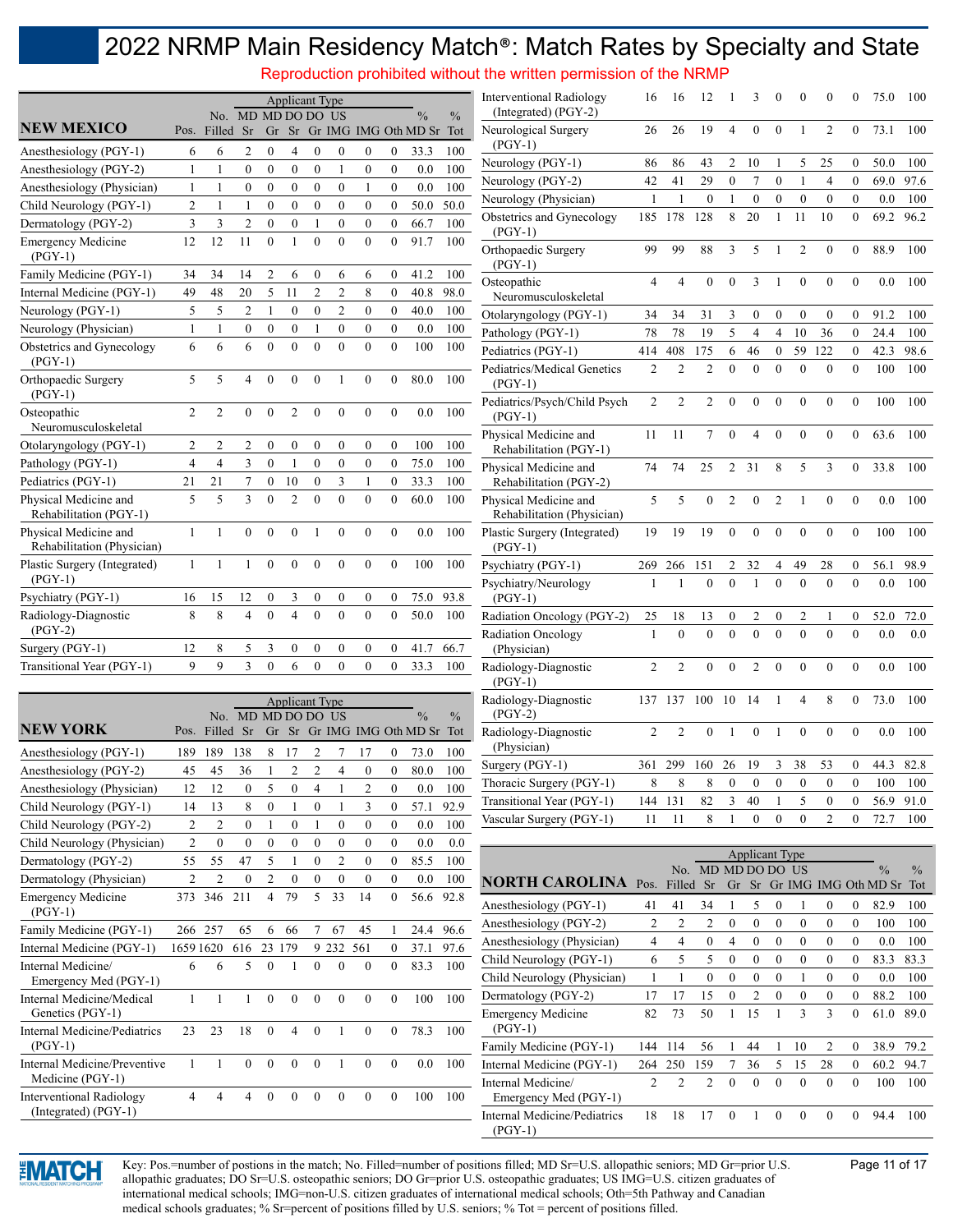Reproduction prohibited without the written permission of the NRMP

|                                                           |                |                |                    |                  | <b>Applicant Type</b>     |                  |                |                |                |                                |               | Family Medicine/Preventive                              |                |                | 0              |                  |                  | $\bf{0}$         |                  | $\theta$       | $\mathbf{0}$     | 0.0  | 100  |
|-----------------------------------------------------------|----------------|----------------|--------------------|------------------|---------------------------|------------------|----------------|----------------|----------------|--------------------------------|---------------|---------------------------------------------------------|----------------|----------------|----------------|------------------|------------------|------------------|------------------|----------------|------------------|------|------|
|                                                           |                |                | No. MD MD DO DO US |                  |                           |                  |                |                |                | $\frac{0}{0}$                  | $\frac{0}{0}$ | Medicine (PGY-1)                                        |                |                |                |                  |                  |                  |                  |                |                  |      |      |
| <b>NORTH CAROLINA Pos.</b>                                |                | Filled Sr      |                    |                  |                           |                  |                |                |                | Gr Sr Gr IMG IMG Oth MD Sr Tot |               | Internal Medicine (PGY-1)                               |                | 541 512        | 207            |                  | 9 1 2 4          | 5                | 48               | 119            | $\overline{0}$   | 38.3 | 94.6 |
| Internal Medicine/Psychiatry<br>$(PGY-1)$                 | 4              | 4              | 3                  | $\Omega$         | $\theta$                  | $\theta$         |                | $\theta$       | $\Omega$       | 75.0                           | 100           | Internal Medicine/<br>Emergency Med (PGY-1)             | 2              | $\mathfrak{D}$ |                | $\Omega$         |                  | $\theta$         | $\theta$         | $\theta$       | $\theta$         | 50.0 | 100  |
| <b>Interventional Radiology</b><br>(Integrated) (PGY-1)   | $\mathbf{1}$   | $\mathbf{1}$   |                    | $\theta$         | $\theta$                  | $\theta$         | $\theta$       | $\mathbf{0}$   | $\Omega$       | 100                            | 100           | Internal Medicine/Medical<br>Genetics (PGY-1)           | $\mathbf{1}$   |                |                | $\Omega$         | $\theta$         | $\theta$         | $\theta$         | $\theta$       | $\Omega$         | 100  | 100  |
| <b>Interventional Radiology</b><br>$(Integrated) (PGY-2)$ | 4              | 4              | 4                  | $\theta$         | $\theta$                  | $\theta$         | $\theta$       | $\mathbf{0}$   | $\Omega$       | 100                            | 100           | Internal Medicine/Pediatrics<br>$(PGY-1)$               | 27             | 27             | 23             | $\theta$         | $\overline{2}$   | $\theta$         | $\theta$         | $\overline{2}$ | $\Omega$         | 85.2 | 100  |
| Neurological Surgery<br>$(PGY-1)$                         | 8              | 8              |                    | $\Omega$         | $\mathbf{0}$              | $\overline{0}$   | $\theta$       |                | $\Omega$       | 87.5                           | 100           | <b>Interventional Radiology</b><br>(Integrated) (PGY-2) | 5              | 5              | 2              | $\Omega$         | 3                | $\theta$         | $\mathbf{0}$     | $\theta$       | $\theta$         | 40.0 | 100  |
| Neurology (PGY-1)                                         | 13             | 13             | 11                 | $\Omega$         | $\theta$                  | $\mathbf{0}$     |                |                | $\Omega$       | 84.6                           | 100           | Neurological Surgery                                    | 9              | 9              | 8              | $\theta$         |                  | $\Omega$         | $\Omega$         | $\theta$       | $\Omega$         | 88.9 | 100  |
| Neurology (PGY-2)                                         | 7              | 7              | 6                  | $\mathbf{0}$     | $\mathbf{0}$              | $\mathbf{0}$     | $\mathbf{0}$   |                | $\mathbf{0}$   | 85.7                           | 100           | $(PGY-1)$                                               |                |                |                |                  |                  |                  |                  |                |                  |      |      |
| Obstetrics and Gynecology                                 | 47             | 47             | 39                 | $\overline{2}$   | $\overline{4}$            |                  | $\theta$       |                | $\theta$       | 83.0                           | 100           | Neurology (PGY-1)                                       | 54             | 54             | 37             | $\boldsymbol{0}$ | 8                | $\mathbf{0}$     | $\mathbf{0}$     | 9              | $\theta$         | 68.5 | 100  |
| $(PGY-1)$                                                 |                |                |                    |                  |                           |                  |                |                |                |                                |               | Neurology (PGY-2)                                       | 4              | 4              | $\mathbf{0}$   | $\mathbf{0}$     | $\mathbf{0}$     | $\mathbf{0}$     |                  | 3              | $\mathbf{0}$     | 0.0  | 100  |
| Orthopaedic Surgery                                       | 23             | 23             | 20                 | $\mathbf{1}$     | $\mathbf{0}$              | $\mathbf{0}$     | $\Omega$       | $\overline{2}$ | $\overline{0}$ | 87.0                           | 100           | Neurology (Physician)                                   | 3              | 3              | $\mathbf{0}$   |                  | $\theta$         | $\theta$         | $\mathbf{0}$     | 2              | $\mathbf{0}$     | 0.0  | 100  |
| $(PGY-1)$                                                 |                |                |                    |                  |                           |                  |                |                |                |                                |               | Obstetrics and Gynecology                               | 87             | 87             | 52             |                  | 30               | $\theta$         | $\overline{c}$   | $\overline{2}$ | $\Omega$         | 59.8 | 100  |
| Otolaryngology (PGY-1)                                    | 11             | 11             |                    | 3                |                           | $\boldsymbol{0}$ | $\mathbf{0}$   | $\mathbf{0}$   | $\overline{0}$ | 63.6                           | 100           | $(PGY-1)$                                               |                |                |                |                  |                  |                  |                  |                |                  |      |      |
| Pathology (PGY-1)                                         | 19             | 19             | 12                 | $\mathbf{0}$     |                           | $\mathbf{0}$     | $\mathbf{0}$   | 6              | $\mathbf{0}$   | 63.2                           | 100           | Orthopaedic Surgery                                     | 61             | 61             | 37             | 1                | 20               |                  |                  |                | $\mathbf{0}$     | 60.7 | 100  |
| Pediatrics (PGY-1)                                        | 74             | 74             | 48                 |                  | 21                        | $\mathbf{0}$     | $\overline{4}$ | $\theta$       | $\Omega$       | 64.9                           | 100           | $(PGY-1)$                                               |                |                |                |                  |                  |                  |                  |                |                  |      |      |
| Physical Medicine and                                     | 9              | 9              | 7                  | $\Omega$         | $\overline{2}$            | $\theta$         | $\Omega$       | $\theta$       | $\Omega$       | 77.8                           | 100           | Otolaryngology (PGY-1)                                  | 21             | 21             | 16             |                  | 4                | $\mathbf{0}$     | $\mathbf{0}$     | $\mathbf{0}$   | $\mathbf{0}$     | 76.2 | 100  |
| Rehabilitation (PGY-1)                                    |                |                |                    |                  |                           |                  |                |                |                |                                |               | Pathology (PGY-1)                                       | 29             | 29             | 5              | $\theta$         | 3                | $\mathbf{0}$     | 6                | 15             | $\mathbf{0}$     | 17.2 | 100  |
| Physical Medicine and<br>Rehabilitation (PGY-2)           | 5              | 5              | 4                  | $\theta$         |                           | $\theta$         | $\theta$       | $\theta$       | $\Omega$       | 80.0                           | 100           | Pediatrics (PGY-1)                                      | 171            | 164            | 99             | 1                | 40               | $\theta$         | 8                | 16             | $\Omega$         | 57.9 | 95.9 |
| Plastic Surgery (Integrated)                              | 8              | 8              |                    | $\mathbf{1}$     | $\theta$                  | $\theta$         | $\theta$       | $\theta$       | $\theta$       | 87.5                           | 100           | Pediatrics/Medical Genetics<br>$(PGY-1)$                | 3              | 3              | 1              | $\theta$         |                  | $\theta$         |                  | $\mathbf{0}$   | $\Omega$         | 33.3 | 100  |
| $(PGY-1)$                                                 |                |                |                    |                  |                           |                  |                |                |                |                                |               | Pediatrics/PM&R (PGY-1)                                 |                |                |                | $\boldsymbol{0}$ | $\boldsymbol{0}$ | $\boldsymbol{0}$ | $\boldsymbol{0}$ | $\mathbf{0}$   | $\mathbf{0}$     | 100  | 100  |
| Psychiatry (PGY-1)                                        | 69             | 69             | 49                 |                  | 14                        |                  | 3              |                | $\mathbf{0}$   | 71.0                           | 100           | Pediatrics/Psych/Child Psych                            | 3              | 3              | 3              | $\Omega$         |                  | $\Omega$         | $\theta$         | $\theta$       | $\theta$         | 100  | 100  |
| Radiation Oncology (PGY-2)                                | 5              | 5              | 5                  | $\boldsymbol{0}$ | $\mathbf{0}$              | $\mathbf{0}$     | $\mathbf{0}$   | $\mathbf{0}$   | $\mathbf{0}$   | 100                            | 100           | $(PGY-1)$                                               |                |                |                |                  |                  |                  |                  |                |                  |      |      |
| <b>Radiation Oncology</b><br>(Physician)                  | 1              | $\theta$       | $\Omega$           | $\theta$         | $\theta$                  | $\theta$         | $\theta$       | $\theta$       | $\theta$       | 0.0                            | 0.0           | Physical Medicine and<br>Rehabilitation (PGY-1)         | 15             | 15             | 9              | $\Omega$         |                  | $\Omega$         | $\Omega$         | $\theta$       | $\Omega$         | 60.0 | 100  |
| Radiology-Diagnostic<br>$(PGY-2)$                         | 28             | 28             | 28                 | $\theta$         | $\theta$                  | $\theta$         | $\Omega$       | $\Omega$       | $\Omega$       | 100                            | 100           | Physical Medicine and<br>Rehabilitation (PGY-2)         | 9              | 9              | 6              | $\theta$         | $\overline{c}$   | $\theta$         | $\theta$         |                | $\theta$         | 66.7 | 100  |
| Surgery (PGY-1)                                           | 73             | 56             | 38                 | $\overline{2}$   | $\overline{7}$            | $\overline{4}$   | $\overline{2}$ | 3              | $\mathbf{0}$   | 52.1                           | 76.7          | Plastic Surgery (Integrated)                            | 11             | -11            | 8              | $\theta$         | $\theta$         | -1               |                  |                | $\theta$         | 72.7 | 100  |
| Thoracic Surgery (PGY-1)                                  | $\overline{2}$ | $\overline{2}$ | 2                  | $\mathbf{0}$     | $\mathbf{0}$              | $\mathbf{0}$     | $\mathbf{0}$   | $\mathbf{0}$   | $\mathbf{0}$   | 100                            | 100           | $(PGY-1)$                                               |                |                |                |                  |                  |                  |                  |                |                  |      |      |
| Transitional Year (PGY-1)                                 | 59             | 21             | 12                 | $\theta$         | 9                         | $\mathbf{0}$     | $\mathbf{0}$   | $\mathbf{0}$   | $\mathbf{0}$   | 20.3                           | 35.6          | Psychiatry (PGY-1)                                      | 71             | 71             | 41             | $\overline{c}$   | 20               | $\boldsymbol{0}$ | 4                | 4              | $\boldsymbol{0}$ | 57.7 | 100  |
| Vascular Surgery (PGY-1)                                  | $\mathfrak{D}$ | $\mathfrak{D}$ | $\overline{2}$     | $\theta$         | $\Omega$                  | $\Omega$         | $\Omega$       | $\Omega$       | $\Omega$       | 100                            | 100           | Psychiatry/Family Medicine<br>$(PGY-1)$                 | $\mathfrak{D}$ | $\mathfrak{D}$ | $\mathfrak{D}$ | $\Omega$         | $\Omega$         | $\Omega$         | $\Omega$         | $\Omega$       | $\Omega$         | 100  | 100  |
|                                                           |                |                |                    |                  | $\mathbf{A} = \mathbf{A}$ | $\sim$           |                |                |                |                                |               | Radiation Oncology (PGY-2)                              |                | 7              | 5              |                  | $\theta$         | $\theta$         |                  | $\theta$       | $\theta$         | 71.4 | 100  |

|                                  |      |        |                |                |               |          | <b>Applicant Type</b> |          |          |                                |               |
|----------------------------------|------|--------|----------------|----------------|---------------|----------|-----------------------|----------|----------|--------------------------------|---------------|
|                                  |      | No.    |                | MD MD DO DO US |               |          |                       |          |          | $\frac{0}{0}$                  | $\frac{0}{0}$ |
| <b>NORTH DAKOTA</b>              | Pos. | Filled | Sr             |                |               |          |                       |          |          | Gr Sr Gr IMG IMG Oth MD Sr Tot |               |
| Family Medicine (PGY-1)          | 29   | 29     |                | $\Omega$       | $\theta$      |          | 3                     | 18       | 0        | 24.1                           | 100           |
| Internal Medicine (PGY-1)        | 8    | 8      |                |                | $\mathcal{L}$ | $\theta$ |                       | 3        | $\Omega$ | 12.5                           | 100           |
| Neurology (PGY-1)                | 3    | 3      |                | $\Omega$       |               | $\Omega$ | $\theta$              |          | $\theta$ | 33.3                           | 100           |
| Orthopaedic Surgery<br>$(PGY-1)$ | 3    | 3      | $\mathfrak{D}$ |                | $\Omega$      | $\theta$ | $\theta$              | $\Omega$ | $\Omega$ | 66.7                           | 100           |
| Psychiatry (PGY-1)               | 6    | 6      | 5              | $\Omega$       | $\theta$      | $\Omega$ | $\theta$              |          | $\Omega$ | 83.3                           | 100           |
| Surgery (PGY-1)                  | 8    | 7      | 4              |                |               | $\theta$ | $\theta$              |          | 0        | 50.0                           | 87.5          |
| Transitional Year (PGY-1)        | 5    | 5      | ٩              | $\Omega$       | C             | $\Omega$ | $\Omega$              | $\Omega$ | $\Omega$ | 60.0                           | 100           |

|                                        |                |                    |          |                | <b>Applicant Type</b> |          |          |                |          |                            |               |
|----------------------------------------|----------------|--------------------|----------|----------------|-----------------------|----------|----------|----------------|----------|----------------------------|---------------|
|                                        |                | No. MD MD DO DO US |          |                |                       |          |          |                |          | $\frac{0}{0}$              | $\frac{0}{0}$ |
| <b>OHIO</b>                            | Pos.           | Filled             | Sr       |                |                       |          |          |                |          | Gr Sr Gr IMG IMG Oth MD Sr | Tot           |
| Anesthesiology (PGY-1)                 | 77             | 77                 | 39       | $\mathcal{D}$  | 24                    | 3        | 5        | 4              | $\Omega$ | 50.6                       | 100           |
| Anesthesiology (PGY-2)                 | 4              | 4                  |          |                |                       | $\theta$ |          | 0              | $\Omega$ | 25.0                       | 100           |
| Anesthesiology (Physician)             | $\overline{c}$ |                    | $\Omega$ |                | $\theta$              | $\theta$ | $\theta$ | $\theta$       | $\theta$ | 0.0                        | 50.0          |
| Child Neurology (PGY-1)                | 13             | 13                 | 8        | $\Omega$       | $\mathfrak{D}$        | $\Omega$ |          | $\mathfrak{D}$ | $\Omega$ | 61.5                       | 100           |
| Dermatology (PGY-1)                    | 8              | 8                  |          | $\Omega$       |                       | $\Omega$ | $\theta$ | 0              | $\Omega$ | 87.5                       | 100           |
| Dermatology (PGY-2)                    | 17             | 17                 | 13       | $\mathfrak{D}$ | $\mathcal{L}$         | $\Omega$ | $\Omega$ | $\Omega$       | $\Omega$ | 76.5                       | 100           |
| <b>Emergency Medicine</b><br>$(PGY-1)$ | 155            | 136                | 65       | $\mathcal{D}$  | 52                    | 4        | 9        | 4              | $\Omega$ | 41.9                       | 87.7          |
| Family Medicine (PGY-1)                | 199            | 175                | 45       | 2              | 79                    | 5        | 20       | 24             | $\Omega$ | 22.6                       | 87.9          |



Vascular Surgery (PGY-1) 7 7 6 0 0 0 0 1 0 85.7 100



Key: Pos.=number of postions in the match; No. Filled=number of positions filled; MD Sr=U.S. allopathic seniors; MD Gr=prior U.S. Page 12 of 17 allopathic graduates; DO Sr=U.S. osteopathic seniors; DO Gr=prior U.S. osteopathic graduates; US IMG=U.S. citizen graduates of international medical schools; IMG=non-U.S. citizen graduates of international medical schools; Oth=5th Pathway and Canadian medical schools graduates; % Sr=percent of positions filled by U.S. seniors; % Tot = percent of positions filled.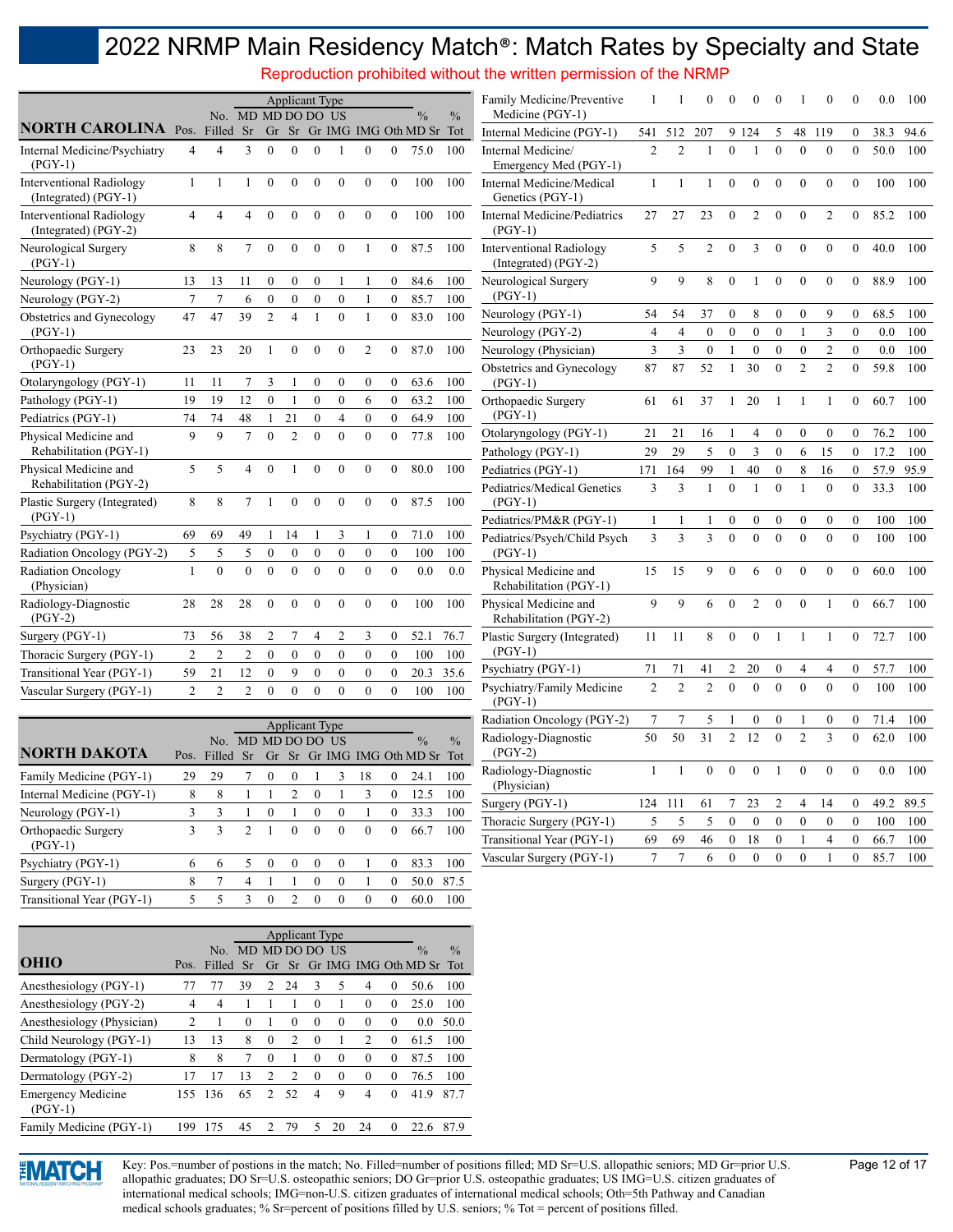Reproduction prohibited without the written permission of the NRMP

|                                                  |                     |                  |                    |                  |                                    | <b>Applicant Type</b> |                  |                  |                  |                                                 |      | Surgery (PGY-1)                                                   | 24             | 19             | 13                 | 3                | 3                        | 0                | $\boldsymbol{0}$ | $\boldsymbol{0}$ | $\boldsymbol{0}$ | 54.2                           | 79.2          |
|--------------------------------------------------|---------------------|------------------|--------------------|------------------|------------------------------------|-----------------------|------------------|------------------|------------------|-------------------------------------------------|------|-------------------------------------------------------------------|----------------|----------------|--------------------|------------------|--------------------------|------------------|------------------|------------------|------------------|--------------------------------|---------------|
| <b>OKLAHOMA</b>                                  | Pos.                | Filled Sr        | No. MD MD DO DO US |                  |                                    |                       |                  |                  |                  | $\frac{0}{0}$<br>Gr Sr Gr IMG IMG Oth MD Sr Tot | $\%$ | Transitional Year (PGY-1)                                         | 4              | 4              | 3                  |                  | $\mathbf{0}$             | $\overline{0}$   | $\mathbf{0}$     | $\mathbf{0}$     | $\theta$         | 75.0                           | 100           |
| Anesthesiology (PGY-1)                           | 15                  | 15               | 10                 | $\boldsymbol{0}$ | 5                                  | $\boldsymbol{0}$      | $\boldsymbol{0}$ | $\boldsymbol{0}$ | 0                | 66.7                                            | 100  |                                                                   |                |                |                    |                  | <b>Applicant Type</b>    |                  |                  |                  |                  |                                |               |
| Dermatology (PGY-2)                              | 3                   | 3                | $\overline{c}$     | $\boldsymbol{0}$ | $\boldsymbol{0}$                   |                       | $\boldsymbol{0}$ | $\boldsymbol{0}$ | $\boldsymbol{0}$ | 66.7                                            | 100  |                                                                   |                |                | No. MD MD DO DO US |                  |                          |                  |                  |                  |                  | $\frac{0}{0}$                  | $\frac{0}{0}$ |
| <b>Emergency Medicine</b>                        | 36                  | 34               | 5                  | $\mathbf{0}$     | 27                                 | 1                     |                  | $\theta$         | $\theta$         | 13.9                                            | 94.4 | <b>PENNSYLVANIA</b>                                               |                | Pos. Filled    | <b>Sr</b>          |                  |                          |                  |                  |                  |                  | Gr Sr Gr IMG IMG Oth MD Sr Tot |               |
| $(PGY-1)$                                        |                     |                  |                    |                  |                                    |                       |                  |                  |                  |                                                 |      | Anesthesiology (PGY-1)                                            | 95             | 95             | 67                 |                  | 23                       |                  | 3                | $\boldsymbol{0}$ | $\boldsymbol{0}$ | 70.5                           | 100           |
| Family Medicine (PGY-1)                          | 84                  | 70               | 14                 | 2                | 41                                 |                       | 4                | 2                | 0                | 16.7                                            | 83.3 | Anesthesiology (PGY-2)                                            | 20             | 20             | 6                  | $\,$ 8 $\,$      | 3                        | $\boldsymbol{0}$ | $\overline{2}$   | 1                | $\boldsymbol{0}$ | 30.0                           | 100           |
| Internal Medicine (PGY-1)                        | 66                  | 59               | 17                 | $\overline{c}$   | 27                                 | $\overline{c}$        | 1                | 10               | $\mathbf{0}$     | 25.8                                            | 89.4 | Anesthesiology (Physician)                                        | 5              | 5              | $\boldsymbol{0}$   | $\overline{4}$   | $\boldsymbol{0}$         | 1                | $\boldsymbol{0}$ | $\boldsymbol{0}$ | $\theta$         | 0.0                            | 100           |
| <b>Internal Medicine/Pediatrics</b>              | $\overline{3}$      | 3                | 3                  | $\theta$         | $\mathbf{0}$                       | $\theta$              | $\theta$         | $\mathbf{0}$     | $\theta$         | 100                                             | 100  | Child Neurology (PGY-1)                                           | 14             | 13             | 11                 | $\boldsymbol{0}$ | $\boldsymbol{0}$         | $\boldsymbol{0}$ | $\mathbf{1}$     | 1                | $\boldsymbol{0}$ | 78.6                           | 92.9          |
| $(PGY-1)$                                        |                     |                  |                    |                  |                                    |                       |                  |                  |                  |                                                 |      | Child Neurology (Physician)                                       | $\mathbf{1}$   | $\mathbf{0}$   | $\boldsymbol{0}$   | $\mathbf{0}$     | $\boldsymbol{0}$         | $\mathbf{0}$     | $\mathbf{0}$     | $\mathbf{0}$     | $\mathbf{0}$     | 0.0                            | 0.0           |
| Neurological Surgery<br>$(PGY-1)$                | 2                   | 2                | 1                  | $\mathbf{0}$     | $\mathbf{0}$                       | $\theta$              | $\mathbf{0}$     |                  | $\theta$         | 50.0                                            | 100  | Dermatology (PGY-2)                                               | 33             | 33             | 30                 | $\mathbf{0}$     | 3                        | $\mathbf{0}$     | $\mathbf{0}$     | $\mathbf{0}$     | $\mathbf{0}$     | 90.9                           | 100           |
| Neurology (PGY-1)                                | 6                   | 6                | 2                  | $\theta$         | $\mathbf{0}$                       | $\mathbf{0}$          |                  | 3                | $\mathbf{0}$     | 33.3                                            | 100  | Dermatology (Physician)                                           | 3              | 3              | $\overline{0}$     |                  | $\mathbf{0}$             |                  | $\mathbf{1}$     | $\mathbf{0}$     | $\mathbf{0}$     | 0.0                            | 100           |
| Nuclear Medicine (PGY-2)                         | 1                   | $\boldsymbol{0}$ | $\mathbf{0}$       | $\mathbf{0}$     | $\mathbf{0}$                       | $\mathbf{0}$          | $\boldsymbol{0}$ | $\boldsymbol{0}$ | $\mathbf{0}$     | 0.0                                             | 0.0  | <b>Emergency Medicine</b>                                         | 229            | 211            | 97                 | $\tau$           | 84                       | 8                | 13               | $\overline{2}$   | $\theta$         | 42.4                           | 92.1          |
| Obstetrics and Gynecology<br>$(PGY-1)$           | 19                  | 19               | $\tau$             | $\mathbf{0}$     | 11                                 | 1                     | $\mathbf{0}$     | $\mathbf{0}$     | $\Omega$         | 36.8                                            | 100  | $(PGY-1)$<br><b>Emergency Medicine/Family</b><br>Medicine (PGY-1) | $\overline{c}$ | $\overline{2}$ | -1                 | $\mathbf{0}$     | $\mathbf{0}$             | $\boldsymbol{0}$ | $\mathbf{0}$     | -1               | $\mathbf{0}$     | 50.0                           | 100           |
| Orthopaedic Surgery                              | 8                   | 8                | 6                  | $\mathbf{0}$     | $\overline{c}$                     | $\mathbf{0}$          | $\mathbf{0}$     | $\mathbf{0}$     | $\theta$         | 75.0                                            | 100  | Family Medicine (PGY-1)                                           |                | 352 327        | 94                 |                  | 4 1 1 7                  | 15               | 51               | 46               | $\boldsymbol{0}$ | 26.7                           | 92.9          |
| $(PGY-1)$<br>Otolaryngology (PGY-1)              |                     | 3                | 2                  | $\boldsymbol{0}$ |                                    | $\boldsymbol{0}$      | $\boldsymbol{0}$ | $\boldsymbol{0}$ | $\mathbf{0}$     | 66.7                                            | 100  | Internal Medicine (PGY-1)                                         | 735            | 718            | 288                |                  | 7 114                    | 8                | 52               | 249              | $\boldsymbol{0}$ | 39.2                           | 97.7          |
| Pathology (PGY-1)                                | 3<br>$\overline{4}$ | $\overline{4}$   | $\mathbf{0}$       | $\boldsymbol{0}$ | $\boldsymbol{0}$                   | $\mathbf{0}$          | -1               | 3                | $\mathbf{0}$     | 0.0                                             | 100  | Internal Medicine/                                                | 5              | 5              |                    | $\theta$         | $\overline{\mathcal{A}}$ | $\theta$         | $\theta$         | $\mathbf{0}$     | $\mathbf{0}$     | 20.0                           | 100           |
| Pediatrics (PGY-1)                               | 43                  | 36               | 16                 | 1                | 16                                 | $\mathbf{0}$          | 1                | $\overline{2}$   | $\mathbf{0}$     | 37.2                                            | 83.7 | Emergency Med (PGY-1)                                             |                |                |                    |                  |                          |                  |                  |                  |                  |                                |               |
| Pediatrics/Medical Genetics                      | 1                   |                  | $\theta$           | $\theta$         | $\theta$                           | $\theta$              | $\theta$         |                  | $\Omega$         | 0.0                                             | 100  | Internal                                                          | $\overline{2}$ | $\overline{2}$ | 2                  | $\mathbf{0}$     | $\boldsymbol{0}$         | $\mathbf{0}$     | $\mathbf{0}$     | $\mathbf{0}$     | $\theta$         | 100                            | 100           |
| $(PGY-1)$                                        |                     |                  |                    |                  |                                    |                       |                  |                  |                  |                                                 |      | Medicine/Dermatology<br><b>Internal Medicine/Pediatrics</b>       | 19             | 19             | 15                 | $\theta$         | 4                        | $\Omega$         | $\theta$         | $\theta$         | $\theta$         | 78.9                           | 100           |
| Psychiatry (PGY-1)                               | 23                  | 23               | 8                  | $\boldsymbol{0}$ | 13                                 | 0                     |                  |                  | $\mathbf{0}$     | 34.8                                            | 100  | $(PGY-1)$                                                         |                |                |                    |                  |                          |                  |                  |                  |                  |                                |               |
| Radiation Oncology (PGY-2)                       | $\overline{2}$      | -1               | $\boldsymbol{0}$   | $\mathbf{0}$     | $\boldsymbol{0}$<br>$\overline{7}$ | $\boldsymbol{0}$      | $\boldsymbol{0}$ |                  | $\mathbf{0}$     | 0.0                                             | 50.0 | <b>Interventional Radiology</b><br>(Integrated) (PGY-2)           | 14             | 14             | 11                 | -1               | 1                        | $\mathbf{0}$     | $\mathbf{0}$     | 1                | $\mathbf{0}$     | 78.6                           | 100           |
| Radiology-Diagnostic<br>$(PGY-2)$                | 13                  | 13               | 4                  | $\mathbf{0}$     |                                    | $\mathbf{0}$          | $\mathfrak{2}$   | $\mathbf{0}$     | $\mathbf{0}$     | 30.8                                            | 100  | Neurodevelopmental                                                | 1              | 1              | 1                  | $\boldsymbol{0}$ | $\mathbf{0}$             | $\mathbf{0}$     | $\mathbf{0}$     | $\boldsymbol{0}$ | $\mathbf{0}$     | 100                            | 100           |
| Radiology-Diagnostic<br>(Physician)              | $\mathbf{1}$        | 1                | $\Omega$           | $\theta$         | $\mathbf{0}$                       |                       | $\theta$         | $\theta$         | $\mathbf{0}$     | 0.0                                             | 100  | Disabilities (PGY-1)<br>Neurological Surgery                      | 19             | 19             | 17                 |                  |                          | $\mathbf{0}$     | $\mathbf{0}$     | $\mathbf{0}$     | $\mathbf{0}$     | 89.5                           | 100           |
| Surgery (PGY-1)                                  | 21                  | 18               | 14                 | 1                | 3                                  | $\boldsymbol{0}$      | $\boldsymbol{0}$ | $\mathbf{0}$     | $\mathbf{0}$     | 66.7                                            | 85.7 | $(PGY-1)$                                                         |                |                |                    |                  |                          |                  |                  |                  |                  |                                |               |
| Transitional Year (PGY-1)                        | 6                   | 6                | $\overline{c}$     | $\mathbf{0}$     | 3                                  | $\mathbf{0}$          |                  | $\theta$         | $\theta$         | 33.3                                            | 100  | Neurology (PGY-1)                                                 | 53             | 52             | 32                 | $\boldsymbol{0}$ | 11                       | $\boldsymbol{0}$ | $\boldsymbol{0}$ | 9                | $\boldsymbol{0}$ | 60.4                           | 98.1          |
|                                                  |                     |                  |                    |                  |                                    |                       |                  |                  |                  |                                                 |      | Neurology (PGY-2)                                                 | 18             | 18             | 5                  | $\boldsymbol{0}$ | 3                        | 0                | $\overline{2}$   | 8                | $\boldsymbol{0}$ | 27.8                           | 100           |
|                                                  |                     |                  |                    |                  |                                    | <b>Applicant Type</b> |                  |                  |                  |                                                 |      | Neurology (Physician)                                             | $\overline{2}$ | $\overline{2}$ | $\mathbf{0}$       | $\overline{0}$   | $\mathbf{0}$             | 1                | $\boldsymbol{0}$ | 1                | $\mathbf{0}$     | 0.0                            | 100           |
| <b>OREGON</b>                                    |                     |                  | No. MD MD DO DO US |                  |                                    |                       |                  |                  |                  | $\frac{0}{0}$                                   | $\%$ | Obstetrics and Gynecology                                         | 95             | 95             | 75                 | 2                | 15                       | 1                | -1               | -1               | $\theta$         | 78.9                           | 100           |
|                                                  | Pos.                | Filled Sr        |                    |                  |                                    |                       |                  |                  |                  | Gr Sr Gr IMG IMG Oth MD Sr Tot                  |      | $(PGY-1)$                                                         |                |                |                    |                  |                          |                  |                  |                  |                  |                                |               |
| Anesthesiology (PGY-1)                           | 13                  | 13               | 7                  |                  | 4                                  | 0                     | $\boldsymbol{0}$ |                  | $\boldsymbol{0}$ | 53.8                                            | 100  | Orthopaedic Surgery<br>$(PGY-1)$                                  | 71             | 71             | 53                 |                  | $3 \t15$                 | 0                | $\mathbf{0}$     | $\mathbf{0}$     | $\theta$         | 74.6                           | 100           |
| Child Neurology (PGY-1)                          | 1                   | -1               | 1                  | $\boldsymbol{0}$ | $\boldsymbol{0}$                   | $\boldsymbol{0}$      | $\boldsymbol{0}$ | $\boldsymbol{0}$ | $\boldsymbol{0}$ | 100                                             | 100  | Otolaryngology (PGY-1)                                            | 29             | 29             | 22                 | $\overline{c}$   | 3                        |                  | $\boldsymbol{0}$ | -1               | $\boldsymbol{0}$ | 75.9                           | 100           |
| Dermatology (PGY-2)                              | $\tau$              | 7                | 5                  | $\boldsymbol{0}$ | $\mathbf{2}$<br>1                  | $\boldsymbol{0}$      | $\boldsymbol{0}$ | $\boldsymbol{0}$ | $\boldsymbol{0}$ | 71.4                                            | 100  | Pathology (PGY-1)                                                 | 37             | 37             | 16                 | $\mathfrak{2}$   | 5                        | $\boldsymbol{0}$ | 1                | 13               | $\mathbf{0}$     | 43.2                           | 100           |
| <b>Emergency Medicine</b><br>$(PGY-1)$           | 11                  | 11               | 10                 | $\mathbf{0}$     |                                    | $\theta$              | $\theta$         | $\theta$         | $\theta$         | 90.9                                            | 100  | Pediatrics (PGY-1)                                                | 165            | 147            | 100                | $\mathbf{0}$     | 33                       | 1                | 6                | $\overline{7}$   | $\mathbf{0}$     | 60.6                           | 89.1          |
| Family Medicine (PGY-1)                          | 57                  | 57               | 27                 | $\overline{2}$   | 15                                 | 2                     | 9                | $\overline{c}$   | 0                | 47.4                                            | 100  | Pediatrics/Anesthesiology                                         | 1              | 1              | 1                  | $\boldsymbol{0}$ | $\boldsymbol{0}$         | $\boldsymbol{0}$ | $\bf{0}$         | $\bf{0}$         | $\boldsymbol{0}$ | 100                            | 100           |
| Internal Medicine (PGY-1)                        | 97                  | 93               | 49                 |                  | 36                                 | $\boldsymbol{0}$      | 3                | 4                | $\bf{0}$         | 50.5                                            | 95.9 | $(PGY-1)$                                                         |                |                |                    |                  |                          |                  |                  |                  |                  |                                |               |
| Interventional Radiology<br>(Integrated) (PGY-2) | 2                   | 2                | 2                  | $\boldsymbol{0}$ | $\mathbf{0}$                       | $\mathbf{0}$          | $\mathbf{0}$     | $\mathbf{0}$     | $\mathbf{0}$     | 100                                             | 100  | Pediatrics/Medical Genetics<br>$(PGY-1)$                          | 2              | 2              | 2                  | $\boldsymbol{0}$ | $\boldsymbol{0}$         | 0                | $\boldsymbol{0}$ | $\boldsymbol{0}$ | $\mathbf{0}$     | 100                            | 100           |
| Neurological Surgery                             | 3                   | 3                | 3                  | $\boldsymbol{0}$ | $\boldsymbol{0}$                   | $\boldsymbol{0}$      | $\boldsymbol{0}$ | $\boldsymbol{0}$ | $\mathbf{0}$     | 100                                             | 100  | Pediatrics/PM&R (PGY-1)                                           | 1              | 1              | 1                  | $\boldsymbol{0}$ | $\boldsymbol{0}$         | $\bf{0}$         | $\boldsymbol{0}$ | $\bf{0}$         | $\boldsymbol{0}$ | 100                            | 100           |
| $(PGY-1)$                                        |                     |                  |                    |                  |                                    |                       |                  |                  |                  |                                                 |      | Pediatrics/Psych/Child Psych<br>$(PGY-1)$                         | $\overline{c}$ | $\overline{c}$ | $\overline{2}$     | $\boldsymbol{0}$ | $\boldsymbol{0}$         | $\mathbf{0}$     | $\mathbf{0}$     | $\mathbf{0}$     | $\mathbf{0}$     | 100                            | 100           |
| Neurology (PGY-1)                                | 5                   | 5                | 2                  | $\boldsymbol{0}$ | 3                                  | $\boldsymbol{0}$      | $\boldsymbol{0}$ | $\boldsymbol{0}$ | $\bf{0}$         | 40.0                                            | 100  | Physical Medicine and                                             | 21             | 21             | 12                 | $\boldsymbol{0}$ | 6                        | 1                | 1                | -1               | $\mathbf{0}$     | 57.1                           | 100           |
| Obstetrics and Gynecology<br>$(PGY-1)$           | $\tau$              | $\tau$           | 6                  | $\boldsymbol{0}$ | $\boldsymbol{0}$                   | $\boldsymbol{0}$      | $\mathbf{1}$     | $\boldsymbol{0}$ | $\mathbf{0}$     | 85.7                                            | 100  | Rehabilitation (PGY-1)                                            |                |                |                    |                  |                          |                  |                  |                  |                  |                                |               |
| Orthopaedic Surgery<br>$(PGY-1)$                 | 8                   | 8                | $7^{\circ}$        | $\bf{0}$         | 1                                  | $\boldsymbol{0}$      | $\boldsymbol{0}$ | $\boldsymbol{0}$ | $\bf{0}$         | 87.5                                            | 100  | Physical Medicine and<br>Rehabilitation (PGY-2)                   | 33             | 31             | 18                 |                  | $0$ 11                   | $\overline{2}$   | $\boldsymbol{0}$ | $\bf{0}$         | $\boldsymbol{0}$ |                                | 54.5 93.9     |
| Otolaryngology (PGY-1)                           | 3                   | 3                | 3                  | $\boldsymbol{0}$ | $\boldsymbol{0}$                   | $\boldsymbol{0}$      | $\boldsymbol{0}$ | $\boldsymbol{0}$ | $\boldsymbol{0}$ | 100                                             | 100  | Physical Medicine and                                             | 2              | 2              | $\boldsymbol{0}$   | $\boldsymbol{0}$ | $\bf{0}$                 | -1               | $\boldsymbol{0}$ | -1               | $\boldsymbol{0}$ | $0.0\,$                        | 100           |
| Pathology (PGY-1)                                | 3                   | $\mathfrak{Z}$   | $\overline{c}$     | $\boldsymbol{0}$ | $\boldsymbol{0}$                   | $\boldsymbol{0}$      | $\boldsymbol{0}$ | 1                | $\boldsymbol{0}$ | 66.7                                            | 100  | Rehabilitation (Physician)<br>Plastic Surgery (Integrated)        | 10             | 10             | 10                 | $\boldsymbol{0}$ | $\boldsymbol{0}$         | $\boldsymbol{0}$ | $\boldsymbol{0}$ | $\boldsymbol{0}$ | $\mathbf{0}$     | 100                            | 100           |
| Pediatrics (PGY-1)                               | 18                  | 18               | 14                 | $\mathbf{1}$     | $\overline{2}$                     | $\boldsymbol{0}$      | $\boldsymbol{0}$ | $\mathbf{1}$     | $\boldsymbol{0}$ | 77.8                                            | 100  | $(PGY-1)$                                                         |                |                |                    |                  |                          |                  |                  |                  |                  |                                |               |
| Plastic Surgery (Integrated)<br>$(PGY-1)$        | 3                   | 3                | 3                  | $\boldsymbol{0}$ | $\boldsymbol{0}$                   | $\boldsymbol{0}$      | $\boldsymbol{0}$ | $\boldsymbol{0}$ | $\boldsymbol{0}$ | 100                                             | 100  | Psychiatry (PGY-1)                                                |                | 110 109        | 56                 | 6                | 27                       | 3                | 4                | 13               | $\boldsymbol{0}$ | 50.9                           | 99.1          |
| Psychiatry (PGY-1)                               | 12                  | 12               | 9                  | $\bf{0}$         | 3                                  | $\boldsymbol{0}$      | $\boldsymbol{0}$ | $\boldsymbol{0}$ | $\boldsymbol{0}$ | 75.0                                            | 100  | Psychiatry/Family Medicine<br>$(PGY-1)$                           | 2              | $\overline{2}$ | $\overline{c}$     | $\mathbf{0}$     | $\mathbf{0}$             | $\overline{0}$   | $\mathbf{0}$     | $\mathbf{0}$     | $\mathbf{0}$     | 100                            | 100           |
| Radiation Oncology (PGY-2)                       | $\overline{c}$      | 2                | 2                  | $\boldsymbol{0}$ | $\boldsymbol{0}$                   | $\boldsymbol{0}$      | $\boldsymbol{0}$ | $\boldsymbol{0}$ | $\boldsymbol{0}$ | 100                                             | 100  | Radiation Oncology (PGY-1)                                        | 4              | 4              | $\overline{4}$     | $\boldsymbol{0}$ | $\boldsymbol{0}$         | $\boldsymbol{0}$ | $\boldsymbol{0}$ | $\boldsymbol{0}$ | $\boldsymbol{0}$ | 100                            | 100           |
| Radiology-Diagnostic                             | 5                   | 5                | $\overline{4}$     | $\mathbf{1}$     | $\boldsymbol{0}$                   | $\mathbf{0}$          | $\boldsymbol{0}$ | $\boldsymbol{0}$ | $\boldsymbol{0}$ | $80.0\,$                                        | 100  | Radiation Oncology (PGY-2)                                        | 6              | $\overline{4}$ | $\overline{2}$     | $\bf{0}$         | $\mathbf{1}$             | $\boldsymbol{0}$ | $\mathbf{1}$     | $\boldsymbol{0}$ | $\boldsymbol{0}$ |                                | 33.3 66.7     |
| $(PGY-2)$                                        |                     |                  |                    |                  |                                    |                       |                  |                  |                  |                                                 |      |                                                                   |                |                |                    |                  |                          |                  |                  |                  |                  |                                |               |



Key: Pos.=number of postions in the match; No. Filled=number of positions filled; MD Sr=U.S. allopathic seniors; MD Gr=prior U.S. Page 13 of 17 allopathic graduates; DO Sr=U.S. osteopathic seniors; DO Gr=prior U.S. osteopathic graduates; US IMG=U.S. citizen graduates of international medical schools; IMG=non-U.S. citizen graduates of international medical schools; Oth=5th Pathway and Canadian medical schools graduates; % Sr=percent of positions filled by U.S. seniors; % Tot = percent of positions filled.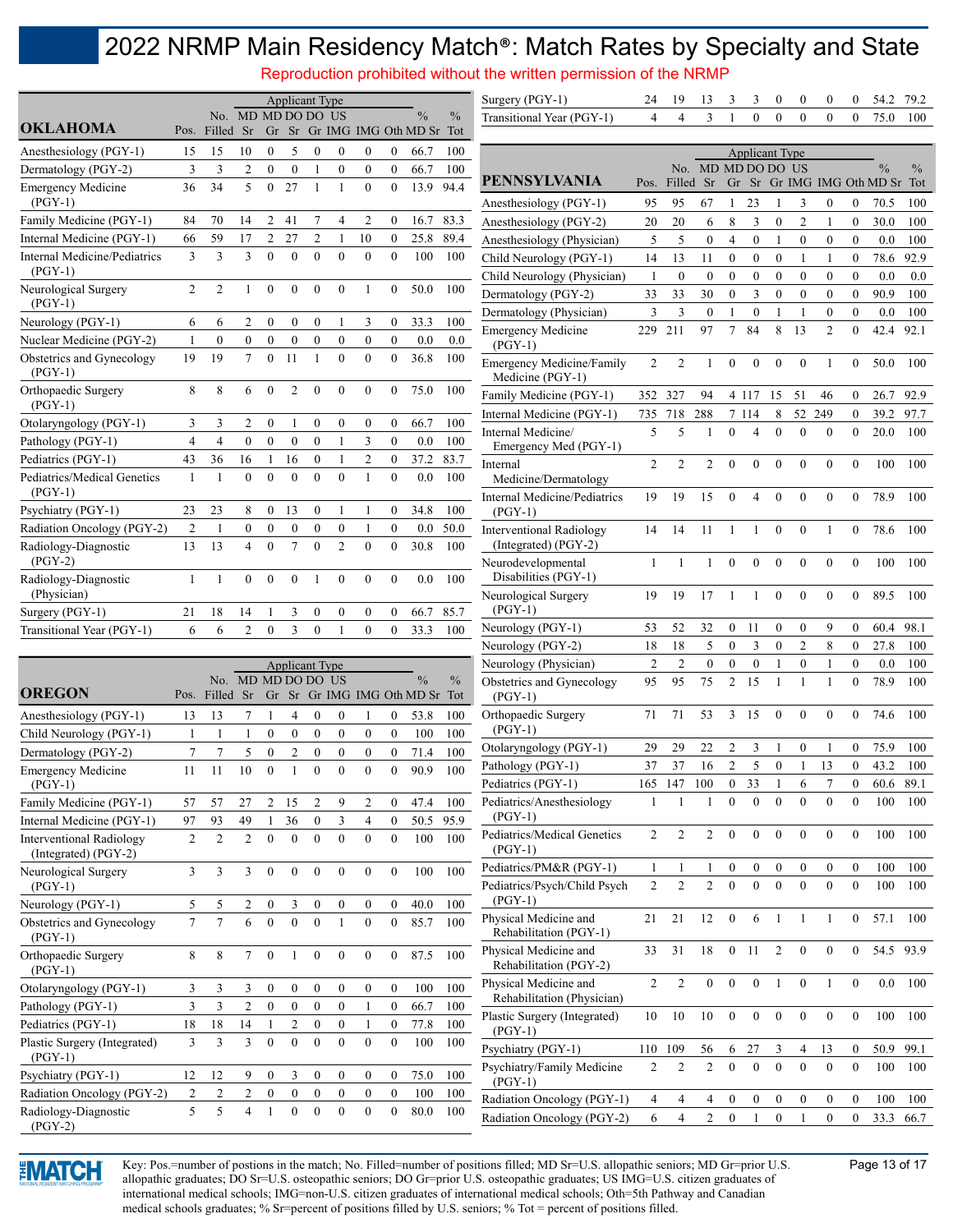|                                                 |                |                  |                |                  | <b>Applicant Type</b> |                  |                  |                  |                  |                                                                |               | Reproduction prohibited without the written permission of the NRMP<br>Orthopaedic Surgery | 6              |                  | 5                  |                  | $\boldsymbol{0}$      | $\bf{0}$         | $\boldsymbol{0}$ | $\boldsymbol{0}$ | $\bf{0}$         | 83.3                                            | 100  |
|-------------------------------------------------|----------------|------------------|----------------|------------------|-----------------------|------------------|------------------|------------------|------------------|----------------------------------------------------------------|---------------|-------------------------------------------------------------------------------------------|----------------|------------------|--------------------|------------------|-----------------------|------------------|------------------|------------------|------------------|-------------------------------------------------|------|
|                                                 |                |                  |                |                  | No. MD MD DO DO US    |                  |                  |                  |                  | $\frac{0}{0}$                                                  | $\frac{0}{0}$ | $(PGY-1)$                                                                                 |                |                  |                    |                  |                       |                  |                  |                  |                  |                                                 |      |
| PENNSYLVANIA (col Pos. Filled Sr                |                |                  |                |                  |                       |                  |                  |                  |                  | Gr Sr Gr IMG IMG Oth MD Sr Tot                                 |               | Pathology (PGY-1)                                                                         | $\overline{4}$ | $\overline{4}$   | $\overline{2}$     | $\boldsymbol{0}$ | 1                     | $\boldsymbol{0}$ | $\boldsymbol{0}$ | 1                | $\overline{0}$   | 50.0                                            | 100  |
| Radiology-Diagnostic                            | $\overline{2}$ | $\overline{2}$   | $\theta$       | $\mathbf{0}$     | $\mathbf{0}$          | $\mathbf{0}$     | $\theta$         | $\overline{2}$   | $\mathbf{0}$     | 0.0                                                            | 100           | Pediatrics (PGY-1)                                                                        | 16             | 16               | 16                 | $\boldsymbol{0}$ | $\boldsymbol{0}$      | $\boldsymbol{0}$ | $\boldsymbol{0}$ | $\mathbf{0}$     | $\overline{0}$   | 100                                             | 100  |
| $(PGY-1)$<br>Radiology-Diagnostic               | 62             | 62               | 47             | 1                | 10                    |                  | $\mathbf{0}$     | 3                | $\mathbf{0}$     | 75.8                                                           | 100           | Pediatrics/Psych/Child Psych<br>$(PGY-1)$                                                 | 3              | 3                | $\overline{3}$     | $\mathbf{0}$     | $\mathbf{0}$          | $\mathbf{0}$     | $\mathbf{0}$     | $\mathbf{0}$     | $\mathbf{0}$     | 100                                             | 100  |
| $(PGY-2)$                                       |                |                  |                |                  |                       |                  |                  |                  |                  |                                                                |               | Plastic Surgery (Integrated)                                                              | 2              | $\overline{2}$   | $\overline{2}$     | $\mathbf{0}$     | $\mathbf{0}$          | $\mathbf{0}$     | $\mathbf{0}$     | $\mathbf{0}$     | $\mathbf{0}$     | 100                                             | 100  |
| Radiology-Diagnostic<br>(Physician)             | 4              | $\overline{4}$   | $\overline{0}$ | $\overline{4}$   | $\boldsymbol{0}$      | $\mathbf{0}$     | $\mathbf{0}$     | $\boldsymbol{0}$ | $\mathbf{0}$     | $0.0\,$                                                        | 100           | $(PGY-1)$<br>Psychiatry (PGY-1)                                                           | 10             | 10               | 9                  | $\bf{0}$         | 1                     | $\bf{0}$         | $\boldsymbol{0}$ | $\bf{0}$         | $\boldsymbol{0}$ | 90.0                                            | 100  |
| Surgery (PGY-1)                                 | 191            | 147              | 77             | 15               | 26                    | 3                | 5                | 21               | $\boldsymbol{0}$ | 40.3                                                           | 77.0          | Radiology-Diagnostic                                                                      | 6              | 6                | 6                  | $\mathbf{0}$     | $\mathbf{0}$          | $\mathbf{0}$     | $\overline{0}$   | $\mathbf{0}$     | $\mathbf{0}$     | 100                                             | 100  |
| Thoracic Surgery (PGY-1)                        | 4              | $\overline{4}$   | $\overline{2}$ | $\boldsymbol{0}$ | $\mathbf{0}$          | $\boldsymbol{0}$ |                  | -1               | $\mathbf{0}$     | 50.0                                                           | 100           | $(PGY-2)$                                                                                 |                |                  |                    |                  |                       |                  |                  |                  |                  |                                                 |      |
| Transitional Year (PGY-1)                       | 92             | 84               | 53             | $\boldsymbol{0}$ | 21                    | $\boldsymbol{0}$ | 3                | $\tau$           | $\boldsymbol{0}$ | 57.6                                                           | 91.3          | Surgery (PGY-1)                                                                           | 13             | 8                | $\tau$             | $\mathbf{0}$     | $\boldsymbol{0}$      | $\mathbf{0}$     | $\mathbf{1}$     | $\overline{0}$   | $\overline{0}$   | 53.8                                            | 61.5 |
| Vascular Surgery (PGY-1)                        | 6              | 6                | $\overline{4}$ | $\mathbf{0}$     |                       | $\mathbf{1}$     | $\theta$         | $\theta$         | $\mathbf{0}$     | 66.7                                                           | 100           |                                                                                           |                |                  |                    |                  |                       |                  |                  |                  |                  |                                                 |      |
|                                                 |                |                  |                |                  |                       |                  |                  |                  |                  |                                                                |               |                                                                                           |                |                  |                    |                  | <b>Applicant Type</b> |                  |                  |                  |                  |                                                 |      |
|                                                 |                |                  |                |                  | <b>Applicant Type</b> |                  |                  |                  |                  |                                                                |               | <b>SOUTH CAROLINA</b>                                                                     | Pos. Filled Sr |                  | No. MD MD DO DO US |                  |                       |                  |                  |                  |                  | $\frac{0}{0}$<br>Gr Sr Gr IMG IMG Oth MD Sr Tot | $\%$ |
| <b>PUERTO RICO</b>                              |                | Pos. Filled Sr   |                |                  | No. MD MD DO DO US    |                  |                  |                  |                  | $\frac{0}{0}$<br>Gr Sr Gr IMG IMG Oth MD Sr Tot                | $\frac{0}{0}$ | Anesthesiology (PGY-1)                                                                    | 21             | 21               | 13                 | 3                | 5                     | $\bf{0}$         | $\mathbf{0}$     | $\overline{0}$   | $\overline{0}$   | 61.9                                            | 100  |
| Anesthesiology (PGY-1)                          | 3              | 3                | 2              | $\boldsymbol{0}$ | $\mathbf{0}$          | $\mathbf{0}$     |                  | $\theta$         | $\boldsymbol{0}$ | 66.7                                                           | 100           | Child Neurology (PGY-1)                                                                   | 1              | $\mathbf{0}$     | $\boldsymbol{0}$   | $\overline{0}$   | $\overline{0}$        | $\boldsymbol{0}$ | $\boldsymbol{0}$ | $\mathbf{0}$     | $\mathbf{0}$     | 0.0                                             | 0.0  |
| Child Neurology (PGY-1)                         | 1              | $\boldsymbol{0}$ | $\mathbf{0}$   | $\boldsymbol{0}$ | $\mathbf{0}$          | $\boldsymbol{0}$ | $\boldsymbol{0}$ | $\boldsymbol{0}$ | $\boldsymbol{0}$ | 0.0                                                            | 0.0           | Dermatology (PGY-1)                                                                       | 1              |                  | $\boldsymbol{0}$   | $\boldsymbol{0}$ | $\boldsymbol{0}$      | $\boldsymbol{0}$ | $\boldsymbol{0}$ | 1                | $\mathbf{0}$     | 0.0                                             | 100  |
| Dermatology (PGY-2)                             | 3              | 3                | $\mathbf{1}$   | $\sqrt{2}$       | $\boldsymbol{0}$      | $\boldsymbol{0}$ | $\boldsymbol{0}$ | $\boldsymbol{0}$ | $\boldsymbol{0}$ | 33.3                                                           | 100           | Dermatology (PGY-2)                                                                       | $\overline{4}$ | $\overline{4}$   | 3                  |                  | $\mathbf{0}$          | $\boldsymbol{0}$ | $\boldsymbol{0}$ | $\boldsymbol{0}$ | $\boldsymbol{0}$ | 75.0                                            | 100  |
| <b>Emergency Medicine</b><br>$(PGY-1)$          | 17             | 17               | 10             | $\overline{4}$   | $\theta$              | $\theta$         | 3                | $\theta$         | $\mathbf{0}$     | 58.8                                                           | 100           | <b>Emergency Medicine</b><br>$(PGY-1)$                                                    | 55             | 55               | 24                 | 3                | 22                    | 3                | 3                | $\theta$         | $\mathbf{0}$     | 43.6                                            | 100  |
| Family Medicine (PGY-1)                         | 8              | 8                | 6              |                  | $\boldsymbol{0}$      | $\boldsymbol{0}$ | $\mathbf{1}$     | $\mathbf{0}$     | $\mathbf{0}$     | 75.0                                                           | 100           | Family Medicine (PGY-1)                                                                   | 112            | 98               | 36                 | 4                | 39                    | 2                | 14               | 3                | $\mathbf{0}$     | 32.1                                            | 87.5 |
| Internal Medicine (PGY-1)                       | 79             | 77               | 38             | 9                | $\boldsymbol{0}$      | $\boldsymbol{0}$ | 28               | $\overline{c}$   | $\mathbf{0}$     | 48.1                                                           | 97.5          | Internal Medicine (PGY-1)                                                                 | 82             | 73               | 46                 | $\mathbf{1}$     | 24                    | $\boldsymbol{0}$ | $\boldsymbol{0}$ | $\mathbf{2}$     | $\overline{0}$   | 56.1                                            | 89.0 |
| Internal Medicine/Pediatrics<br>$(PGY-1)$       | $\overline{2}$ | $\overline{2}$   | $\overline{2}$ | $\mathbf{0}$     | $\theta$              | $\mathbf{0}$     | $\mathbf{0}$     | $\mathbf{0}$     | $\theta$         | 100                                                            | 100           | Internal Medicine/Pediatrics<br>$(PGY-1)$                                                 | 9              | 9                | 8                  | $\mathbf{0}$     | $\mathbf{0}$          | $\mathbf{0}$     | $\mathbf{1}$     | $\mathbf{0}$     | $\mathbf{0}$     | 88.9                                            | 100  |
| Neurology (PGY-1)                               | 3              | 3                | 2              | $\boldsymbol{0}$ | $\boldsymbol{0}$      | $\boldsymbol{0}$ | -1               | $\boldsymbol{0}$ | $\boldsymbol{0}$ | 66.7                                                           | 100           | Internal Medicine/Psychiatry                                                              | $\overline{c}$ | 2                | 2                  | $\mathbf{0}$     | $\mathbf{0}$          | $\mathbf{0}$     | $\mathbf{0}$     | $\mathbf{0}$     | $\mathbf{0}$     | 100                                             | 100  |
| Obstetrics and Gynecology<br>$(PGY-1)$          | 9              | 9                |                |                  | $\theta$              | $\mathbf{0}$     | $\mathbf{1}$     | $\mathbf{0}$     | $\mathbf{0}$     | 44.4                                                           | 100           | $(PGY-1)$<br><b>Interventional Radiology</b>                                              | 2              | 2                | 2                  | $\overline{0}$   | $\mathbf{0}$          | $\mathbf{0}$     | $\theta$         | $\theta$         | $\mathbf{0}$     | 100                                             | 100  |
| Orthopaedic Surgery<br>$(PGY-1)$                | 4              | $\overline{4}$   | 3              |                  | $\mathbf{0}$          | $\mathbf{0}$     | $\theta$         | $\mathbf{0}$     | $\mathbf{0}$     | 75.0                                                           | 100           | (Integrated) (PGY-2)<br>Neurological Surgery                                              | $\overline{c}$ | $\overline{2}$   | 1                  | $\mathbf{0}$     | $\mathbf{0}$          | $\mathbf{0}$     | $\theta$         | 1                | $\overline{0}$   | 50.0                                            | 100  |
| Otolaryngology (PGY-1)                          | $\overline{c}$ | $\overline{2}$   | 1              | -1               | $\boldsymbol{0}$      | $\boldsymbol{0}$ | $\boldsymbol{0}$ | $\boldsymbol{0}$ | $\boldsymbol{0}$ | 50.0                                                           | 100           | $(PGY-1)$                                                                                 |                |                  |                    |                  |                       |                  |                  |                  |                  |                                                 |      |
| Pathology (PGY-1)                               | 3              | 3                | $\mathbf{1}$   | $\mathbf{1}$     | $\boldsymbol{0}$      | $\boldsymbol{0}$ | $\mathbf{1}$     | $\boldsymbol{0}$ | $\boldsymbol{0}$ | 33.3                                                           | 100           | Neurology (PGY-1)                                                                         | 20             | 20               | 8                  | $\boldsymbol{0}$ | 4                     | $\boldsymbol{0}$ | $\overline{2}$   | 6                | $\mathbf{0}$     | 40.0                                            | 100  |
| Pediatrics (PGY-1)                              | 19             | 19               | 12             | 1                | $\boldsymbol{0}$      | $\boldsymbol{0}$ | 6                | $\boldsymbol{0}$ | $\boldsymbol{0}$ | 63.2                                                           | 100           | Obstetrics and Gynecology                                                                 | 19             | 18               | 14                 | $\mathbf{0}$     | $\overline{c}$        | $\mathbf{0}$     | $\overline{2}$   | $\theta$         | $\mathbf{0}$     | 73.7                                            | 94.7 |
| Physical Medicine and<br>Rehabilitation (PGY-1) | 6              | 6                | $\overline{4}$ | $\overline{2}$   | $\mathbf{0}$          | $\mathbf{0}$     | $\theta$         | $\mathbf{0}$     | $\mathbf{0}$     | 66.7                                                           | 100           | $(PGY-1)$<br>Orthopaedic Surgery                                                          | 12             | 12               | 11                 | -1               | $\mathbf{0}$          | $\mathbf{0}$     | $\mathbf{0}$     | $\mathbf{0}$     | $\overline{0}$   | 91.7                                            | 100  |
| Psychiatry (PGY-1)                              | 12             | 12               | 7              | $\boldsymbol{0}$ | 0                     | $\boldsymbol{0}$ | 5                | $\boldsymbol{0}$ | $\boldsymbol{0}$ | 58.3                                                           | 100           | $(PGY-1)$                                                                                 |                |                  |                    |                  |                       |                  |                  |                  |                  |                                                 |      |
| Radiology-Diagnostic                            | 4              | $\overline{4}$   | 3              | $\mathbf{0}$     | $\theta$              | $\theta$         |                  | $\mathbf{0}$     | $\mathbf{0}$     | 75.0                                                           | 100           | Otolaryngology (PGY-1)                                                                    | 4              | 4                | 4                  | $\boldsymbol{0}$ | $\boldsymbol{0}$      | $\mathbf{0}$     | $\mathbf{0}$     | $\mathbf{0}$     | $\mathbf{0}$     | 100                                             | 100  |
| $(PGY-2)$                                       |                |                  |                |                  |                       |                  |                  |                  |                  |                                                                |               | Pathology (PGY-1)                                                                         | 5              | 5                | $\overline{2}$     | $\mathbf{0}$     | $\mathfrak{Z}$        | $\boldsymbol{0}$ | $\boldsymbol{0}$ | $\overline{0}$   | $\boldsymbol{0}$ | 40.0                                            | 100  |
| Surgery (PGY-1)                                 | 16             | 12               | 8              | 4                | $\boldsymbol{0}$      | $\boldsymbol{0}$ | $\boldsymbol{0}$ | 0                | $\mathbf{0}$     |                                                                | 50.0 75.0     | Pediatrics (PGY-1)                                                                        | $41\,$         | $40\,$           | $23\,$             | $0\,$            | $16\,$                | $\boldsymbol{0}$ | $\boldsymbol{0}$ | $\mathbf{1}$     | $\boldsymbol{0}$ | 56.1 97.6                                       |      |
| Transitional Year (PGY-1)                       | 25             | 25               | 12             | 3                | $\mathbf{0}$          | $\mathbf{0}$     | 10               | $\mathbf{0}$     | $\mathbf{0}$     | 48.0                                                           | 100           | Plastic Surgery (Integrated)<br>$(PGY-1)$                                                 | 2              | $\overline{2}$   | -1                 | 1                | $\mathbf{0}$          | $\mathbf{0}$     | $\Omega$         | $\theta$         | $\overline{0}$   | 50.0                                            | 100  |
|                                                 |                |                  |                |                  | <b>Applicant Type</b> |                  |                  |                  |                  |                                                                |               | Psychiatry (PGY-1)                                                                        | 35             | 35               | 25                 | $\boldsymbol{0}$ | $\frac{4}{1}$         | 2                | 4                | $\overline{0}$   | $\boldsymbol{0}$ | 71.4                                            | 100  |
| <b>RHODE ISLAND</b>                             |                |                  |                |                  | No. MD MD DO DO US    |                  |                  |                  |                  | $\frac{0}{0}$<br>Pos. Filled Sr Gr Sr Gr IMG IMG Oth MD Sr Tot | $\frac{0}{0}$ | Psychiatry/Neurology<br>$(PGY-1)$                                                         | $\mathbf{1}$   | $\mathbf{0}$     | $\overline{0}$     | $\mathbf{0}$     | $\mathbf{0}$          | $\mathbf{0}$     | $\mathbf{0}$     | $\overline{0}$   | $\mathbf{0}$     | 0.0                                             | 0.0  |
| Anesthesiology (PGY-2)                          | 16             | 16               | 13             | 2                | $\boldsymbol{0}$      | $\bf{0}$         | $\boldsymbol{0}$ |                  | $\boldsymbol{0}$ | 81.3                                                           | 100           | Radiation Oncology (PGY-2)                                                                | 2              | $\boldsymbol{0}$ | $\boldsymbol{0}$   | $\bf{0}$         | $\boldsymbol{0}$      | $\boldsymbol{0}$ | $\boldsymbol{0}$ | $\mathbf{0}$     | $\boldsymbol{0}$ | 0.0                                             | 0.0  |
| Anesthesiology (Physician)                      | 4              | $\overline{4}$   | $\mathbf{0}$   | 4                | $\boldsymbol{0}$      | $\boldsymbol{0}$ | $\boldsymbol{0}$ | $\boldsymbol{0}$ | $\boldsymbol{0}$ | 0.0                                                            | 100           | Radiology-Diagnostic<br>$(PGY-2)$                                                         | 11             | 11               | $\tau$             | 2                | 2                     | $\mathbf{0}$     | $\mathbf{0}$     | $\overline{0}$   | $\mathbf{0}$     | 63.6                                            | 100  |
| Dermatology (PGY-2)                             | 4              | 4                | 4              | $\boldsymbol{0}$ | $\boldsymbol{0}$      | $\boldsymbol{0}$ | $\boldsymbol{0}$ | $\boldsymbol{0}$ | $\boldsymbol{0}$ | 100                                                            | 100           | Surgery (PGY-1)                                                                           | 53             | 48               | 27                 | 2                | 9                     | 2                | 4                | 4                | $\boldsymbol{0}$ | 50.9 90.6                                       |      |
| <b>Emergency Medicine</b><br>(DGV, 1)           | 22             | 22               | 13             | 1                | 5                     | $\boldsymbol{0}$ | $\overline{3}$   | $\boldsymbol{0}$ | $\boldsymbol{0}$ | 59.1                                                           | 100           | Thoracic Surgery (PGY-1)                                                                  | 2              | $\overline{c}$   | $\mathbf{1}$       | $\boldsymbol{0}$ | -1                    | $\boldsymbol{0}$ | $\boldsymbol{0}$ | $\mathbf{0}$     | $\mathbf{0}$     | 50.0 100                                        |      |

|                                                           |    |              |    |          |     |          |          |          |          |      |      | $\circ\ \cdot\ \cdot$     |    |                    |     |          |                       |              |          |          |                                                 |               |
|-----------------------------------------------------------|----|--------------|----|----------|-----|----------|----------|----------|----------|------|------|---------------------------|----|--------------------|-----|----------|-----------------------|--------------|----------|----------|-------------------------------------------------|---------------|
| Emergency Medicine<br>$(PGY-1)$                           | 22 | 22           |    |          |     | $\theta$ |          | $\Omega$ | $\theta$ | 59.1 | 100  | Thoracic Surgery (PGY-1)  |    |                    |     |          |                       | $\mathbf{0}$ | $\Omega$ | $\Omega$ | 50.0                                            | 100           |
| Family Medicine (PGY-1)                                   | 16 | 16           |    |          |     |          |          | 0        |          | 81.3 | 100  | Transitional Year (PGY-1) | 24 | 24                 |     |          |                       |              | $\Omega$ | 0        | 87.5                                            | 100           |
| Internal Medicine (PGY-1)                                 | 94 | 88           | 50 |          | 16. |          | 4        | 16       |          | 53.2 | 93.6 | Vascular Surgery (PGY-1)  |    |                    |     |          | $\theta$              | $\theta$     | $^{(1)}$ | $\Omega$ | 100                                             | 100           |
| Internal Medicine/Pediatrics                              | 4  |              |    | $\theta$ | 0   | $\theta$ |          | $\theta$ | $\theta$ | 75.0 | 100  |                           |    |                    |     |          |                       |              |          |          |                                                 |               |
| $(PGY-1)$                                                 |    |              |    |          |     |          |          |          |          |      |      |                           |    |                    |     |          | <b>Applicant Type</b> |              |          |          |                                                 |               |
| <b>Interventional Radiology</b><br>(Integrated) $(PGY-2)$ |    |              |    |          |     | $\Omega$ | $\Omega$ | $\theta$ | $\theta$ | 50.0 | 100  | <b>SOUTH DAKOTA</b>       |    | No.<br>Pos. Filled | Sr. |          | MD MD DO DO US        |              |          |          | $\frac{0}{0}$<br>Gr Sr Gr IMG IMG Oth MD Sr Tot | $\frac{0}{0}$ |
| Neurological Surgery                                      |    |              |    | $\theta$ | 0   | $\theta$ | $\theta$ | $\Omega$ | $\theta$ | 100  | 100  | Family Medicine (PGY-1)   |    | 12                 | 4   |          |                       |              |          |          | 23.5                                            | 70.6          |
| $(PGY-1)$                                                 |    |              |    |          |     |          |          |          |          |      |      | Internal Medicine (PGY-1) | 10 | 10                 |     | $\Omega$ | $\theta$              |              | 6        | $\Omega$ | 30.0                                            | 100           |
| Neurology (PGY-2)                                         | 6. | <sub>6</sub> |    |          |     | $^{(1)}$ | $\Omega$ |          | $\Omega$ | 83.3 | 100  | Pathology (PGY-1)         |    |                    | 0   |          | $\theta$              | $\theta$     | $\Omega$ | $\theta$ | $0.0\,$                                         | 50.0          |
| Obstetrics and Gynecology                                 | 8. | 8            | 8  | $\theta$ |     | $\theta$ | $\theta$ | $\theta$ | $\theta$ | 100  | 100  | Pediatrics (PGY-1)        | 6  |                    | 0   |          | $\theta$              | $\theta$     |          | $\theta$ | 0.0                                             | 50.0          |
| $(PGY-1)$                                                 |    |              |    |          |     |          |          |          |          |      |      | Psychiatry (PGY-1)        |    |                    |     |          |                       |              |          |          | 14.3                                            | 100           |
|                                                           |    |              |    |          |     |          |          |          |          |      |      |                           |    |                    |     |          |                       |              |          |          |                                                 |               |



Key: Pos.=number of postions in the match; No. Filled=number of positions filled; MD Sr=U.S. allopathic seniors; MD Gr=prior U.S. Page 14 of 17 allopathic graduates; DO Sr=U.S. osteopathic seniors; DO Gr=prior U.S. osteopathic graduates; US IMG=U.S. citizen graduates of international medical schools; IMG=non-U.S. citizen graduates of international medical schools; Oth=5th Pathway and Canadian medical schools graduates; % Sr=percent of positions filled by U.S. seniors; % Tot = percent of positions filled.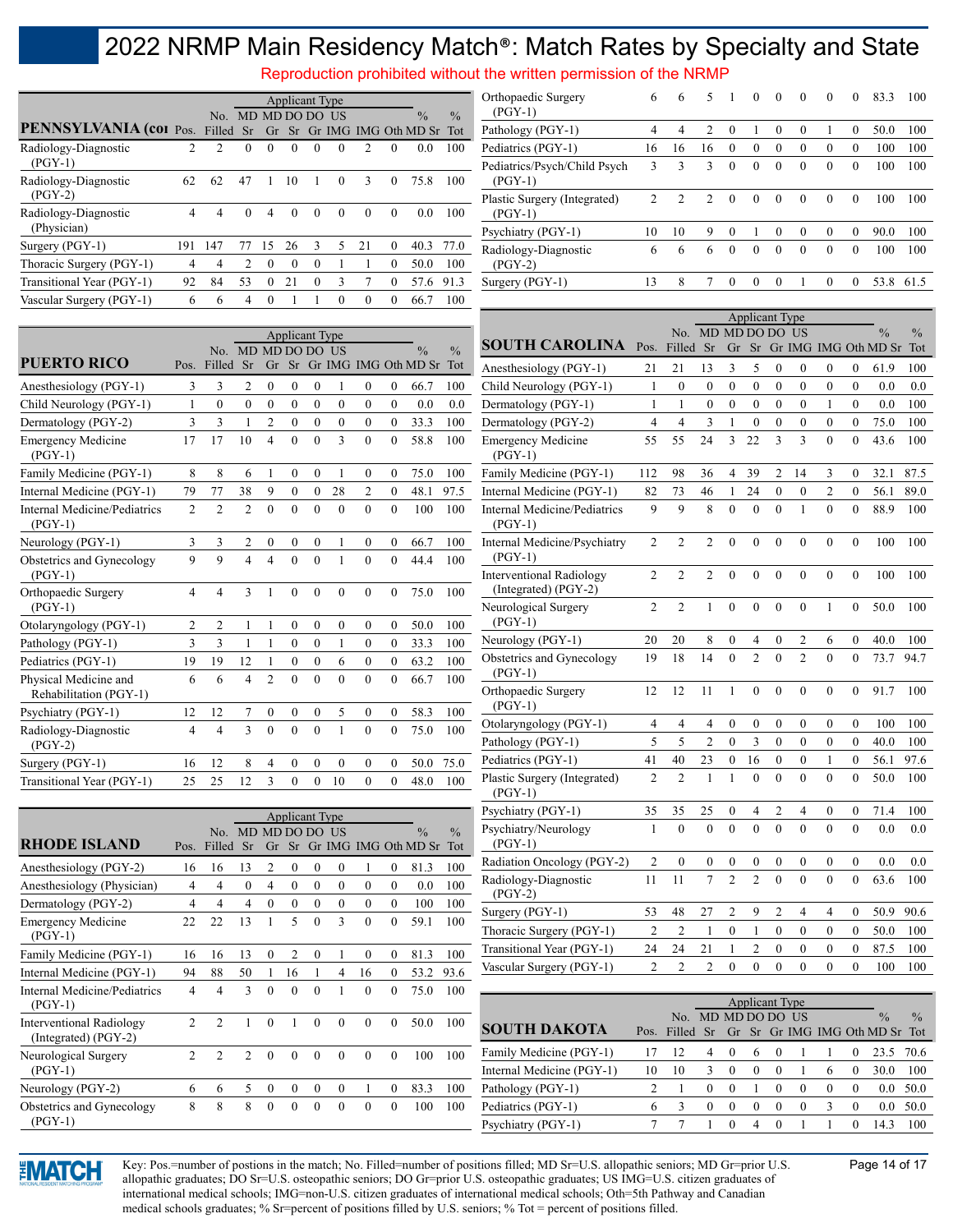Reproduction prohibited without the written permission of the NRMP

|                                                           |                |                | No. MD MD DO DO US          |                  |                  | <b>Applicant Type</b> |                  |                  |                  | $\frac{0}{0}$                          | $\frac{0}{0}$ | Internal Medicine/Medical<br>Genetics (PGY-1)           |                      |                    |                                      | $\Omega$              | $\theta$                         | 0                                |                                  | $_{0}$                           | $\Omega$                             | 100                                    | 100           |
|-----------------------------------------------------------|----------------|----------------|-----------------------------|------------------|------------------|-----------------------|------------------|------------------|------------------|----------------------------------------|---------------|---------------------------------------------------------|----------------------|--------------------|--------------------------------------|-----------------------|----------------------------------|----------------------------------|----------------------------------|----------------------------------|--------------------------------------|----------------------------------------|---------------|
| <b>SOUTH DAKOTA (co Pos. Filled Sr</b><br>Surgery (PGY-1) | 4              |                | 2                           | 2                | 0                | $\theta$              | $\mathbf{0}$     | $\mathbf{0}$     | 0                | Gr Sr Gr IMG IMG Oth MD Sr Tot<br>50.0 | 100           | Internal Medicine/Pediatrics<br>$(PGY-1)$               | 21                   | 21                 | 19                                   | $\mathbf{0}$          | 1                                | $\mathbf{0}$                     |                                  | $\mathbf{0}$                     | $\theta$                             | 90.5                                   | 100           |
| Transitional Year (PGY-1)                                 | 6              | 4<br>6         | 6                           | $\mathbf{0}$     | $\overline{0}$   | $\Omega$              | $\theta$         | $\theta$         | $\theta$         | 100                                    | 100           | Internal Medicine/Preventive<br>Medicine (PGY-1)        | 2                    | 2                  | 2                                    | $\theta$              | $\mathbf{0}$                     | $\overline{0}$                   | $\mathbf{0}$                     | $\mathbf{0}$                     | $\mathbf{0}$                         | 100                                    | 100           |
|                                                           |                |                |                             |                  |                  | <b>Applicant Type</b> |                  |                  |                  |                                        |               | Internal Medicine/Psychiatry<br>$(PGY-1)$               | 2                    | 2                  | 2                                    | $\theta$              | $\mathbf{0}$                     | $\boldsymbol{0}$                 | $\mathbf{0}$                     | $\mathbf{0}$                     | $\mathbf{0}$                         | 100                                    | 100           |
| <b>TENNESSEE</b>                                          | Pos.           | No.<br>Filled  | MD MD DO DO US<br><b>Sr</b> |                  |                  |                       |                  |                  |                  | Gr Sr Gr IMG IMG Oth MD Sr Tot         | $\frac{0}{0}$ | <b>Interventional Radiology</b><br>(Integrated) (PGY-2) | 9                    | 9                  | 6                                    | $\mathbf{0}$          | 3                                | $\mathbf{0}$                     | $\mathbf{0}$                     | $\boldsymbol{0}$                 | $\mathbf{0}$                         | 66.7                                   | 100           |
| Anesthesiology (PGY-1)                                    | 31             | 31             | 25                          | 2                | 4                | 0                     | $\boldsymbol{0}$ | $\boldsymbol{0}$ | 0                | 80.6                                   | 100           | Neurodevelopmental                                      | 2                    | 2                  | 2                                    | $\overline{0}$        | $\mathbf{0}$                     | $\mathbf{0}$                     | $\mathbf{0}$                     | $\mathbf{0}$                     | $\mathbf{0}$                         | 100                                    | 100           |
| Anesthesiology (Physician)                                | $\overline{c}$ | $\overline{2}$ | $\boldsymbol{0}$            | $\overline{2}$   | $\boldsymbol{0}$ | $\theta$              | $\boldsymbol{0}$ | $\boldsymbol{0}$ | $\boldsymbol{0}$ | 0.0                                    | 100           | Disabilities (PGY-1)                                    |                      |                    |                                      |                       |                                  |                                  |                                  |                                  |                                      |                                        |               |
| Child Neurology (PGY-1)                                   | 6              | 5              | 3                           | $\boldsymbol{0}$ | $\mathfrak{2}$   | $\mathbf{0}$          | $\boldsymbol{0}$ | $\mathbf{0}$     | $\overline{0}$   | 50.0                                   | 83.3          | Neurological Surgery                                    | 17                   | 17                 | 17                                   | $\mathbf{0}$          | $\mathbf{0}$                     | $\overline{0}$                   | $\mathbf{0}$                     | $\mathbf{0}$                     | $\mathbf{0}$                         | 100                                    | 100           |
| Child Neurology (Physician)                               | 1              | 1              | $\boldsymbol{0}$            | $\mathbf{1}$     | $\boldsymbol{0}$ | $\boldsymbol{0}$      | $\boldsymbol{0}$ | $\boldsymbol{0}$ | $\boldsymbol{0}$ | 0.0                                    | 100           | $(PGY-1)$                                               |                      |                    |                                      |                       |                                  |                                  |                                  |                                  |                                      |                                        |               |
| Dermatology (PGY-2)                                       | 8              | 8              | 8                           | $\mathbf{0}$     | $\mathbf{0}$     | $\mathbf{0}$          | $\mathbf{0}$     | $\mathbf{0}$     | $\mathbf{0}$     | 100                                    | 100           | Neurology (PGY-1)                                       | 66                   | 66                 | 27                                   | $\bf{0}$              | 12                               | 0                                | 5                                | 22                               | $\overline{0}$                       | 40.9                                   | 100           |
| <b>Emergency Medicine</b><br>$(PGY-1)$                    | 36             | 36             | 33                          | $\overline{2}$   |                  | $\mathbf{0}$          | $\mathbf{0}$     | $\mathbf{0}$     | $\mathbf{0}$     | 91.7                                   | 100           | Neurology (PGY-2)<br>Obstetrics and Gynecology          | 3<br>128             | 3<br>128           | $\mathbf{0}$<br>100                  | $\boldsymbol{0}$<br>3 | $\boldsymbol{0}$<br>20           | $\boldsymbol{0}$<br>1            | $\overline{2}$<br>3              | 1<br>1                           | $\boldsymbol{0}$<br>$\boldsymbol{0}$ | 0.0<br>78.1                            | 100<br>100    |
| Family Medicine (PGY-1)                                   | 82             | 72             | 24                          | 2                | 33               | $\boldsymbol{0}$      | 12               | -1               | $\theta$         | 29.3                                   | 87.8          | $(PGY-1)$                                               |                      |                    |                                      |                       |                                  |                                  |                                  |                                  |                                      |                                        |               |
| Internal Medicine (PGY-1)                                 | 159            | 151            | 94                          | $\mathbf{1}$     | 19               |                       | 9                | 27               | $\boldsymbol{0}$ | 59.1                                   | 95.0          | Orthopaedic Surgery                                     | 53                   | 53                 | 51                                   |                       | -1                               | $\boldsymbol{0}$                 | $\mathbf{0}$                     | $\mathbf{0}$                     | $\mathbf{0}$                         | 96.2                                   | 100           |
| <b>Internal Medicine/Pediatrics</b>                       | 20             | 20             | 17                          | $\mathbf{0}$     | 3                | $\mathbf{0}$          | $\mathbf{0}$     | $\mathbf{0}$     | $\mathbf{0}$     | 85.0                                   | 100           | $(PGY-1)$                                               |                      |                    |                                      |                       |                                  |                                  |                                  |                                  |                                      |                                        |               |
| $(PGY-1)$                                                 |                |                |                             |                  |                  |                       |                  |                  |                  |                                        |               | Otolaryngology (PGY-1)                                  | 19                   | 19                 | 16                                   |                       | 2                                | $\boldsymbol{0}$                 | $\boldsymbol{0}$                 | $\boldsymbol{0}$                 | $\overline{0}$                       | 84.2                                   | 100           |
| <b>Interventional Radiology</b><br>(Integrated) (PGY-2)   | 3              | 3              | 3                           | $\mathbf{0}$     | $\boldsymbol{0}$ | $\theta$              | $\theta$         | $\mathbf{0}$     | $\mathbf{0}$     | 100                                    | 100           | Pathology (PGY-1)                                       | 46                   | 46                 | 15                                   | $\overline{c}$        | 5                                |                                  | $\overline{4}$                   | 19                               | $\boldsymbol{0}$                     | 32.6                                   | 100           |
| Neurological Surgery                                      | 6              | 6              | 5                           | $\mathbf{0}$     | $\mathbf{0}$     | $\mathbf{0}$          | $\mathbf{0}$     | -1               | $\overline{0}$   | 83.3                                   | 100           | Pediatrics (PGY-1)<br>Pediatrics/Medical Genetics       | 219<br>3             | 218<br>3           | 128<br>$\overline{2}$                | 1<br>$\theta$         | 34<br>$\theta$                   | 1<br>$\theta$                    | 17<br>$\theta$                   | 37<br>1                          | $\overline{0}$<br>$\mathbf{0}$       | 58.4<br>66.7                           | 99.5<br>100   |
| $(PGY-1)$                                                 |                | 7              | 7                           | $\boldsymbol{0}$ | $\boldsymbol{0}$ | $\boldsymbol{0}$      | $\boldsymbol{0}$ | $\boldsymbol{0}$ | $\boldsymbol{0}$ | 100                                    | 100           | $(PGY-1)$                                               |                      |                    |                                      |                       |                                  |                                  |                                  |                                  |                                      |                                        |               |
| Neurology (PGY-1)<br>Neurology (PGY-2)                    | 7<br>3         | 3              |                             | $\boldsymbol{0}$ | $\boldsymbol{0}$ | $\mathbf{0}$          | $\mathbf{0}$     | $\overline{2}$   | $\boldsymbol{0}$ | 33.3                                   | 100           | Physical Medicine and<br>Rehabilitation (PGY-1)         | 18                   | 18                 | 12                                   | -1                    | 4                                | $\mathbf{0}$                     | $\mathbf{0}$                     | 1                                | $\overline{0}$                       | 66.7                                   | 100           |
| Obstetrics and Gynecology<br>$(PGY-1)$                    | 34             | 34             | 24                          | 3                | 3                | $\overline{2}$        | $\overline{2}$   | $\mathbf{0}$     | $\theta$         | 70.6                                   | 100           | Physical Medicine and<br>Rehabilitation (PGY-2)         | 16                   | 16                 | 8                                    | -1                    | 5                                | $\boldsymbol{0}$                 | -1                               | 1                                | $\mathbf{0}$                         | 50.0                                   | 100           |
| Orthopaedic Surgery<br>$(PGY-1)$                          | 18             | 18             | 14                          | 2                | 2                | $\mathbf{0}$          | $\mathbf{0}$     | $\mathbf{0}$     | $\mathbf{0}$     | 77.8                                   | 100           | Plastic Surgery (Integrated)<br>$(PGY-1)$               | 14                   | 14                 | 14                                   | $\mathbf{0}$          | $\mathbf{0}$                     | $\mathbf{0}$                     | $\mathbf{0}$                     | $\mathbf{0}$                     | $\mathbf{0}$                         | 100                                    | 100           |
| Otolaryngology (PGY-1)                                    | 9              | 9              | 9                           | $\mathbf{0}$     | $\boldsymbol{0}$ | $\mathbf{0}$          | $\boldsymbol{0}$ | $\mathbf{0}$     | $\theta$         | 100                                    | 100           | Psychiatry (PGY-1)                                      | 142                  | 141                | 86                                   | 6                     | 27                               | 3                                | 10                               | 9                                | $\overline{0}$                       | 60.6                                   | 99.3          |
| Pathology (PGY-1)                                         | 13             | 11             | $\overline{7}$              | $\mathbf{0}$     | 2                | $\mathbf{0}$          | $\boldsymbol{0}$ | $\overline{2}$   | $\boldsymbol{0}$ | 53.8                                   | 84.6          | Psychiatry/Neurology                                    | -1                   | -1                 | $\mathbf{1}$                         | $\theta$              | $\theta$                         | $\theta$                         | $\theta$                         | $\theta$                         | $\theta$                             | 100                                    | 100           |
| Pediatrics (PGY-1)                                        | 64             | 64             | 52                          | $\boldsymbol{0}$ | 11               | $\boldsymbol{0}$      | $\mathbf{1}$     | $\boldsymbol{0}$ | $\boldsymbol{0}$ | 81.3                                   | 100           | $(PGY-1)$                                               |                      |                    |                                      |                       |                                  |                                  |                                  |                                  |                                      |                                        |               |
| Pediatrics/Medical Genetics<br>$(PGY-1)$                  | $\mathbf{1}$   |                | $\theta$                    | $\mathbf{0}$     | $\theta$         | $\theta$              | $\mathbf{0}$     | $\mathbf{1}$     | $\theta$         | 0.0                                    | 100           | Radiation Oncology (PGY-2)<br><b>Radiation Oncology</b> | 14<br>$\overline{2}$ | 10<br>$\mathbf{1}$ | 9<br>$\theta$                        | $\overline{1}$        | $\boldsymbol{0}$<br>$\mathbf{0}$ | $\boldsymbol{0}$<br>$\mathbf{0}$ | $\boldsymbol{0}$<br>$\mathbf{0}$ | $\boldsymbol{0}$<br>$\mathbf{0}$ | $\boldsymbol{0}$<br>$\mathbf{0}$     | 64.3<br>$0.0\,$                        | 71.4<br>50.0  |
| Physical Medicine and<br>Rehabilitation (PGY-1)           | $\overline{4}$ | $\overline{4}$ | $\overline{A}$              | $\mathbf{0}$     | $\boldsymbol{0}$ | $\Omega$              | $\mathbf{0}$     | $\mathbf{0}$     | $\mathbf{0}$     | 100                                    | 100           | (Physician)<br>Radiology-Diagnostic                     | 5                    | 5                  | 5                                    | $\theta$              | $\mathbf{0}$                     | $\mathbf{0}$                     | $\mathbf{0}$                     | $\mathbf{0}$                     | $\mathbf{0}$                         | 100                                    | 100           |
| Plastic Surgery (Integrated)                              | $\mathbf{1}$   | $\mathbf{1}$   | 1                           | $\mathbf{0}$     | $\mathbf{0}$     | $\mathbf{0}$          | $\mathbf{0}$     | $\mathbf{0}$     | $\mathbf{0}$     | 100                                    | 100           | $(PGY-1)$                                               |                      | 72                 | 49                                   | 3                     | 10                               | $\Omega$                         | 3                                | 7                                | $\Omega$                             | 68.1                                   | 100           |
| $(PGY-1)$<br>Psychiatry (PGY-1)                           | 38             | 38             | 23                          |                  | 3                |                       | 8                | $\overline{2}$   | $\theta$         | 60.5                                   | 100           | Radiology-Diagnostic<br>$(PGY-2)$                       | 72                   |                    |                                      |                       |                                  |                                  |                                  |                                  |                                      |                                        |               |
| Radiation Oncology (PGY-2)                                | 3              | 2              | 2                           | $\boldsymbol{0}$ | 0                | $\boldsymbol{0}$      | $\boldsymbol{0}$ | $\boldsymbol{0}$ | 0                | 66.7                                   | 66.7          | Radiology-Diagnostic                                    | 8                    | 8                  | $\overline{0}$                       | $\tau$                | $\boldsymbol{0}$                 | $\boldsymbol{0}$                 |                                  |                                  |                                      | $0.0\,$                                | 100           |
| Radiology-Diagnostic<br>$(PGY-2)$                         | 21             | 21             | 17                          | $\boldsymbol{0}$ | 4                | $\boldsymbol{0}$      | $\mathbf{0}$     | $\bf{0}$         | $\boldsymbol{0}$ | 81.0                                   | 100           | (Physician)<br>Surgery (PGY-1)                          |                      |                    | 187 162 106 11 15                    |                       |                                  | 8                                | $\tau$                           | 15                               | $\overline{0}$                       | 56.7                                   | 86.6          |
| Surgery (PGY-1)                                           | 72             | 50             | 39                          | $\tau$           | $\overline{c}$   | $\mathbf{1}$          | $\boldsymbol{0}$ | $\mathbf{1}$     | $\boldsymbol{0}$ | 54.2                                   | 69.4          | Thoracic Surgery (PGY-1)                                | 2                    | $\overline{c}$     | -1                                   | $\boldsymbol{0}$      | $\boldsymbol{0}$                 | $\boldsymbol{0}$                 | $\boldsymbol{0}$                 | 1                                | $\overline{0}$                       | 50.0                                   | 100           |
| Transitional Year (PGY-1)                                 | 6              | 6              | 6                           | $\boldsymbol{0}$ | $\boldsymbol{0}$ | $\mathbf{0}$          | $\boldsymbol{0}$ | $\boldsymbol{0}$ | $\boldsymbol{0}$ | 100                                    | 100           | Transitional Year (PGY-1)                               | 76                   | 68                 | 57                                   | $\bf{0}$              | 11                               | $\boldsymbol{0}$                 | $\boldsymbol{0}$                 | $\boldsymbol{0}$                 | $\bf{0}$                             |                                        | 75.0 89.5     |
|                                                           |                |                |                             |                  |                  |                       |                  |                  |                  |                                        |               | Vascular Surgery (PGY-1)                                | 6                    | 6                  | 6                                    | $\boldsymbol{0}$      | $\boldsymbol{0}$                 | $\mathbf{0}$                     | $\boldsymbol{0}$                 | $\boldsymbol{0}$                 | $\boldsymbol{0}$                     | 100                                    | 100           |
|                                                           |                |                |                             |                  |                  | <b>Applicant Type</b> |                  |                  |                  |                                        |               |                                                         |                      |                    |                                      |                       |                                  |                                  |                                  |                                  |                                      |                                        |               |
|                                                           |                |                | No. MD MD DO DO US          |                  |                  |                       |                  |                  |                  | $\frac{0}{0}$                          | $\frac{0}{0}$ |                                                         |                      |                    |                                      |                       | <b>Applicant Type</b>            |                                  |                                  |                                  |                                      |                                        |               |
| <b>TEXAS</b>                                              |                | Pos. Filled Sr |                             |                  |                  |                       |                  |                  |                  | Gr Sr Gr IMG IMG Oth MD Sr Tot         |               | <b>UTAH</b>                                             |                      |                    | No. MD MD DO DO US<br>Pos. Filled Sr |                       |                                  |                                  |                                  |                                  |                                      | $\%$<br>Gr Sr Gr IMG IMG Oth MD Sr Tot | $\frac{0}{0}$ |
| Anesthesiology (PGY-1)                                    | 109 109        |                | 82                          | $\boldsymbol{0}$ | 23               | $\boldsymbol{0}$      | 4                | $\boldsymbol{0}$ | $\boldsymbol{0}$ | 75.2                                   | 100           |                                                         |                      |                    |                                      |                       |                                  |                                  |                                  |                                  |                                      |                                        |               |
| Anesthesiology (PGY-2)                                    | 3              | 3              | $\mathbf{3}$                | $\boldsymbol{0}$ | $\boldsymbol{0}$ | $\boldsymbol{0}$      | $\boldsymbol{0}$ | $\boldsymbol{0}$ | $\boldsymbol{0}$ | 100                                    | 100           | Anesthesiology (PGY-1)                                  | 10                   | 10                 | 8                                    | -1                    | $\boldsymbol{0}$                 | $\bf{0}$                         | $\boldsymbol{0}$                 | 1                                | $\boldsymbol{0}$                     | 80.0                                   | 100           |
| Anesthesiology (Physician)                                | 17             | 17             |                             | $0 \t14$         | $\bf{0}$         | 2                     | $\bf{0}$         | -1               | $\boldsymbol{0}$ | 0.0                                    | 100           | Anesthesiology (PGY-2)                                  | 4                    | $\overline{4}$     | $\overline{c}$                       | $\boldsymbol{0}$      | $\boldsymbol{0}$                 | $\boldsymbol{0}$                 | $\boldsymbol{0}$                 | $\overline{c}$                   | $\boldsymbol{0}$                     | 50.0                                   | 100           |
| Child Neurology (PGY-1)                                   | 14             | 11             | $7\overline{ }$             | $\mathbf{0}$     | 2                | $\mathbf{0}$          | $\boldsymbol{0}$ | $\overline{2}$   | $\boldsymbol{0}$ | 50.0 78.6                              |               | Anesthesiology (Physician)                              | -1                   | 1                  | $\boldsymbol{0}$                     | 1                     | $\bf{0}$                         | $\boldsymbol{0}$                 | $\boldsymbol{0}$                 | $\boldsymbol{0}$                 | $\boldsymbol{0}$                     | $0.0\,$                                | 100           |

Emergency Medicine (PGY-1)

| Internal Medicine (PGY-1) |  |  | 709 644 324 9 118 0 62 131 |  |  | $0\quad 45.7\quad 90.8$ | Internal Medicine (PGY-1)                                                                                                                                                                                                                                                                                                                                                                                                                                                                                                |  | 38 38 31 1 1 0 0 5 |  |  |  | 0 81.6 100    |  |
|---------------------------|--|--|----------------------------|--|--|-------------------------|--------------------------------------------------------------------------------------------------------------------------------------------------------------------------------------------------------------------------------------------------------------------------------------------------------------------------------------------------------------------------------------------------------------------------------------------------------------------------------------------------------------------------|--|--------------------|--|--|--|---------------|--|
|                           |  |  |                            |  |  |                         |                                                                                                                                                                                                                                                                                                                                                                                                                                                                                                                          |  |                    |  |  |  |               |  |
| <b>EMATCH</b>             |  |  |                            |  |  |                         | Key: Pos.=number of postions in the match; No. Filled=number of positions filled; MD Sr=U.S. allopathic seniors; MD Gr=prior U.S.<br>allopathic graduates; DO Sr=U.S. osteopathic seniors; DO Gr=prior U.S. osteopathic graduates; US IMG=U.S. citizen graduates of<br>international medical schools; IMG=non-U.S. citizen graduates of international medical schools; Oth=5th Pathway and Canadian<br>medical schools graduates; % Sr=percent of positions filled by U.S. seniors; % Tot = percent of positions filled. |  |                    |  |  |  | Page 15 of 17 |  |

177 160 100 5 45 2 5 3 0 56.5 90.4

Child Neurology (Physician) 3 2 0 0 0 0 0 2 0 0.0 66.7 Dermatology (PGY-2) 38 38 34 1 1 0 0 2 0 89.5 100 Dermatology (Physician) 4 4 0 1 0 1 2 0 0 0.0 100

Family Medicine (PGY-1) 337 295 122 12 81 4 49 27 0 36.2 87.5

Emergency Medicine (PGY-1)

Child Neurology (PGY-1) 3 3 2 0 1 0 0 0 0 66.7 100 Dermatology (PGY-1) 1 1 1 0 0 0 0 0 0 100 100 Dermatology (PGY-2) 3 3 3 0 0 0 0 0 0 100 100

Family Medicine (PGY-1) 29 27 18 0 9 0 0 0 0 62.1 93.1

12 12 10 0 2 0 0 0 83.3 100 0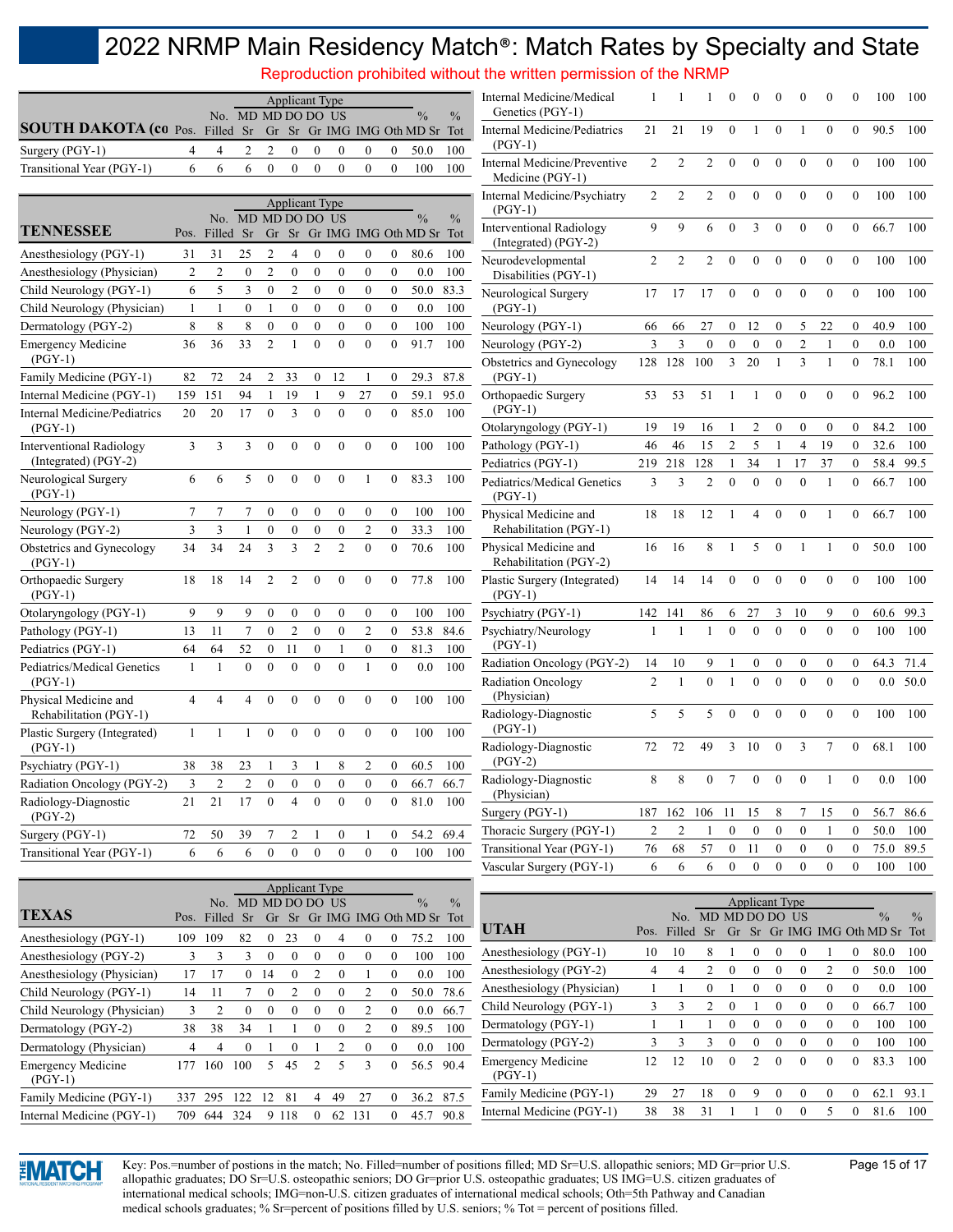Reproduction prohibited without the written permission of the NRMP

|                                                    |                   |                     |                    |                              |                              | <b>Applicant Type</b>        |                              |                                  |                          |                                       |               | Anesthesiology (PGY-2)                                                                                                                                                                                                                                              | 2              | $\overline{c}$           |                        |                                  | $\mathbf{0}$           | $\boldsymbol{0}$                 | $\mathbf{0}$                     | $\mathbf{0}$                       | $\boldsymbol{0}$                     | 50.0                                   | 100         |
|----------------------------------------------------|-------------------|---------------------|--------------------|------------------------------|------------------------------|------------------------------|------------------------------|----------------------------------|--------------------------|---------------------------------------|---------------|---------------------------------------------------------------------------------------------------------------------------------------------------------------------------------------------------------------------------------------------------------------------|----------------|--------------------------|------------------------|----------------------------------|------------------------|----------------------------------|----------------------------------|------------------------------------|--------------------------------------|----------------------------------------|-------------|
| UTAH (cont.)                                       |                   |                     | No. MD MD DO DO US |                              |                              |                              |                              |                                  |                          | $\frac{0}{0}$                         | $\%$          | Anesthesiology (Physician)                                                                                                                                                                                                                                          | 6              | 6                        | $\mathbf{0}$           | 5                                | $\mathbf{0}$           | $\mathbf{1}$                     | $\mathbf{0}$                     | $\mathbf{0}$                       | $\mathbf{0}$                         | 0.0                                    | 100         |
| Internal Medicine/Pediatrics                       | 3                 | Pos. Filled Sr<br>3 | 3                  | $\theta$                     | $\Omega$                     | $\theta$                     | $\Omega$                     | $\Omega$                         | $\Omega$                 | Gr Sr Gr IMG IMG Oth MD Sr Tot<br>100 | 100           | Child Neurology (PGY-1)                                                                                                                                                                                                                                             | $\sqrt{2}$     | $\overline{2}$           | $\mathbf{1}$           | $\mathbf{0}$                     | 1                      | $\mathbf{0}$                     | $\mathbf{0}$                     | $\mathbf{0}$                       | $\mathbf{0}$                         | 50.0                                   | 100         |
| $(PGY-1)$                                          |                   |                     |                    |                              |                              |                              |                              |                                  |                          |                                       |               | Dermatology (PGY-2)                                                                                                                                                                                                                                                 | 12             | 12                       | 10                     | $\boldsymbol{0}$                 | $\mathfrak{2}$         | $\boldsymbol{0}$                 | $\mathbf{0}$                     | $\boldsymbol{0}$                   | $\boldsymbol{0}$                     | 83.3                                   | 100         |
| Neurological Surgery<br>$(PGY-1)$                  | $\overline{3}$    | 3                   | 3                  | $\mathbf{0}$                 | $\mathbf{0}$                 | $\mathbf{0}$                 | $\Omega$                     | $\theta$                         | $\Omega$                 | 100                                   | 100           | Dermatology (Physician)<br><b>Emergency Medicine</b>                                                                                                                                                                                                                | 3<br>62        | $\mathfrak{Z}$<br>58     | $\boldsymbol{0}$<br>37 | $\overline{2}$<br>$\overline{4}$ | $\boldsymbol{0}$<br>11 | -1<br>3                          | $\boldsymbol{0}$<br>$\mathbf{1}$ | $\boldsymbol{0}$<br>$\overline{c}$ | $\mathbf{0}$<br>$\mathbf{0}$         | 0.0<br>59.7                            | 100<br>93.5 |
| Neurology (PGY-1)                                  | 8                 | 8                   | 8                  | $\boldsymbol{0}$             | $\boldsymbol{0}$             | $\boldsymbol{0}$             | $\bf{0}$                     | $\boldsymbol{0}$                 | $\mathbf{0}$             | 100                                   | 100           | $(PGY-1)$<br>Family Medicine (PGY-1)                                                                                                                                                                                                                                | 111            | 94                       | 31                     | -1                               | 35                     | 3                                | 20                               | 4                                  | $\boldsymbol{0}$                     | 27.9                                   | 84.7        |
| Obstetrics and Gynecology<br>$(PGY-1)$             | $\overline{7}$    | 7                   | 5                  |                              | $\theta$                     | $\theta$                     | $\theta$                     | $\mathbf{1}$                     | $\theta$                 | 71.4                                  | 100           | Internal Medicine (PGY-1)                                                                                                                                                                                                                                           | 202            | 177                      | 98                     |                                  | 41                     | $\overline{c}$                   | 19                               | 16                                 | $\mathbf{0}$                         | 48.5                                   | 87.6        |
| Orthopaedic Surgery<br>$(PGY-1)$                   | 6                 | 6                   | 5                  | $\mathbf{1}$                 | $\mathbf{0}$                 | $\mathbf{0}$                 | $\mathbf{0}$                 | $\mathbf{0}$                     | $\overline{0}$           | 83.3                                  | 100           | Internal Medicine/<br>Emergency Med (PGY-1)                                                                                                                                                                                                                         | $\overline{2}$ | $\overline{2}$           | $\overline{2}$         | $\Omega$                         | $\Omega$               | $\theta$                         | $\theta$                         | $\theta$                           | $\mathbf{0}$                         | 100                                    | 100         |
| Otolaryngology (PGY-1)                             | 3                 | 3                   | 3                  | $\boldsymbol{0}$             | $\boldsymbol{0}$             | $\boldsymbol{0}$             | $\mathbf{0}$                 | $\boldsymbol{0}$                 | $\mathbf{0}$             | 100                                   | 100           | <b>Internal Medicine/Pediatrics</b><br>$(PGY-1)$                                                                                                                                                                                                                    | 4              | 4                        | 4                      | $\theta$                         | $\theta$               | $\mathbf{0}$                     | $\mathbf{0}$                     | $\theta$                           | $\mathbf{0}$                         | 100                                    | 100         |
| Pathology (PGY-1)                                  | 5                 | 5                   | 3                  | $\mathbf{0}$                 | $\overline{2}$               | $\mathbf{0}$                 | $\mathbf{0}$                 | $\mathbf{0}$                     | $\mathbf{0}$             | 60.0                                  | 100           | <b>Interventional Radiology</b>                                                                                                                                                                                                                                     | 2              | $\overline{2}$           | $\overline{c}$         | $\theta$                         | $\Omega$               | $\theta$                         | $\mathbf{0}$                     | $\theta$                           | $\theta$                             | 100                                    | 100         |
| Pediatrics (PGY-1)                                 | 23                | 23                  | 21                 | $\boldsymbol{0}$             | $\boldsymbol{0}$             | $\boldsymbol{0}$             | $\boldsymbol{0}$             | $\overline{c}$                   | $\boldsymbol{0}$         | 91.3                                  | 100           | (Integrated) (PGY-1)                                                                                                                                                                                                                                                |                |                          |                        |                                  |                        |                                  |                                  |                                    |                                      |                                        |             |
| Pediatrics/Medical Genetics<br>$(PGY-1)$           | $\mathbf{1}$      |                     | $\theta$           | $\theta$                     | $\theta$                     | $\theta$                     | $\theta$                     | $\mathbf{1}$                     | $\theta$                 | 0.0                                   | 100           | <b>Interventional Radiology</b><br>(Integrated) (PGY-2)                                                                                                                                                                                                             | 2              | $\overline{2}$           | $\mathbf{1}$           | $\mathbf{0}$                     | 1                      | $\boldsymbol{0}$                 | $\boldsymbol{0}$                 | $\mathbf{0}$                       | $\mathbf{0}$                         | 50.0                                   | 100         |
| Pediatrics/Psych/Child Psych<br>$(PGY-1)$          | 3                 | 3                   | 3                  | $\theta$                     | $\theta$                     | $\theta$                     | $\theta$                     | $\mathbf{0}$                     | $\Omega$                 | 100                                   | 100           | Neurological Surgery<br>$(PGY-1)$                                                                                                                                                                                                                                   | 7              | 7                        | 6                      | $\mathbf{0}$                     |                        | $\boldsymbol{0}$                 | $\boldsymbol{0}$                 | $\mathbf{0}$                       | $\mathbf{0}$                         | 85.7                                   | 100         |
| Physical Medicine and<br>Rehabilitation (PGY-1)    | $7\phantom{.0}$   | 7                   | 6                  | $\mathbf{0}$                 | 1                            | $\Omega$                     | $\Omega$                     | $\theta$                         | $\theta$                 | 85.7                                  | 100           | Neurology (PGY-1)                                                                                                                                                                                                                                                   | 9              | 9                        | 6                      | $\mathbf{0}$                     | $\boldsymbol{0}$       | $\boldsymbol{0}$                 | 1                                | 2                                  | $\mathbf{0}$                         | 66.7                                   | 100         |
| Plastic Surgery (Integrated)                       | 3                 | 3                   | $\mathbf{1}$       | $\overline{2}$               | $\boldsymbol{0}$             | $\mathbf{0}$                 | $\mathbf{0}$                 | $\mathbf{0}$                     | $\overline{0}$           | 33.3                                  | 100           | Neurology (PGY-2)                                                                                                                                                                                                                                                   | 8              | 8                        | 5                      | $\boldsymbol{0}$                 | 3                      | $\boldsymbol{0}$                 | $\boldsymbol{0}$                 | $\boldsymbol{0}$                   | $\mathbf{0}$                         | 62.5                                   | 100         |
| $(PGY-1)$                                          |                   |                     |                    |                              |                              |                              |                              |                                  |                          |                                       |               | Obstetrics and Gynecology<br>$(PGY-1)$                                                                                                                                                                                                                              | 29             | 29                       | 23                     | $\mathbf{0}$                     | 5                      | $\mathbf{0}$                     | $\boldsymbol{0}$                 | $\mathbf{1}$                       | $\mathbf{0}$                         | 79.3                                   | 100         |
| Psychiatry (PGY-1)                                 | 14                | 14                  | 10                 | $\boldsymbol{0}$             | 2                            | $\boldsymbol{0}$             | $\boldsymbol{0}$             | 2                                | $\bf{0}$                 | 71.4                                  | 100           | Orthopaedic Surgery                                                                                                                                                                                                                                                 | 10             | 10                       | 10                     | $\mathbf{0}$                     | $\theta$               | $\theta$                         | $\theta$                         | $\theta$                           | $\theta$                             | 100                                    | 100         |
| Radiation Oncology (PGY-2)<br>Radiology-Diagnostic | 2<br>$\mathbf{1}$ | $\overline{2}$<br>1 | $\overline{c}$     | $\boldsymbol{0}$<br>$\theta$ | $\boldsymbol{0}$<br>$\theta$ | $\boldsymbol{0}$<br>$\Omega$ | $\boldsymbol{0}$<br>$\Omega$ | $\boldsymbol{0}$<br>$\mathbf{0}$ | $\mathbf{0}$<br>$\theta$ | 100<br>100                            | 100<br>100    | $(PGY-1)$<br>Osteopathic                                                                                                                                                                                                                                            | $\overline{2}$ | $\mathbf{0}$             | $\mathbf{0}$           | $\mathbf{0}$                     | $\mathbf{0}$           | $\mathbf{0}$                     | $\boldsymbol{0}$                 | $\overline{0}$                     | $\mathbf{0}$                         | 0.0                                    | 0.0         |
| $(PGY-1)$                                          |                   |                     |                    |                              |                              |                              |                              |                                  |                          |                                       |               | Neuromusculoskeletal                                                                                                                                                                                                                                                |                |                          |                        |                                  |                        |                                  |                                  |                                    |                                      |                                        |             |
| Radiology-Diagnostic<br>$(PGY-2)$                  | $\tau$            | 7                   | 5                  |                              | $\Omega$                     | $\mathbf{0}$                 | $\mathbf{0}$                 |                                  | $\theta$                 | 71.4                                  | 100           | Otolaryngology (PGY-1)                                                                                                                                                                                                                                              | 9              | 9                        | 8                      |                                  | $\boldsymbol{0}$       | $\boldsymbol{0}$                 | $\boldsymbol{0}$                 | $\mathbf{0}$                       | $\boldsymbol{0}$                     | 88.9                                   | 100         |
| Surgery (PGY-1)                                    | 6                 | 6                   | 6                  | $\boldsymbol{0}$             | $\boldsymbol{0}$             | $\boldsymbol{0}$             | $\boldsymbol{0}$             | $\boldsymbol{0}$                 | $\mathbf{0}$             | 100                                   | 100           | Pathology (PGY-1)                                                                                                                                                                                                                                                   | 10             | 10                       | 5                      | $\mathbf{0}$                     | $\mathbf{1}$           | $\mathbf{0}$                     | $\overline{c}$                   | $\mathfrak{2}$                     | $\mathbf{0}$                         | 50.0                                   | 100         |
| Thoracic Surgery (PGY-1)                           | $\mathbf{1}$      | $\mathbf{1}$        | 1                  | $\boldsymbol{0}$             | $\boldsymbol{0}$             | $\boldsymbol{0}$             | $\boldsymbol{0}$             | $\boldsymbol{0}$                 | $\mathbf{0}$             | 100                                   | 100           | Pediatrics (PGY-1)                                                                                                                                                                                                                                                  | 74             | 70                       | 43                     | 3                                | 19                     | $\boldsymbol{0}$                 | 3                                | 2                                  | $\boldsymbol{0}$                     | 58.1                                   | 94.6        |
| Transitional Year (PGY-1)                          | 8                 | 8                   | 8                  | $\boldsymbol{0}$             | $\overline{0}$               | $\mathbf{0}$                 | $\theta$                     | $\overline{0}$                   | $\mathbf{0}$             | 100                                   | 100           | Physical Medicine and<br>Rehabilitation (PGY-1)                                                                                                                                                                                                                     | $\overline{2}$ | $\overline{2}$           | $\overline{2}$         | $\theta$                         | $\theta$               | $\theta$                         | $\overline{0}$                   | $\theta$                           | $\mathbf{0}$                         | 100                                    | 100         |
|                                                    |                   |                     |                    |                              |                              | <b>Applicant Type</b>        |                              |                                  |                          |                                       |               | Physical Medicine and                                                                                                                                                                                                                                               | 11             | -11                      | 6                      | $\Omega$                         | 3                      |                                  |                                  | $\Omega$                           | $\Omega$                             | 54.5                                   | 100         |
|                                                    |                   |                     | No. MD MD DO DO US |                              |                              |                              |                              |                                  |                          | $\%$                                  | $\frac{0}{0}$ | Rehabilitation (PGY-2)<br>Physical Medicine and                                                                                                                                                                                                                     | 3              | 3                        | $\mathbf{0}$           | 2                                | $\theta$               | $\mathbf{1}$                     | $\mathbf{0}$                     | $\theta$                           | $\theta$                             | 0.0                                    | 100         |
| <b>VERMONT</b>                                     | Pos.              | Filled Sr           |                    |                              |                              |                              |                              |                                  |                          | Gr Sr Gr IMG IMG Oth MD Sr Tot        |               | Rehabilitation (Physician)                                                                                                                                                                                                                                          |                |                          |                        |                                  |                        |                                  |                                  |                                    |                                      |                                        |             |
| Anesthesiology (PGY-1)                             | 6                 | 6                   | 3                  | $\mathbf{1}$                 | $\overline{c}$               | $\boldsymbol{0}$             | $\boldsymbol{0}$             | $\boldsymbol{0}$                 | 0                        | 50.0                                  | 100           | Plastic Surgery (Integrated)                                                                                                                                                                                                                                        | $\tau$         | 7                        | 6                      |                                  | $\Omega$               | $\mathbf{0}$                     | $\mathbf{0}$                     | $\theta$                           | $\Omega$                             | 85.7                                   | 100         |
| Dermatology (PGY-2)                                | $\overline{c}$    | $\overline{2}$      | 1                  | $\boldsymbol{0}$             | $\boldsymbol{0}$             | $\boldsymbol{0}$             | $\mathbf{0}$                 | -1                               | $\overline{0}$           | 50.0                                  | 100           | $(PGY-1)$                                                                                                                                                                                                                                                           |                |                          |                        |                                  |                        |                                  |                                  |                                    |                                      |                                        |             |
| <b>Emergency Medicine</b><br>$(PGY-1)$             | 6                 | 6                   | 5                  |                              | $\overline{0}$               | $\theta$                     | $\theta$                     | $\mathbf{0}$                     | $\mathbf{0}$             | 83.3                                  | 100           | Psychiatry (PGY-1)<br>Radiation Oncology (PGY-2)                                                                                                                                                                                                                    | 44<br>3        | 40<br>3                  | 19<br>$\mathbf{1}$     | $\mathbf{1}$<br>$\boldsymbol{0}$ | 11<br>1                | $\boldsymbol{0}$<br>$\mathbf{0}$ | 6                                | 3<br>$\boldsymbol{0}$              | $\boldsymbol{0}$<br>$\boldsymbol{0}$ | 43.2<br>33.3                           | 90.9<br>100 |
| Family Medicine (PGY-1)                            | 6                 | 6                   | 5                  | $\bf{0}$                     | -1                           | $\bf{0}$                     | $\boldsymbol{0}$             | $\mathbf{0}$                     | $\overline{0}$           | 83.3                                  | 100           | Radiation Oncology                                                                                                                                                                                                                                                  | $\overline{4}$ | $\overline{\mathcal{L}}$ | $\mathbf{0}$           | $\overline{2}$                   | $\theta$               |                                  |                                  | $\mathbf{0}$                       | $\mathbf{0}$                         | 0.0                                    | 100         |
| Internal Medicine (PGY-1)                          | 18                | 18                  | 15                 |                              | 2                            | $\boldsymbol{0}$             | $\bf{0}$                     | $\bf{0}$                         | $\bf{0}$                 | 83.3                                  | 100           | (Physician)                                                                                                                                                                                                                                                         |                |                          |                        |                                  |                        |                                  |                                  |                                    |                                      |                                        |             |
| Neurological Surgery<br>$(PGY-1)$                  | 1                 |                     | $\mathbf{0}$       | $\boldsymbol{0}$             | $\mathbf{0}$                 | $\mathbf{0}$                 |                              | $\mathbf{0}$                     | $\mathbf{0}$             | $0.0\,$                               | 100           | Radiology-Diagnostic<br>$(PGY-2)$                                                                                                                                                                                                                                   | 19             | 19                       | 14                     | 2                                | 3                      | $\boldsymbol{0}$                 | $\boldsymbol{0}$                 | $\boldsymbol{0}$                   | $\boldsymbol{0}$                     | 73.7                                   | 100         |
| Neurology (PGY-1)                                  | 5                 | 5                   | 3                  | $\bf{0}$                     | $\overline{2}$               | $\boldsymbol{0}$             | $\boldsymbol{0}$             | $\boldsymbol{0}$                 | $\overline{0}$           | 60.0                                  | 100           | Radiology-Diagnostic                                                                                                                                                                                                                                                | $\mathbf{1}$   | -1                       | $\boldsymbol{0}$       | 1                                | $\boldsymbol{0}$       | $\boldsymbol{0}$                 | $\boldsymbol{0}$                 | $\boldsymbol{0}$                   | $\boldsymbol{0}$                     | 0.0                                    | 100         |
| Obstetrics and Gynecology                          | 3                 | 3                   | $\mathfrak{Z}$     | $\boldsymbol{0}$             | $\boldsymbol{0}$             | $\boldsymbol{0}$             | $\overline{0}$               | $\boldsymbol{0}$                 | $\boldsymbol{0}$         | 100                                   | 100           | (Physician)                                                                                                                                                                                                                                                         |                |                          |                        | $\overline{c}$                   | 3                      | $\boldsymbol{0}$                 | $\overline{c}$                   | 2                                  | $\boldsymbol{0}$                     | 68.1                                   |             |
| (PGY-1)<br>Orthopaedic Surgery                     | 3                 | 3                   | 3                  | $\boldsymbol{0}$             | $\boldsymbol{0}$             | $\bf{0}$                     | $\boldsymbol{0}$             | $\bf{0}$                         | $\boldsymbol{0}$         | 100                                   | 100           | Surgery (PGY-1)<br>Thoracic Surgery (PGY-1)                                                                                                                                                                                                                         | 47<br>1        | 41<br>-1                 | 32<br>1                | $\boldsymbol{0}$                 | $\boldsymbol{0}$       | $\boldsymbol{0}$                 | $\boldsymbol{0}$                 | $\boldsymbol{0}$                   | $\boldsymbol{0}$                     | 100                                    | 87.2<br>100 |
| $(PGY-1)$                                          |                   |                     |                    |                              |                              |                              |                              |                                  |                          |                                       |               | Transitional Year (PGY-1)                                                                                                                                                                                                                                           | 31             | 19                       | 14                     | $\boldsymbol{0}$                 | 4                      | $\boldsymbol{0}$                 | 1                                | $\bf{0}$                           | $\bf{0}$                             | 45.2                                   | 61.3        |
| Otolaryngology (PGY-1)                             | 1                 | 1                   |                    | $\boldsymbol{0}$             | $\boldsymbol{0}$             | $\boldsymbol{0}$             | $\boldsymbol{0}$             | $\boldsymbol{0}$                 | $\boldsymbol{0}$         | 100                                   | 100           | Vascular Surgery (PGY-1)                                                                                                                                                                                                                                            |                |                          | $\mathbf{0}$           | $\mathbf{0}$                     | $\overline{0}$         | $\mathbf{0}$                     | $\mathbf{0}$                     | -1                                 | $\mathbf{0}$                         | $0.0\,$                                | 100         |
| Pathology (PGY-1)                                  | 4                 | $\overline{4}$      | $\mathbf{1}$       | $\boldsymbol{0}$             | $\sqrt{2}$                   | $\boldsymbol{0}$             | 1                            | $\boldsymbol{0}$                 | $\overline{0}$           | 25.0                                  | 100           |                                                                                                                                                                                                                                                                     |                |                          |                        |                                  |                        |                                  |                                  |                                    |                                      |                                        |             |
| Pediatrics (PGY-1)                                 | $\boldsymbol{7}$  | 7                   | 6                  | $\boldsymbol{0}$             | $\boldsymbol{0}$             | $\boldsymbol{0}$             | $\boldsymbol{0}$             | 1                                | $\overline{0}$           | 85.7                                  | 100           |                                                                                                                                                                                                                                                                     |                |                          |                        |                                  | <b>Applicant Type</b>  |                                  |                                  |                                    |                                      |                                        |             |
| Psychiatry (PGY-1)                                 | 5                 | 5                   | 5                  | $\boldsymbol{0}$             | $\boldsymbol{0}$             | $\boldsymbol{0}$             | $\boldsymbol{0}$             | $\boldsymbol{0}$                 | $\bf{0}$                 | 100                                   | 100           |                                                                                                                                                                                                                                                                     |                |                          | No. MD MD DO DO US     |                                  |                        |                                  |                                  |                                    |                                      | $\frac{0}{0}$                          | $\%$        |
| Radiology-Diagnostic<br>$(PGY-2)$                  | 6                 | 6                   | 5                  | $\mathbf{0}$                 | $\mathbf{1}$                 | $\boldsymbol{0}$             | $\boldsymbol{0}$             | $\boldsymbol{0}$                 | $\boldsymbol{0}$         | 83.3                                  | 100           | <b>WASHINGTON</b><br>Anesthesiology (PGY-1)                                                                                                                                                                                                                         | 32             | 32                       | Pos. Filled Sr<br>30   |                                  | 1                      | $\boldsymbol{0}$                 | $\boldsymbol{0}$                 | $\boldsymbol{0}$                   | $\boldsymbol{0}$                     | Gr Sr Gr IMG IMG Oth MD Sr Tot<br>93.8 | 100         |
| Surgery (PGY-1)                                    | 5                 | 5                   | $\overline{4}$     | $\boldsymbol{0}$             | $\boldsymbol{0}$             | $\bf{0}$                     | $\boldsymbol{0}$             | -1                               | $\overline{0}$           | 80.0                                  | 100           | Anesthesiology (PGY-2)                                                                                                                                                                                                                                              | 4              | $\overline{4}$           | 3                      | $\boldsymbol{0}$                 | 1                      | $\boldsymbol{0}$                 | $\boldsymbol{0}$                 | $\boldsymbol{0}$                   | $\boldsymbol{0}$                     | 75.0                                   | 100         |
|                                                    |                   |                     |                    |                              |                              |                              |                              |                                  |                          |                                       |               | Anesthesiology (Physician)                                                                                                                                                                                                                                          | 1              | 1                        | $\boldsymbol{0}$       | $\mathbf{1}$                     | $\boldsymbol{0}$       | $\boldsymbol{0}$                 | $\boldsymbol{0}$                 | $\boldsymbol{0}$                   | $\boldsymbol{0}$                     | 0.0                                    | 100         |
|                                                    |                   |                     |                    |                              |                              |                              |                              |                                  |                          |                                       |               | Child Neurology (PGY-1)                                                                                                                                                                                                                                             | 3              | 3                        | 3                      | $\boldsymbol{0}$                 | $\boldsymbol{0}$       | $\boldsymbol{0}$                 | $\boldsymbol{0}$                 | $\boldsymbol{0}$                   | $\boldsymbol{0}$                     | 100                                    | 100         |
|                                                    |                   |                     |                    |                              |                              | <b>Applicant Type</b>        |                              |                                  |                          |                                       |               | Dermatology (PGY-2)                                                                                                                                                                                                                                                 | 4              | $\overline{4}$           | $\sqrt{2}$             | $\mathbf{1}$                     | $\mathbf{1}$           | $\boldsymbol{0}$                 | $\boldsymbol{0}$                 | $\boldsymbol{0}$                   | $\boldsymbol{0}$                     | 50.0                                   | 100         |
|                                                    |                   |                     | No. MD MD DO DO US |                              |                              |                              |                              |                                  |                          | $\frac{0}{0}$                         | $\%$          | Dermatology (Physician)                                                                                                                                                                                                                                             | 1              | $\mathbf{1}$             | $\boldsymbol{0}$       | $\mathbf{1}$                     | $\boldsymbol{0}$       | $\boldsymbol{0}$                 | $\boldsymbol{0}$                 | $\boldsymbol{0}$                   | $\boldsymbol{0}$                     | 0.0                                    | 100         |
| <b>VIRGINIA</b>                                    |                   | Pos. Filled Sr      |                    |                              |                              |                              |                              |                                  |                          | Gr Sr Gr IMG IMG Oth MD Sr Tot        |               | <b>Emergency Medicine</b>                                                                                                                                                                                                                                           | 13             | 13                       | 13                     | $\boldsymbol{0}$                 | $\mathbf{0}$           | $\boldsymbol{0}$                 | $\boldsymbol{0}$                 | $\boldsymbol{0}$                   | $\boldsymbol{0}$                     | 100                                    | 100         |
| Anesthesiology (PGY-1)                             | 20                | 20                  | 16                 | $\mathbf{0}$                 | 3                            |                              | $\boldsymbol{0}$             | $\theta$                         | $\overline{0}$           | 80.0                                  | 100           | $(PGY-1)$                                                                                                                                                                                                                                                           |                |                          |                        |                                  |                        |                                  |                                  |                                    |                                      |                                        |             |
| EMAI CH                                            |                   |                     |                    |                              |                              |                              |                              |                                  |                          |                                       |               | Key: Pos.=number of postions in the match; No. Filled=number of positions filled; MD Sr=U.S. allopathic seniors; MD Gr=prior U.S.<br>allopathic graduates; DO Sr=U.S. osteopathic seniors; DO Gr=prior U.S. osteopathic graduates; US IMG=U.S. citizen graduates of |                |                          |                        |                                  |                        |                                  |                                  |                                    |                                      | Page 16 of 17                          |             |

international medical schools; IMG=non-U.S. citizen graduates of international medical schools; Oth=5th Pathway and Canadian medical schools graduates; % Sr=percent of positions filled by U.S. seniors; % Tot = percent of positions filled.